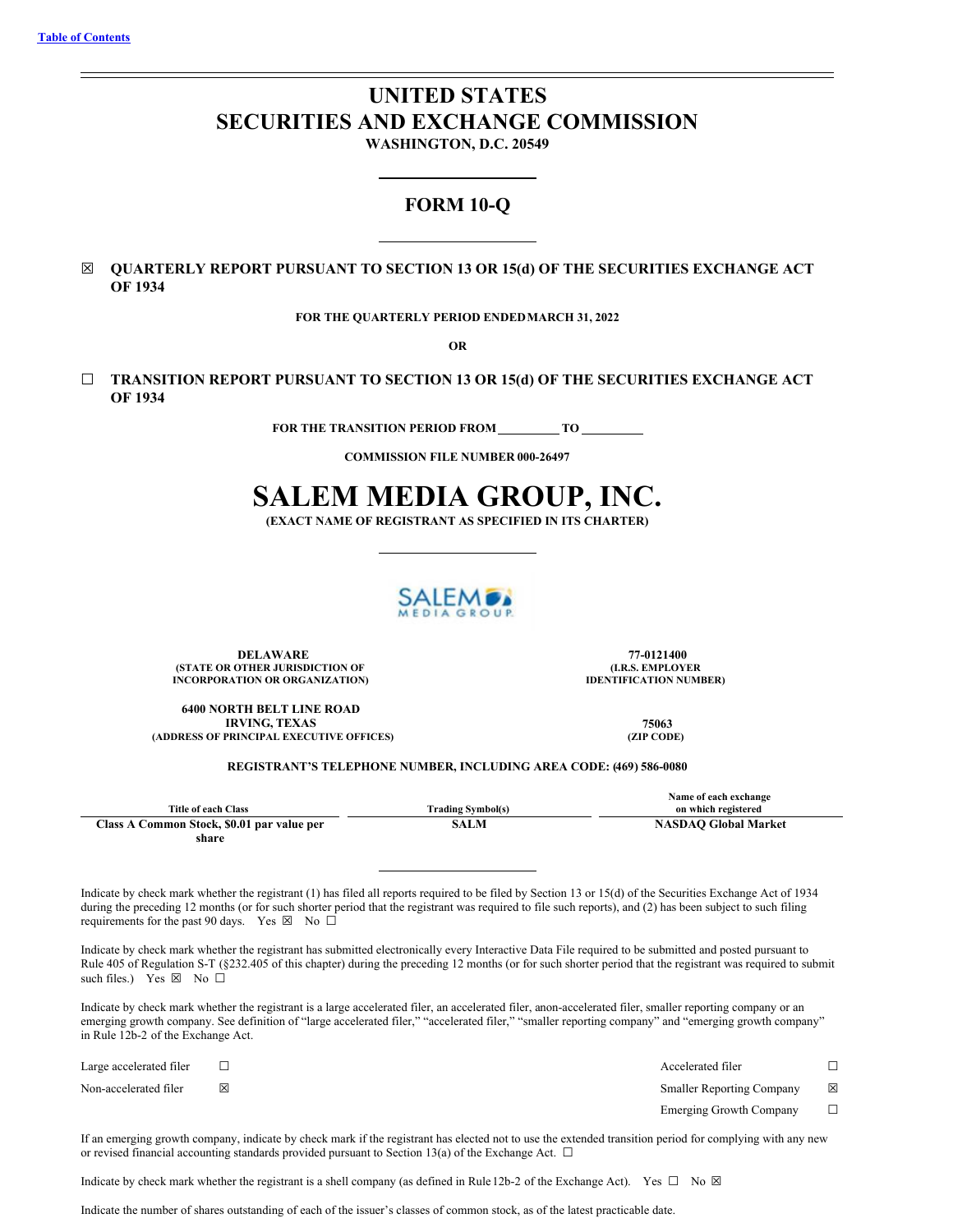**Class A Outstanding at May 2, 2022**

 $\frac{Class B}{S0.01}$  par value per share

**Class B Outstanding at May 2, 2022**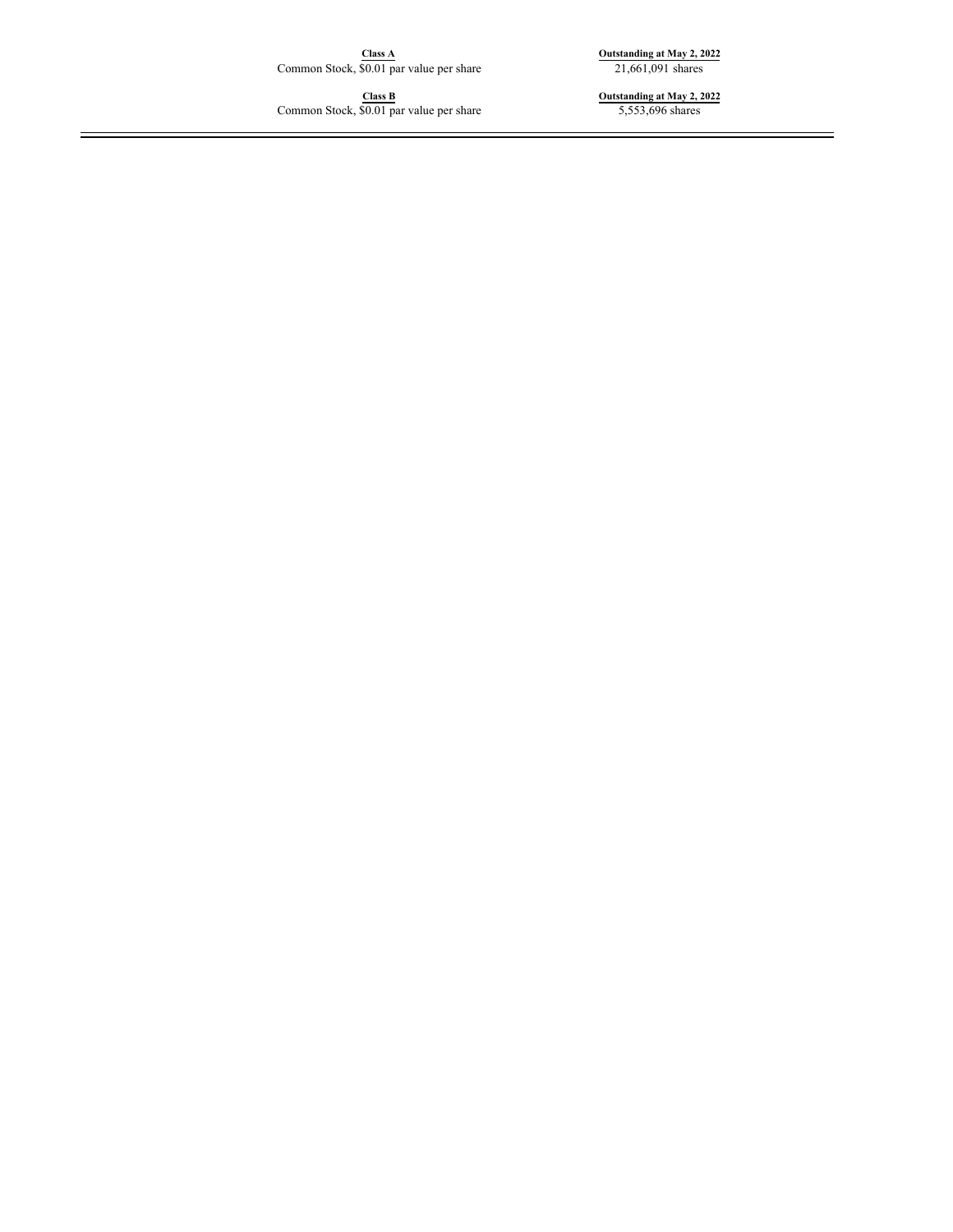#### **SALEM MEDIA GROUP, INC. INDEX**

<span id="page-2-0"></span>

|                                                                                                | PAGE NO. |
|------------------------------------------------------------------------------------------------|----------|
| <b>COVER PAGE</b>                                                                              |          |
| <b>INDEX</b>                                                                                   |          |
| <b>FORWARD LOOKING STATEMENTS</b>                                                              | 2        |
| PART I - FINANCIAL INFORMATION                                                                 |          |
| Item 1. Condensed Consolidated Financial Statements.                                           | 3        |
| Item 2. Management's Discussion and Analysis of Financial Condition and Results of Operations. | 29       |
| Item 3. Quantitative and Qualitative Disclosures About Market Risk.                            | 46       |
| Item 4. Controls and Procedures.                                                               | 46       |
| PART II - OTHER INFORMATION                                                                    |          |
| Item 1. Legal Proceedings.                                                                     | 47       |
| Item 1A. Risk Factors.                                                                         | 47       |
| Item 2. Unregistered Sales of Equity Securities and Use of Proceeds.                           | 47       |
| Item 3. Defaults Upon Senior Securities.                                                       | 47       |
| Item 4. Mine Safety Disclosures.                                                               | 47       |
| Item 5. Other Information.                                                                     | 47       |
| Item 6. Exhibits.                                                                              | 47       |
| <b>EXHIBIT INDEX</b>                                                                           | 47       |
| <b>SIGNATURES</b>                                                                              | 49       |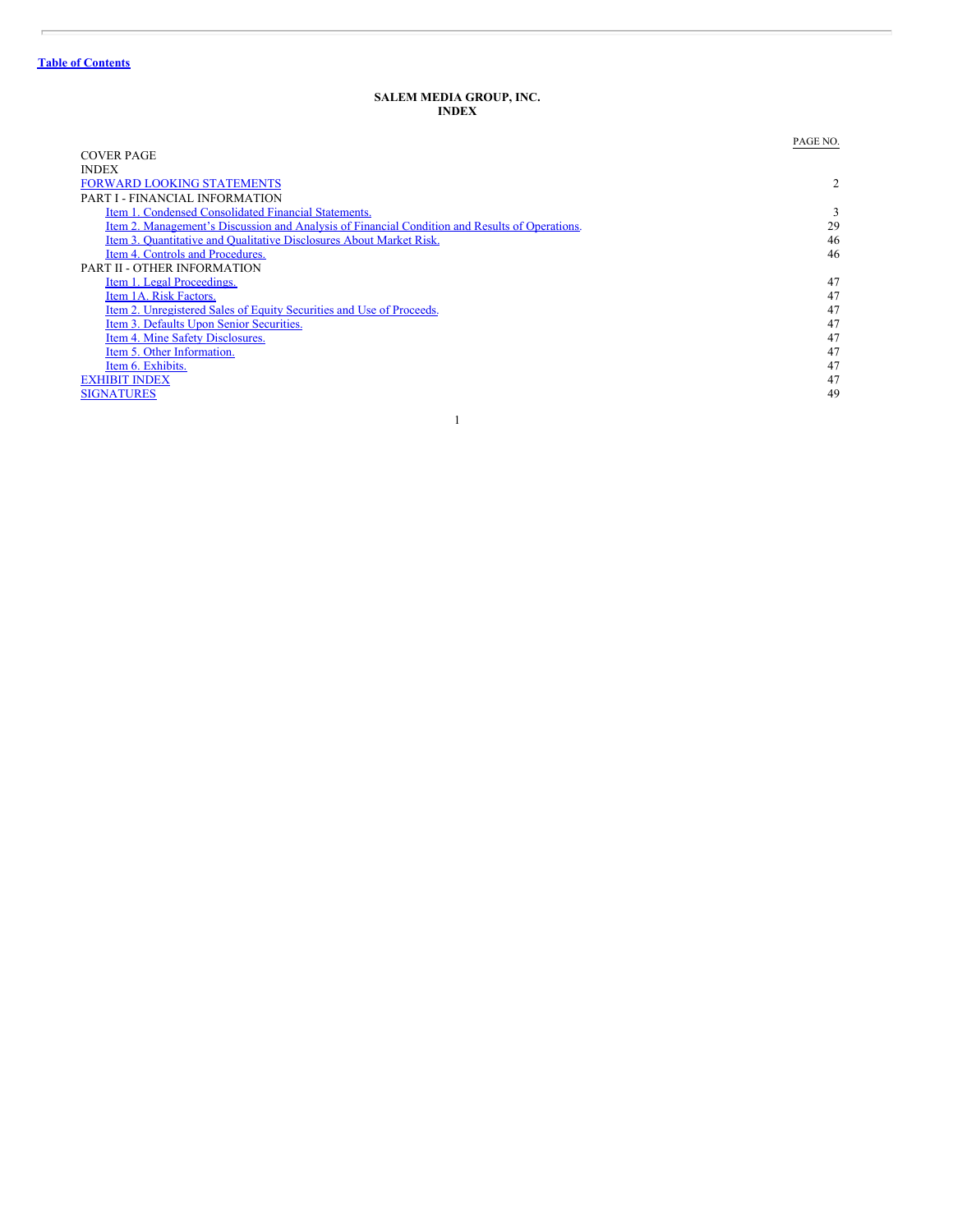# **CERTAIN DEFINITIONS**

Unless the context requires otherwise, all references in this report to "Salem" or the "company," including references to Salem by "we" "us" "our" and "its" refer to Salem Media Group, Inc. and our subsidiaries.

# **CAUTIONARY STATEMENT REGARDING FORWARD-LOOKING STATEMENTS**

<span id="page-3-0"></span>Salem makes "forward-looking statements" from time to time in both written reports (including this annual report) and oral statements, within the meaning of federal and state securities laws. Disclosures that use words such as the company "believes," "anticipates," "estimates," "expects," "intends," "will," "may," "could," "would," "should," "seeks," "predicts," or "plans" and similar expressions are intended to identify forward-looking statements, as defined under the Private Securities Litigation Reform Act of 1995.

You should not place undue reliance on these forward-looking statements, which reflect our expectations based upon data available to the company as of the date of this annual report. Such statements are subject to certain risks and uncertainties that could cause actual results to differ materially from expectations. Except as required by law, the company undertakes no obligation to update or revise any forward-looking statements made in this annual report. Any such forward-looking statements, whether made in this annual report or elsewhere, should be considered in context with the various disclosures made by Salem about its business. These projections and other forward-looking statements fall under the safe harbors of Section 27A of the Securities Act of 1933, as amended ("Securities Act"), and Section 21E of the Securities Exchange Act of 1934, as amended ("Exchange Act").

 $\overline{2}$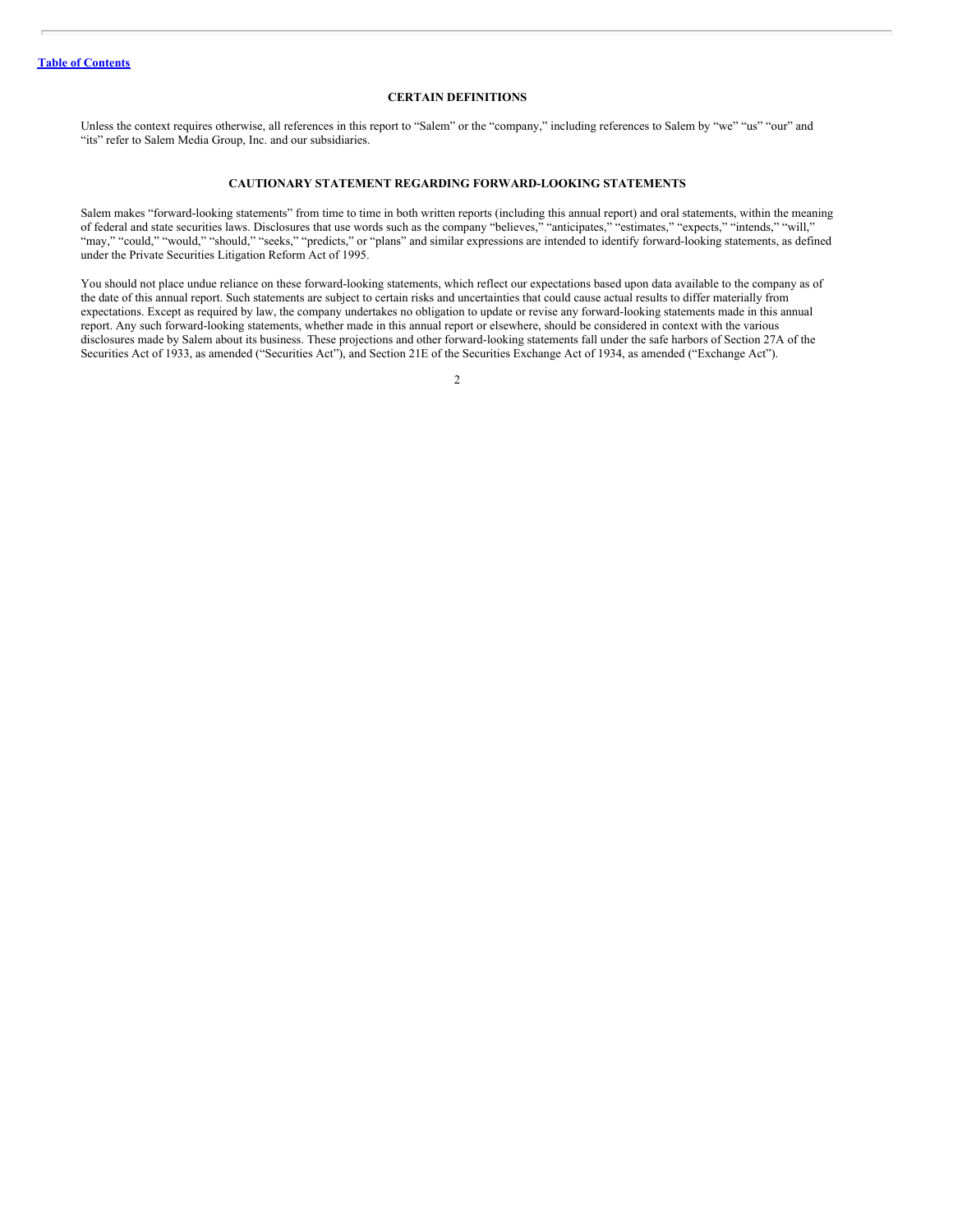# **PART I – FINANCIAL INFORMATION**

**SALEM MEDIA GROUP, INC.**

# <span id="page-4-0"></span>**ITEM 1. CONDENSED CONSOLIDATED FINANCIAL STATEMENTS (UNAUDITED)**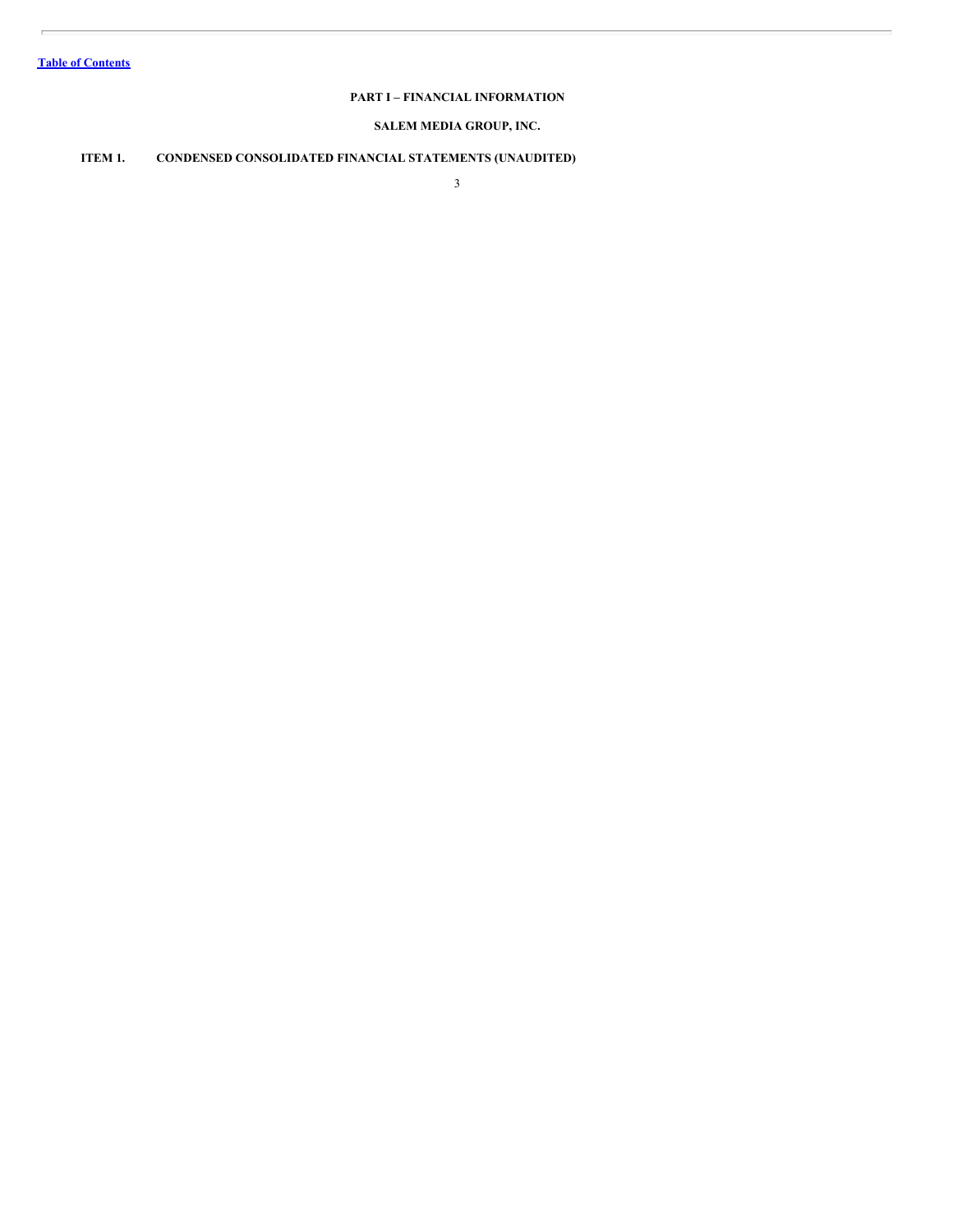# **SALEM MEDIA GROUP, INC.**

**CONDENSED CONSOLIDATED BALANCE SHEETS** *(Dollars in thousands, except share and per share data)*

|                                                                                                                                                                                                              | December 31, 2021 |    | March 31, 2022 |
|--------------------------------------------------------------------------------------------------------------------------------------------------------------------------------------------------------------|-------------------|----|----------------|
| <b>ASSETS</b>                                                                                                                                                                                                | (Note 1)          |    | (Unaudited)    |
| Current assets:                                                                                                                                                                                              |                   |    |                |
| Cash and cash equivalents                                                                                                                                                                                    | \$<br>1.785       | S  |                |
| Accounts receivable (net of allowances of \$13,022 in 2021 and \$7,856 in 2022)                                                                                                                              | 25,663            |    | 28,000         |
| Unbilled revenue                                                                                                                                                                                             | 3,406             |    | 3,003          |
| Other receivables (net of allowances of \$455 in 2021 and 2022)                                                                                                                                              | 1,377             |    | 2,034          |
| Inventories                                                                                                                                                                                                  | 960               |    | 1,371          |
| Prepaid expenses                                                                                                                                                                                             | 6,772             |    | 7,520          |
| Assets held for sale                                                                                                                                                                                         | 1,551             |    | 1,402          |
| Total current assets                                                                                                                                                                                         | 41,514            |    | 43,330         |
| Notes receivable (net of allowance of \$938 in 2021 and \$882 in 2022)                                                                                                                                       | 274               |    | 205            |
| Property and equipment (net of accumulated depreciation of \$186,053 in 2021 and \$188,960 in 2022)                                                                                                          | 79.339            |    | 80.262         |
| Operating lease right-of-use assets                                                                                                                                                                          | 43,560            |    | 45,883         |
| Financing lease right-of-use assets                                                                                                                                                                          | 105               |    | 102            |
| <b>Broadcast licenses</b>                                                                                                                                                                                    | 320,008           |    | 320,198        |
| Goodwill                                                                                                                                                                                                     | 23,986            |    | 23,986         |
| Amortizable intangible assets (net of accumulated amortization of \$58,110 in 2021 and \$58,444 in 2022)                                                                                                     | 2,444             |    | 2.110          |
| Deferred financing costs                                                                                                                                                                                     | 843               |    | 793            |
| Other assets                                                                                                                                                                                                 | 4,039             |    | 6,789          |
| <b>Total</b> assets                                                                                                                                                                                          | \$<br>516,112     | \$ | 523,658        |
|                                                                                                                                                                                                              |                   |    |                |
| <b>LIABILITIES AND STOCKHOLDERS' EQUITY</b><br>Current liabilities:                                                                                                                                          |                   |    |                |
| Accounts payable                                                                                                                                                                                             | \$<br>2,661       | S  | 3,545          |
| Accrued expenses                                                                                                                                                                                             | 12,006            |    | 15,835         |
| Accrued compensation and related expenses                                                                                                                                                                    | 13,054            |    | 10,699         |
| Accrued interest                                                                                                                                                                                             | 1,030             |    | 4,033          |
| <b>Contract liabilities</b>                                                                                                                                                                                  | 12,294            |    | 12,592         |
| Deferred rent income                                                                                                                                                                                         | 157               |    | 127            |
| Income taxes payable                                                                                                                                                                                         | 1,544             |    | 1,326          |
| Current portion of operating lease liabilities                                                                                                                                                               | 8,651             |    | 8,815          |
| Current portion of financing lease liabilities                                                                                                                                                               | 58                |    | 59             |
| Current portion of long-term debt                                                                                                                                                                            |                   |    |                |
| Total current liabilities                                                                                                                                                                                    | 51,455            |    | 57,031         |
|                                                                                                                                                                                                              | 170,581           |    | 168,300        |
| Long-term debt, less current portion<br>Operating lease liabilities, less current portion                                                                                                                    | 42,208            |    | 44,715         |
| Financing (capital) lease liabilities, less current portion                                                                                                                                                  | 65                |    | 62             |
| Deferred income taxes                                                                                                                                                                                        | 67,012            |    | 67,007         |
| Contract liabilities, long-term                                                                                                                                                                              | 2.222             |    | 2,060          |
| Deferred rent income, less current portion                                                                                                                                                                   | 3,772             |    | 3,749          |
| Other long-term liabilities                                                                                                                                                                                  | 586               |    | 584            |
| <b>Total liabilities</b>                                                                                                                                                                                     | 337,901           |    | 343,508        |
|                                                                                                                                                                                                              |                   |    |                |
| Commitments and contingencies (Note 14)<br>Stockholders' Equity:                                                                                                                                             |                   |    |                |
| Class A common stock, \$0.01 par value; authorized 80,000,000 shares; 23,922,974 and 23,978,741<br>issued and 21,605,324 and 21,661,091 outstanding at December 31, 2021 and March 31, 2022,<br>respectively | 232               |    | 232            |
| Class B common stock, \$0.01 par value; authorized 20,000,000 shares; 5,553,696 issued and                                                                                                                   |                   |    |                |
| outstanding at December 31, 2021 and March 31, 2022, respectively                                                                                                                                            | 56                |    | 56             |
| Additional paid-in capital                                                                                                                                                                                   | 248,438           |    | 248,638        |
| Accumulated deficit                                                                                                                                                                                          | (36, 509)         |    | (34,770)       |
| Treasury stock, at cost (2,317,650 shares at December 31, 2021 and March 31, 2022)                                                                                                                           | (34,006)          |    | (34,006)       |
| Total stockholders' equity                                                                                                                                                                                   | 178,211           |    | 180,150        |
| Total liabilities and stockholders' equity                                                                                                                                                                   | \$<br>516,112     | \$ | 523,658        |

*See accompanying notes*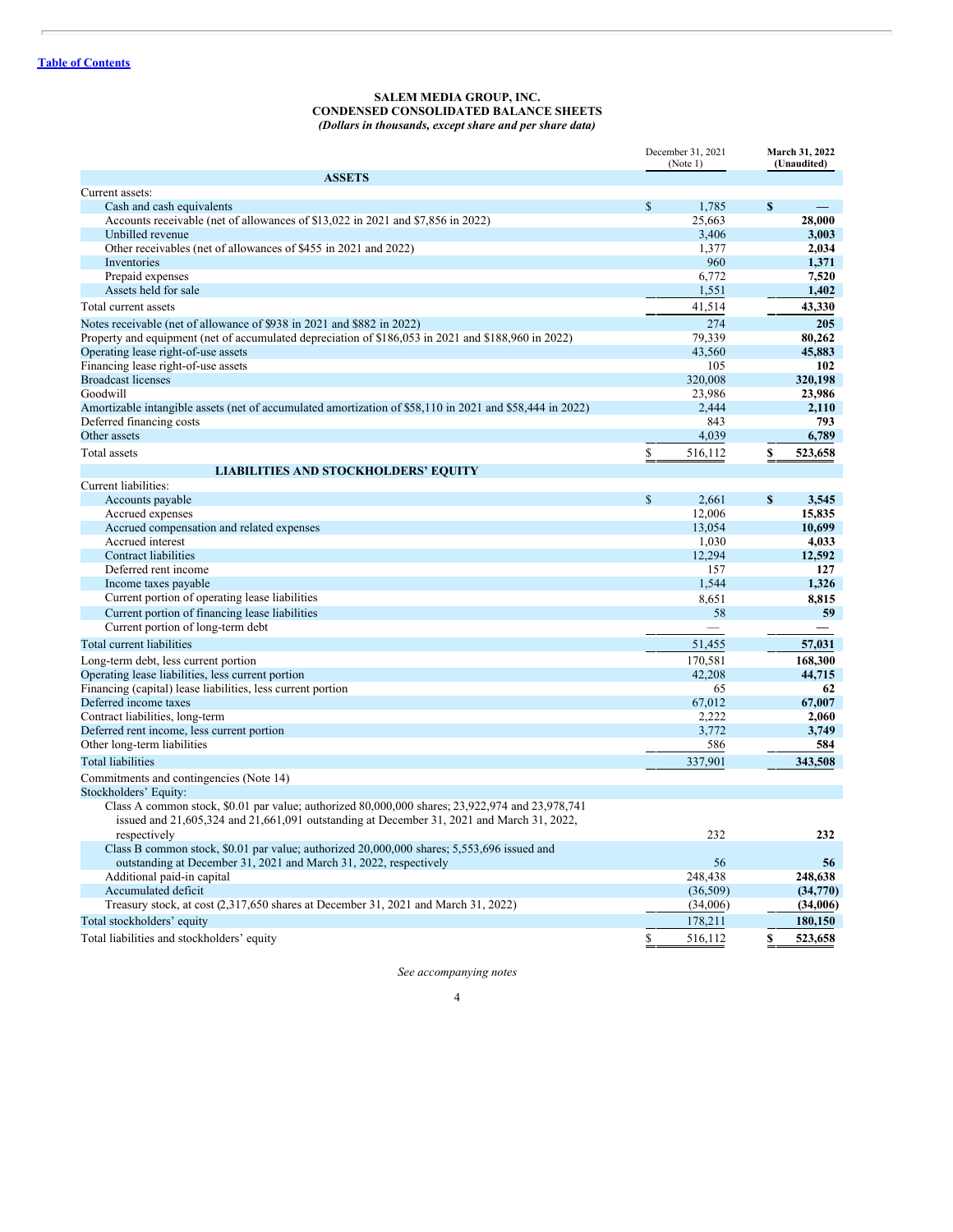# **SALEM MEDIA GROUP, INC. CONDENSED CONSOLIDATED STATEMENTS OF OPERATIONS (Dollars in thousands, except share and per share data)**

*(Unaudited)*

|                                                                                                                                                                                                               | <b>Three Months Ended</b><br>March 31, |                          |    |              |
|---------------------------------------------------------------------------------------------------------------------------------------------------------------------------------------------------------------|----------------------------------------|--------------------------|----|--------------|
|                                                                                                                                                                                                               |                                        | 2021                     |    | 2022         |
| Net broadcast revenue                                                                                                                                                                                         | $\mathcal{S}$                          | 44,048                   | \$ | 48,432       |
| Net digital media revenue                                                                                                                                                                                     |                                        | 9,619                    |    | 10,300       |
| Net publishing revenue                                                                                                                                                                                        |                                        | 5,686                    |    | 3,877        |
| Total net revenue                                                                                                                                                                                             |                                        | 59,353                   |    | 62,609       |
| Operating expenses:                                                                                                                                                                                           |                                        |                          |    |              |
| Broadcast operating expenses, exclusive of depreciation and amortization shown below (including \$443 and<br>\$447 for the three months ended March 31, 2021 and 2022, respectively, paid to related parties) |                                        | 33,343                   |    | 38,121       |
| Digital media operating expenses, exclusive of depreciation and amortization shown below                                                                                                                      |                                        | 8,673                    |    | 8,473        |
| Publishing operating expenses, exclusive of depreciation and amortization shown below                                                                                                                         |                                        | 5,205                    |    | 4,467        |
| Unallocated corporate expenses exclusive of depreciation and amortization shown below (including \$3 and \$9)<br>for the three months ended March 31, 2021 and 2022, respectively, paid to related parties)   |                                        | 4,288                    |    | 4,810        |
| Debt modification costs                                                                                                                                                                                       |                                        |                          |    | 228          |
| Depreciation                                                                                                                                                                                                  |                                        | 2,589                    |    | 2,942        |
| Amortization                                                                                                                                                                                                  |                                        | 581                      |    | 334          |
| Change in the estimated fair value of contingent earn-out consideration                                                                                                                                       |                                        | $\overline{\phantom{0}}$ |    | (5)          |
| Net (gain) loss on the disposition of assets                                                                                                                                                                  |                                        | 318                      |    | (1,735)      |
| Total operating expenses                                                                                                                                                                                      |                                        | 54,997                   |    | 57,635       |
| Operating income                                                                                                                                                                                              |                                        | 4,356                    |    | 4,974        |
| Other income (expense):                                                                                                                                                                                       |                                        |                          |    |              |
| Interest income                                                                                                                                                                                               |                                        | 1                        |    |              |
| Interest expense                                                                                                                                                                                              |                                        | (3,926)                  |    | (3,394)      |
| Loss on early retirement of long-term debt                                                                                                                                                                    |                                        |                          |    | (53)         |
| Net miscellaneous income and expenses                                                                                                                                                                         |                                        | 22                       |    | $\mathbf{1}$ |
| Net income before income taxes                                                                                                                                                                                |                                        | 453                      |    | 1,528        |
| Provision for (benefit from) income taxes                                                                                                                                                                     |                                        | 130                      |    | (211)        |
| Net income                                                                                                                                                                                                    | \$                                     | 323                      | \$ | 1,739        |
| Basic earnings per share data:                                                                                                                                                                                |                                        |                          |    |              |
| Basic earnings per share Class A and Class B common stock                                                                                                                                                     | S                                      | 0.01                     | \$ | 0.06         |
| Diluted earnings per share data:                                                                                                                                                                              |                                        |                          |    |              |
| Diluted earnings per share Class A and Class B common stock                                                                                                                                                   | Ŝ.                                     | 0.01                     | \$ | 0.06         |
| Basic weighted average Class A and Class B shares outstanding                                                                                                                                                 |                                        | 26,736,639               |    | 27, 177, 375 |
| Diluted weighted average Class A and Class B shares outstanding                                                                                                                                               |                                        | 27,138,773               |    | 27,610,407   |

*See accompanying notes*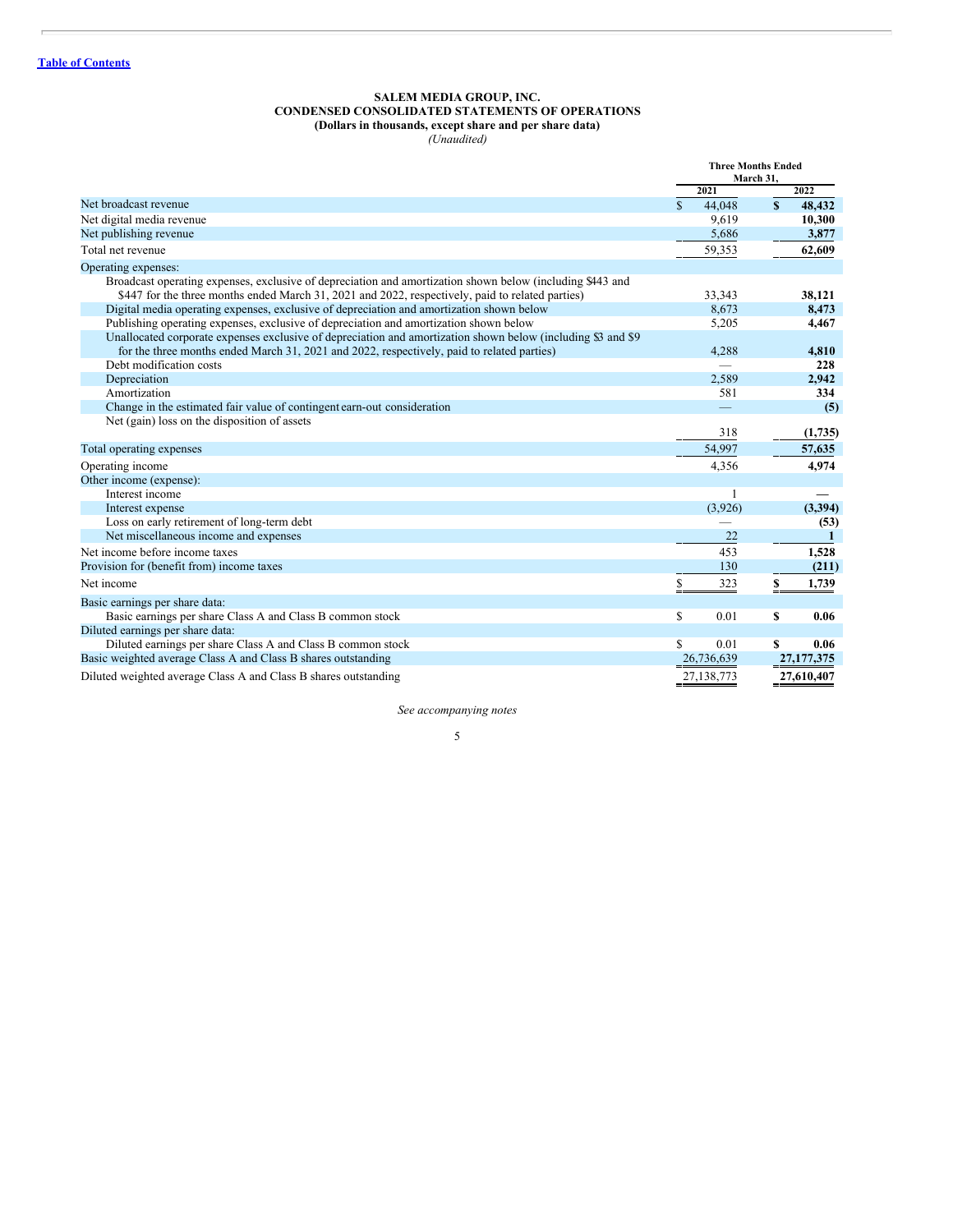#### **SALEM MEDIA GROUP, INC. CONDENSED CONSOLIDATED STATEMENTS OF STOCKHOLDERS' EQUITY** *(Dollars in thousands, except share and per share data)*

|                                         | <b>Class A</b>      |                | <b>Class B Common</b> |          | Additional |             |              |           |
|-----------------------------------------|---------------------|----------------|-----------------------|----------|------------|-------------|--------------|-----------|
|                                         | <b>Common Stock</b> |                | <b>Stock</b>          |          | Paid-In    | Accumulated | Treasury     |           |
|                                         | <b>Shares</b>       | Amount         | <b>Shares</b>         | Amount   | Capital    | Deficit     | Stock        | Total     |
| Stockholders' equity, December 31, 2020 | 23,447,317          | 227            | 5,553,696             | 56       | \$247,025  | (78, 023)   | \$(34,006)   | \$135,279 |
| Stock-based compensation                |                     |                |                       |          | 78         |             |              | 78        |
| Options exercised                       | 185,782             | $\overline{2}$ | _                     |          | 390        |             |              | 392       |
| Net income                              |                     |                |                       |          |            | 323         |              | 323       |
| Stockholders' equity, March 31, 2021    | 23,633,099          | 229<br>S.      | 5,553,696             | 56<br>S. | \$247,493  | (77,700)    | \$(34,006)   | \$136,072 |
|                                         |                     |                |                       |          |            |             |              |           |
|                                         | <b>Class A</b>      |                | <b>Class B</b>        |          | Additional |             |              |           |
|                                         | <b>Common Stock</b> |                | <b>Common Stock</b>   |          | Paid-In    | Accumulated | Treasury     |           |
|                                         | <b>Shares</b>       | Amount         | <b>Shares</b>         | Amount   | Capital    | Deficit     | Stock        | Total     |
| Stockholders' equity, December 31, 2021 | 23,922,974          | 232            | 5,553,696             | 56       | \$248,438  | (36,509)    | $$$ (34,006) | \$178,211 |
| Stock-based compensation                |                     |                |                       |          | 106        |             |              | 106       |
| Options exercised                       | 40,913              |                |                       |          | 94         |             |              | 94        |
| Lapse of restricted shares              | 14,854              |                |                       |          |            |             |              |           |
| Net income                              |                     |                |                       |          |            | 1,739       |              | 1,739     |

*See accompanying notes*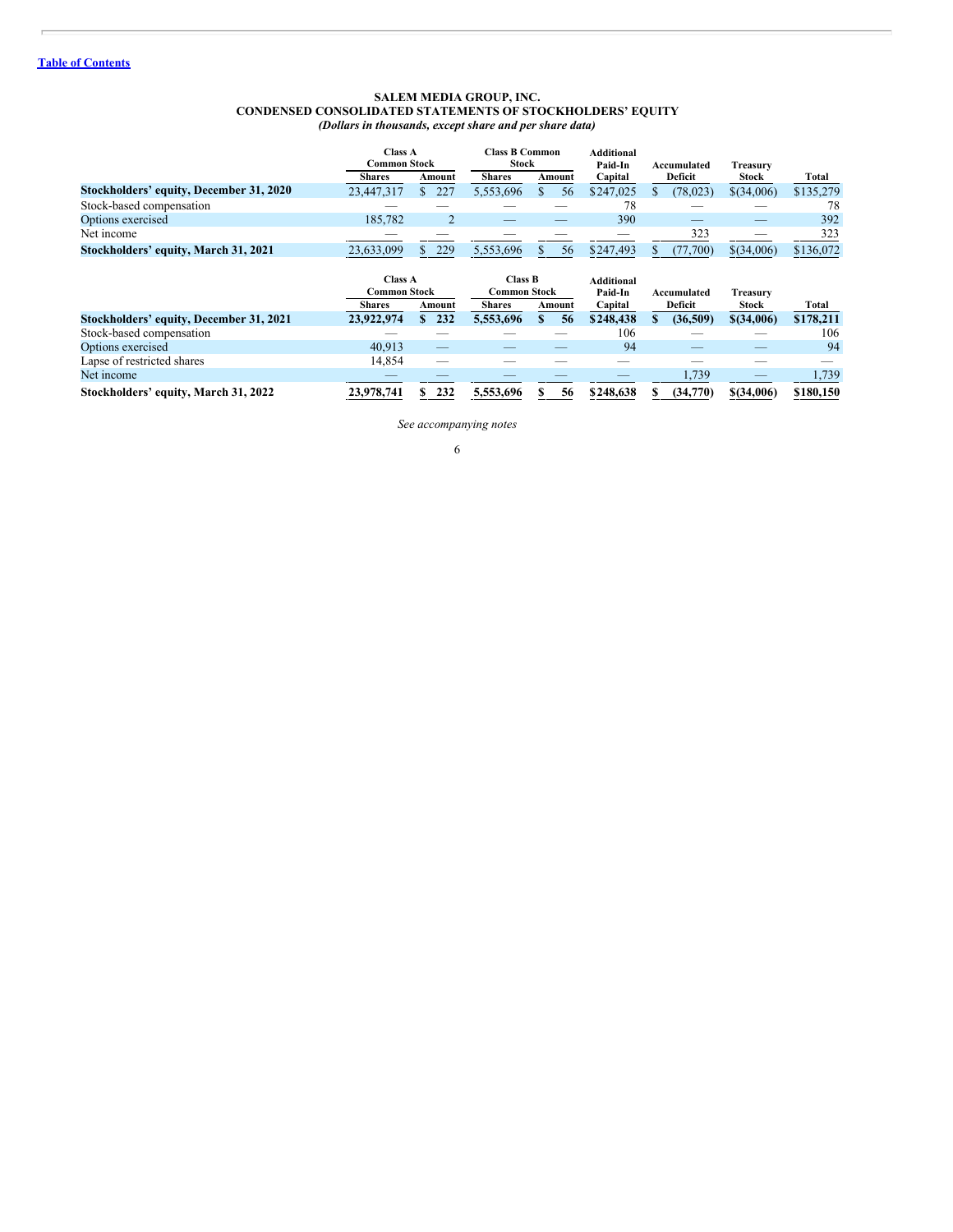#### **SALEM MEDIA GROUP, INC. CONDENSED CONSOLIDATED STATEMENTS OF CASH FLOWS (Dollars in thousands)** (Unaudited)

|                                                                                            | <b>Three Months</b><br>Ended<br>March 31, |                  |
|--------------------------------------------------------------------------------------------|-------------------------------------------|------------------|
|                                                                                            | 2021                                      | 2022             |
| <b>OPERATING ACTIVITIES</b>                                                                |                                           |                  |
| Net income                                                                                 | $\mathbb{S}$<br>323                       | \$1,739          |
| Adjustments to reconcile net income to net cash provided by operating activities:          |                                           |                  |
| Non-cash stock-based compensation                                                          | 78                                        | 106              |
| Depreciation and amortization                                                              | 3,170                                     | 3,276            |
| Amortization of deferred financing costs                                                   | 213                                       | 247              |
| Non-cash lease expense                                                                     | 2.161                                     | 2,202            |
| Provision for bad debts                                                                    | (295)                                     | (209)            |
| Deferred income taxes                                                                      | 188                                       | (5)              |
| Change in the estimated fair value of contingent earn-out consideration                    | $\overline{\phantom{0}}$                  | (5)              |
| Loss on early retirement of long-term debt                                                 |                                           | 53               |
| Net (gain) loss on the disposition of assets                                               | 318                                       | (1,735)          |
| Changes in operating assets and liabilities:                                               |                                           |                  |
| Accounts receivable and unbilled revenue                                                   | 2,549                                     | (2,229)          |
| <b>Inventories</b>                                                                         | (93)                                      | (411)            |
| Prepaid expenses and other current assets                                                  | (750)                                     | (748)            |
| Accounts payable and accrued expenses                                                      | 2,490                                     | 4,024            |
| Operating lease liabilities                                                                | (2, 497)                                  | (1, 852)         |
| <b>Contract liabilities</b>                                                                | 1.122                                     | 136              |
| Deferred rent income                                                                       | 170                                       | (58)             |
| Other liabilities                                                                          | 29                                        |                  |
| Income taxes payable                                                                       | 21                                        | (218)            |
| Net cash provided by operating activities                                                  | 9,197                                     | 4,313            |
| <b>INVESTING ACTIVITIES</b>                                                                |                                           |                  |
| Cash paid for capital expenditures net of tenant improvement allowances                    | (1, 859)                                  | (3,439)          |
| Capital expenditures reimbursable under tenant improvement allowances and trade agreements |                                           | (40)             |
| Deposit on broadcast assets and radio station acquisitions                                 | (100)                                     |                  |
| Purchases of broadcast assets and radio stations                                           | $\overbrace{\phantom{12332}}$             | (540)            |
| Investment in LLC                                                                          | $\equiv$                                  | (2,000)          |
| Proceeds from sale of long-lived assets                                                    | 3,501                                     | 2,001            |
| Other                                                                                      | (238)                                     | (858)            |
| Net cash provided by (used in) investing activities                                        | 1,304                                     | (4, 876)         |
| <b>FINANCING ACTIVITIES</b>                                                                |                                           |                  |
|                                                                                            |                                           |                  |
| Payments to repurchase 2024 Notes                                                          | 16                                        | (2,531)          |
| Proceeds from borrowings under ABL Facility                                                | (5,016)                                   | 6,257            |
| Payments on ABL Facility                                                                   |                                           | (6,257)          |
| Proceeds from borrowings under PPP Loans                                                   | 11,195                                    |                  |
| Payments of debt issuance costs                                                            | (3)                                       |                  |
| Proceeds from the exercise of stock options                                                | 392                                       | 94               |
| Payments on financing lease liabilities                                                    | (16)                                      | (16)             |
| Book overdraft                                                                             |                                           | 1,231            |
| Net cash provided by (used in) financing activities                                        | 6,568                                     | (1,222)          |
| Net increase (decrease) in cash and cash equivalents                                       | 17.069                                    | (1,785)          |
| Cash and cash equivalents at beginning of year                                             | 6,325                                     | 1,785            |
| Cash and cash equivalents at end of period                                                 | \$23,394                                  | $\underline{\$}$ |

*See accompanying notes*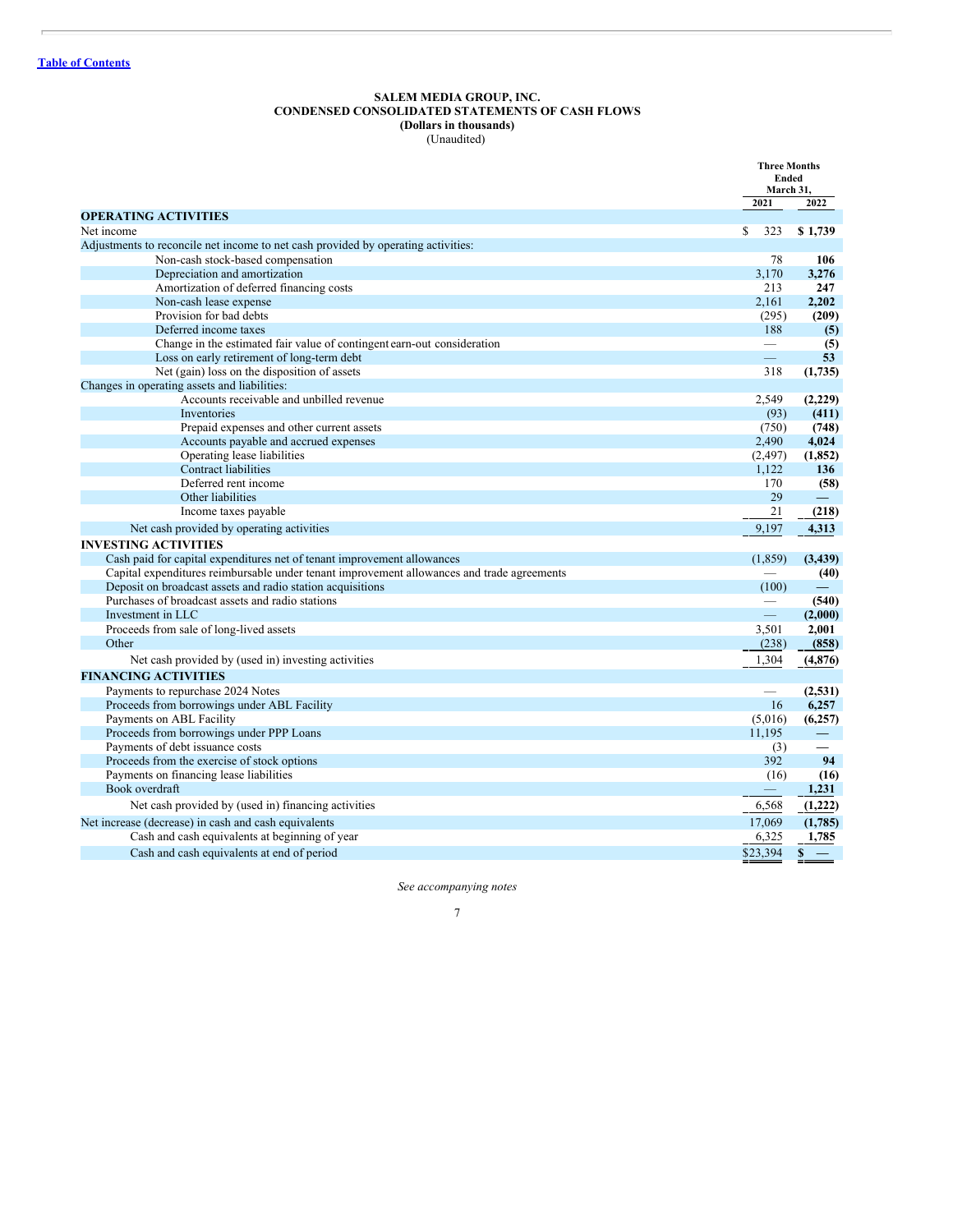#### **SALEM MEDIA GROUP, INC. CONDENSED CONSOLIDATED STATEMENTS OF CASH FLOWS (continued) (Dollars in thousands)** (Unaudited)

|                                                                                           | <b>Three Months Ended</b><br>March 31, |      |   |         |
|-------------------------------------------------------------------------------------------|----------------------------------------|------|---|---------|
|                                                                                           |                                        | 2021 |   | 2022    |
| Supplemental disclosures of cash flow information:                                        |                                        |      |   |         |
| Cash paid during the period for:                                                          |                                        |      |   |         |
| Cash paid for interest, net of capitalized interest                                       |                                        | 51   | S | 63      |
| Cash paid for interest on finance lease liabilities                                       |                                        |      | S | 2       |
| Net cash paid for (received from) income taxes                                            |                                        | (79) | S | 12      |
| Other supplemental disclosures of cash flow information:                                  |                                        |      |   |         |
| Barter revenue                                                                            |                                        | 391  |   | 846     |
| Barter expense                                                                            |                                        | 373  | S | 759     |
| Non-cash investing and financing activities:                                              |                                        |      |   |         |
| Capital expenditures reimbursable under tenant improvement allowances                     |                                        |      |   | 40      |
| Right-of-use assets acquired through operating leases                                     |                                        | 553  |   | \$5,011 |
| Right-of-use assets acquired through financing leases                                     |                                        |      |   | 14      |
| Non-cash capital expenditures for property $\&$ equipment acquired under trade agreements |                                        | 6    |   |         |
| Net assets and liabilities assumed in a non-cash acquisition                              |                                        | 127  |   |         |
| Estimated present value of contingent-earn out consideration                              | ъ                                      |      |   | 6       |

*See accompanying notes*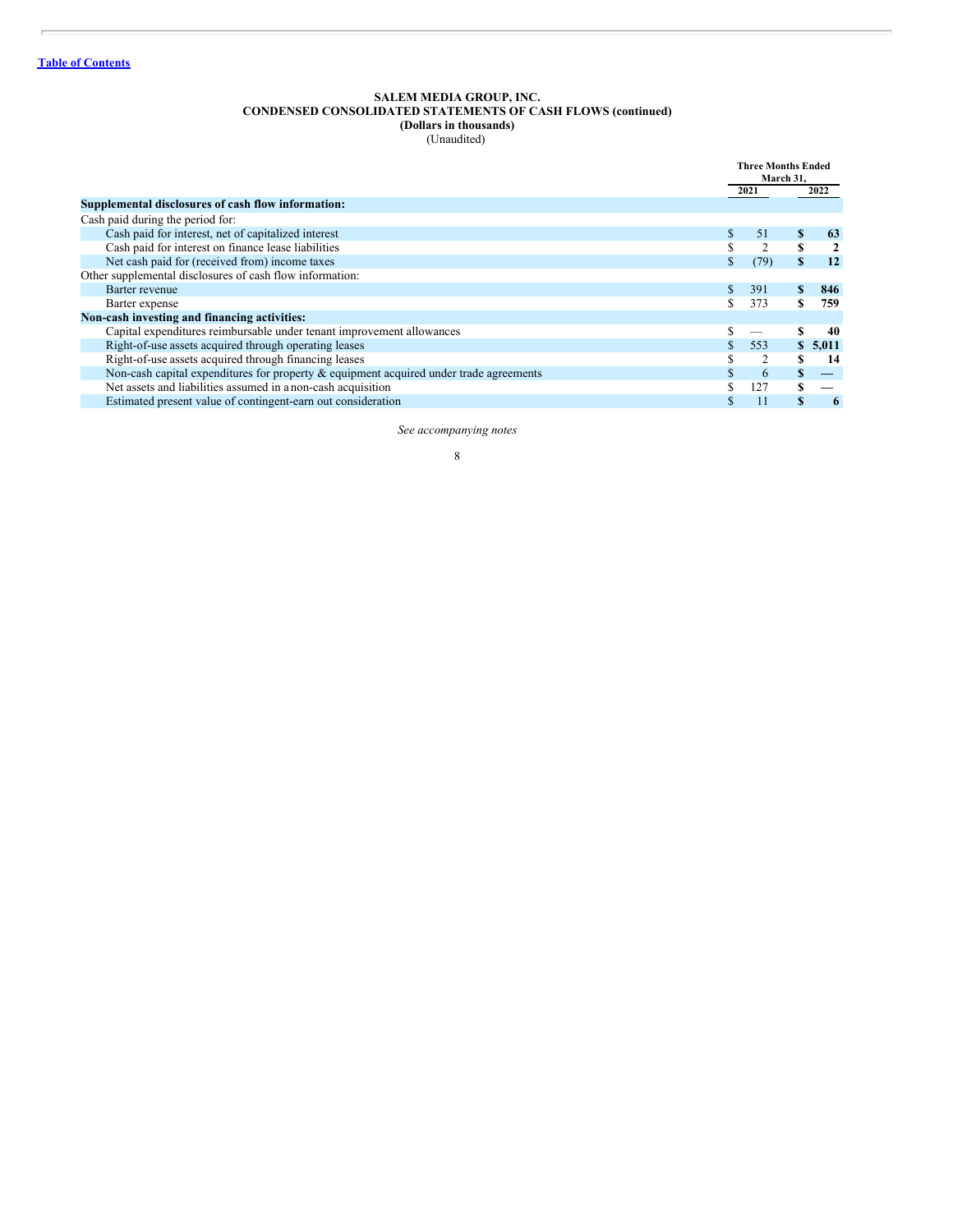## **SALEM MEDIA GROUP, INC. NOTES TO CONDENSED CONSOLIDATED FINANCIAL STATEMENTS (Unaudited)**

# **NOTE 1. BUSINESS AND BASIS OF PRESENTATION**

#### **Business**

Salem Media Group, Inc. ("Salem," "we," "us," "our" or the "company") is a domestic multimedia company specializing in Christian and conservative content. Our media properties include radio broadcasting, digital media, and publishing entities. We have three operating segments: (1) Broadcast, (2) Digital Media, and (3) Publishing, which are discussed in Note 17 – Segment Data.

#### **Basis of Presentation**

The accompanying Condensed Consolidated Financial Statements of Salem include the company and its wholly owned subsidiaries. All significant intercompany balances and transactions have been eliminated.

Information with respect to the three months ended March 31, 2022 and 2021 is unaudited. The accompanying unaudited Condensed Consolidated Financial Statements have been prepared in accordance with U.S. Generally Accepted Accounting Principles ("GAAP") for interim financial information and with the instructions to Form 10-Q and Article 10 of Regulation S-X. Accordingly, they do not include all the information and footnotes required by GAAP for complete financial statements. In the opinion of management, the unaudited interim financial statements contain all adjustments, consisting of normal recurring accruals, necessary for a fair presentation of the financial position, results of operations and cash flows of the company. The unaudited interim financial statements should be read in conjunction with the consolidated financial statements and the notes thereto included in the Annual Report for Salem filed on Form 10-K for the year ended December 31, 2021. Our results are subject to seasonal fluctuations and therefore, the results of operations for the interim periods presented are not necessarily indicative of the results of operations for a full year.

The balance sheet at December 31, 2021 included in this report has been derived from the audited financial statements at that date but does not include all of the information and footnotes required by GAAP. Certain reclassifications have been made to the prior year financial statements to conform to the presentation in the current year, which had no impact on the previously reported financial statements.

#### **Impact of the COVID-19 Pandemic**

The COVID-19 global pandemic materially impacted our business. We experienced a rapid decline in revenue from advertising, programming, events, and book sales that began in March 2020. Several advertisers reduced or ceased advertising spending due to the outbreak and stay-at-home orders that effectively shut down many businesses. The revenue decline impacted our broadcast segment, which derives substantial revenue from local advertisers who were particularly hard hit due to social distancing and government interventions, and our publishing segment, which derives revenue from book sales through retail stores and live events.

While we see progress being made in revenue returning topre-pandemic levels, the COVID-19 pandemic continues to create significant uncertainty and disruption in the economy. These uncertainties could materially impact significant accounting estimates related to, but not limited to, allowances for doubtful accounts, impairments, and right-of-use assets. As a result, many estimates and assumptions require increased judgment and carry a higher degree of variability and volatility. These estimates may change as new events occur and additional information emerges, and such changes are recognized or disclosed in its consolidated financial statements.

During 2020 we implemented several measures to reduce costs and conserve cash to ensure that we had adequate liquidity to meet our debt servicing requirements. As the economy began to show signs of recovery, we reversed several of these cost reduction initiatives during 2021. We continue to operate with lower staffing levels where appropriate, we have not declared or paid equity distributions on our common stock, and the company 401(k) match was not reinstated until January 2022.

The Coronavirus Aid, Relief, and Economic Security Act ("CARES Act") was signed into law on March 27, 2020. The CARES Act provided emergency economic assistance for individuals and businesses impacted by the COVID-19 pandemic, including opportunities for additional liquidity, loan guarantees, and other government programs. On December 27, 2020, Congress passed the Consolidated Appropriations Act ("CAA") that included a second relief package, which, among other things, provides for an extension of the Payroll Support Program established by the CARES Act. We utilized certain benefits of the CARES Act and the CAA, including:

- We deferred \$3.3 million of employer FICA taxes from April 2020 through December 2020, of which 50% was paid in December 2021 and the remaining 50% is payable in December 2022;
- A relaxation of interest expense deduction limitation for income tax purposes;
- We received Paycheck Protection Program ("PPP") loans of \$11.2 million in total during the first quarter of 2021 through the Small Business Association ("SBA") based on the eligibility as determined on a per-location basis; and
	- In July 2021, the SBA forgave all but \$20,000 of the PPP loans, with the remaining PPP loan repaid in July 2021.

 $\overline{Q}$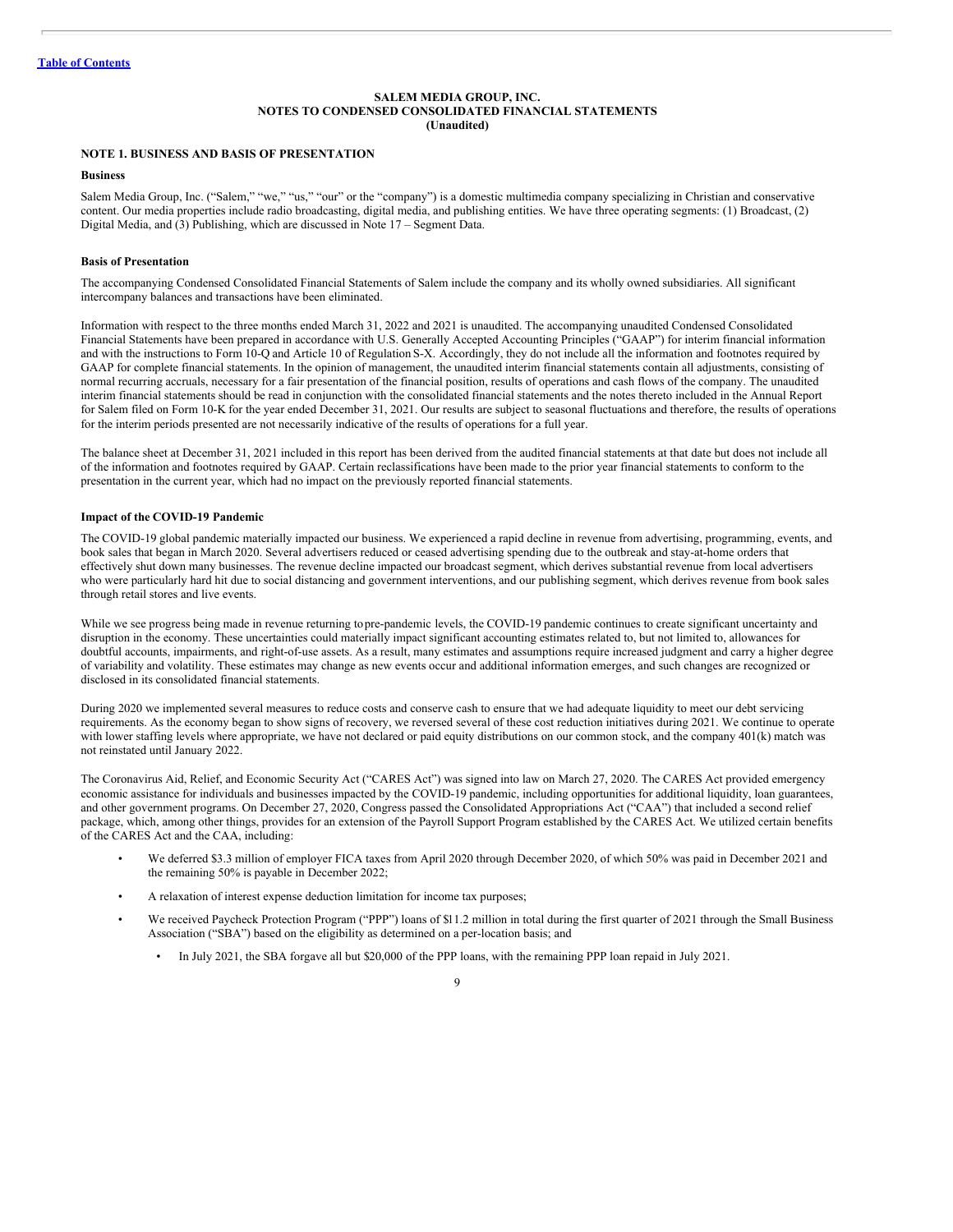#### *Use of Estimates*

Our consolidated financial statements are prepared in accordance with GAAP, which requires management to make estimates and assumptions that affect the reported amounts of assets, liabilities, revenue and expenses. These estimates require the use of judgment as future events, and the effect of these events cannot be predicted with certainty. The COVID-19 pandemic created significant uncertainty and disruption in the global economy and financial markets. It is reasonably possible that these uncertainties could materially impact our estimates related to, but not limited to, revenue recognition, broadcast licenses, goodwill, and income taxes. As a result, many of our estimates and assumptions require increased judgment and carry a higher degree of variability and volatility.

Our estimates may change as new events occur and additional information emerges, and such changes are recognized or disclosed in our consolidated financial statements. We evaluate and update our assumptions and estimates on an ongoing basis and we may consult outside experts to assist as considered necessary.

Significant areas for which management uses estimates include:

- revenue recognition;
- asset impairments, including broadcasting licenses, goodwill and other indefinite-lived intangible assets;
- contingency reserves:
- allowance for doubtful accounts;
- barter transactions:
- assessment of contract-based factors, asset-based factors, entity-based factors and market-based factors to determine the lease term impacting Right-Of-Use ("ROU") assets and lease liabilities;
- determining the Incremental Borrowing Rate ("IBR") for calculating ROU assets and lease liabilities,

# **NOTE 2. SUMMARY OF SIGNIFICANT ACCOUNTING POLICIES**

Except for our accounting policies for investments, there have been no changes to our significant accounting policies described in Note 2 to our Annual Report on Form 10-K for the year ended December 31, 2021 filed with the SEC on March 4, 2022, that have had a material impact on our Condensed Consolidated Financial Statements and related notes.

We may make strategic investments in entities that share similar interests in Christian and conservative content. The accounting for these investments depends on the degree to which we influence the investee. The determination of the degree to which we can influence the investee requires extensive analysis depending on the terms and nature of each investment. For material investments that we directly or indirectly hold a controlling financial interest, we apply the guidance within Accounting Standards Codification ("ASC") 810, Consolidation. For material investments that we do not hold a controlling interest, but for which we have significant influence, we apply the equity method of accounting under ASC 323-30, Investments – Equity Method and Joint Ventures. For investments in which we do not have significant influence, we apply the accounting guidance in ASC 321 – Investments Equity **Securities** 

#### **Recent Accounting Pronouncements**

Changes to accounting principles are established by the Financial Accounting Standards Board ("FASB") in the form of Accounting Standards Update ("ASUs") to the FASB's Codification. We consider the applicability and impact of all ASUs on our financial position, results of operations, cash flows, or presentation thereof. Described below are ASUs that may be applicable to our financial position, results of operations, cash flows, or presentation thereof. ASUs not listed below were assessed and determined to not be applicable to our financial position, results of operations, cash flows, or presentation thereof.

#### *Accounting Standards Adopted in 2022*

In November 2021, the FASB issued ASUNo. 2021-10, *Disclosures by Business Entities about Government Assistance*. The ASU codifies new requirements to disclose information about the nature of certain government assistance received, the accounting policy used to account for the transactions, the location in the financial statements where such transactions were recorded, and significant terms and conditions associated with such transactions. The guidance was effective for annual periods beginning on January 1, 2022. The adoption of ASU No. 2021-10 did not have a material impact on our consolidated financial position, results of operations, cash flows, or presentation thereof.

# *Recent Accounting Standards or Updates Not Yet Ef ective*

In March 2022, the FASB issued ASU2022-02, *Troubled Debt Restructurings ("TDRs") and Vintage Disclosures*(Topic 326): *Financial Instruments – Credit Losses*. This amended guidance will eliminate the accounting designation of a loan modification as a TDR, including eliminating the measurement guidance for TDRs. The amendments also enhance existing disclosure requirements and introduce new requirements related to modifications of receivables made to borrowers experiencing financial difficulty. Additionally, this guidance requires entities to disclose gross write-offs by year of origination for financing receivables, such as loans and interest receivable. The ASU is effective January 1, 2023, and is required to be applied prospectively, except for the recognition and measurement of TDRs which can be applied on a modified retrospective basis. We do not expect the adoption of this ASU to have a material impact on our consolidated financial position, results of operations, cash flows, or presentation thereof.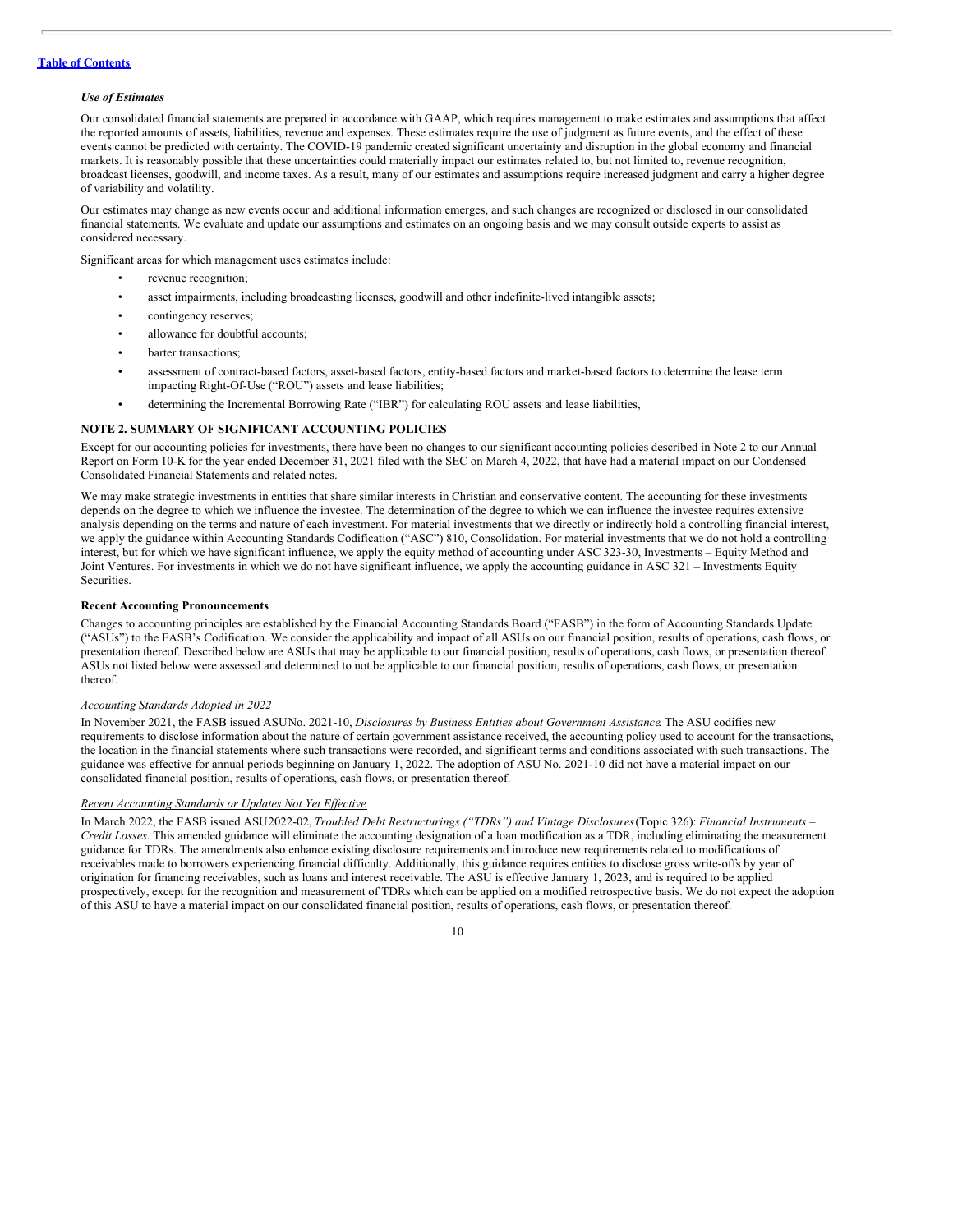In October 2021, the FASB issued ASU 2021-08, Business Combinations (Topic 805): Accounting for Contract Assets and Contract Liabilities from *Contracts with Customers*, which requires an acquirer to recognize and measure contract assets and liabilities acquired in a business combination in accordance with Revenue from Contracts with Customers (Topic *606*) rather than adjust them to fair value at the acquisition date. The ASU is effective January 1, 2023, with early adoption permitted. The impact that this pronouncement will have will depend on the nature of business acquisitions that may take place in the future.

# **NOTE 3. RECENT TRANSACTIONS**

During the three-month period ended March 31, 2022, we completed or entered into the following transactions:

#### **Debt Transactions**

On January 12, 2022, we repurchased \$2.5 million of the 6.75% Senior Secured Notes due 2024 ("2024 Notes") at101.25% of face value recognizing a loss of \$53,000.

#### **Acquisitions**

We invested in a Limited Liability Company "LLC" that will own, distribute, and market a motion picture. The investment of \$3.0 million at March 31, 2022 is reflected at cost in other assets. We invested an additional \$1.5 million in April 2022 for a total investment to date of \$4.5 million.

On February 15, 2022, we closed on the acquisition of radio stationWLCC-AM and an FM translator in the Tampa, Florida market for \$0.6 million of cash. The WLCC transmitter site will be used to broadcast radio station WTBN-AM due to the sale of land housing theWTBN-AM transmitter.

The total purchase price consideration for our business acquisitions and asset purchases during the three-month period ending March 31, 2022, is as follows:

| Description                         | <b>Total Consideration</b> |  |
|-------------------------------------|----------------------------|--|
|                                     | (Dollars in thousands)     |  |
| Cash payments made upon closing     | 548                        |  |
| Escrow deposits paid in prior years | 60                         |  |
| Total purchase price consideration  | 608                        |  |

The allocations presented in the table below are based upon estimates of the fair values using valuation techniques including income, cost and market approaches. The following preliminary purchase price allocations are based upon the valuation of assets and these estimates and assumptions are subject to change as we obtain additional information during the measurement period, which may be up to one year from the acquisition date. Differences between the preliminary and final valuation could be substantially different from the initial estimate.

|                           | <b>Net Broadcast</b><br><b>Assets Acquired</b> |
|---------------------------|------------------------------------------------|
| <b>Assets</b>             |                                                |
| Property and equipment    | 418                                            |
| <b>Broadcast licenses</b> | 190                                            |
|                           | 608                                            |

# **Divestitures**

On January 10, 2022, we closed on the sale of4.5 acres of land in Phoenix, Arizona for \$2.0 million in cash. We recorded apre-tax gain of \$1.8 million on the sale and have access to the land for 90-days to relocate our transmitter equipment forKXXT-AM.

#### **Pending Transactions**

On August 31, 2021, we entered into an agreement to sell9.3 acres of land in the Denver area for \$8.2 million. We expect to close this sale in the second quarter of 2022 and plan to continue broadcasting both KRKS-AM and KBJD-AM from this site.

On June 2, 2021, we entered into an Asset Purchase Agreement ("APA") to acquire radio stationKKOL-AM in Seattle, Washington for \$0.5 million. We paid \$0.1 million in cash into an escrow account and we began operating the station under an Local Marketing Agreement ("LMA") on June 7, 2021. We expect this transaction to close in the latter half of 2022.

On February 5, 2020, we entered into an APA with Word Broadcasting to sell radio stationsWFIA-AM, WFIA-FM and WGTK-AM in Louisville, Kentucky for \$4.0 million with credits applied from amounts previously paid, including a portion of the monthly fees paid under a Time Brokerage Agreement ("TBA"). Due to changes in debt markets, the transaction was not funded, and it is uncertain when, or if, the transaction will close. Word Broadcasting continues to program the stations under a TBA that began in January 2017.

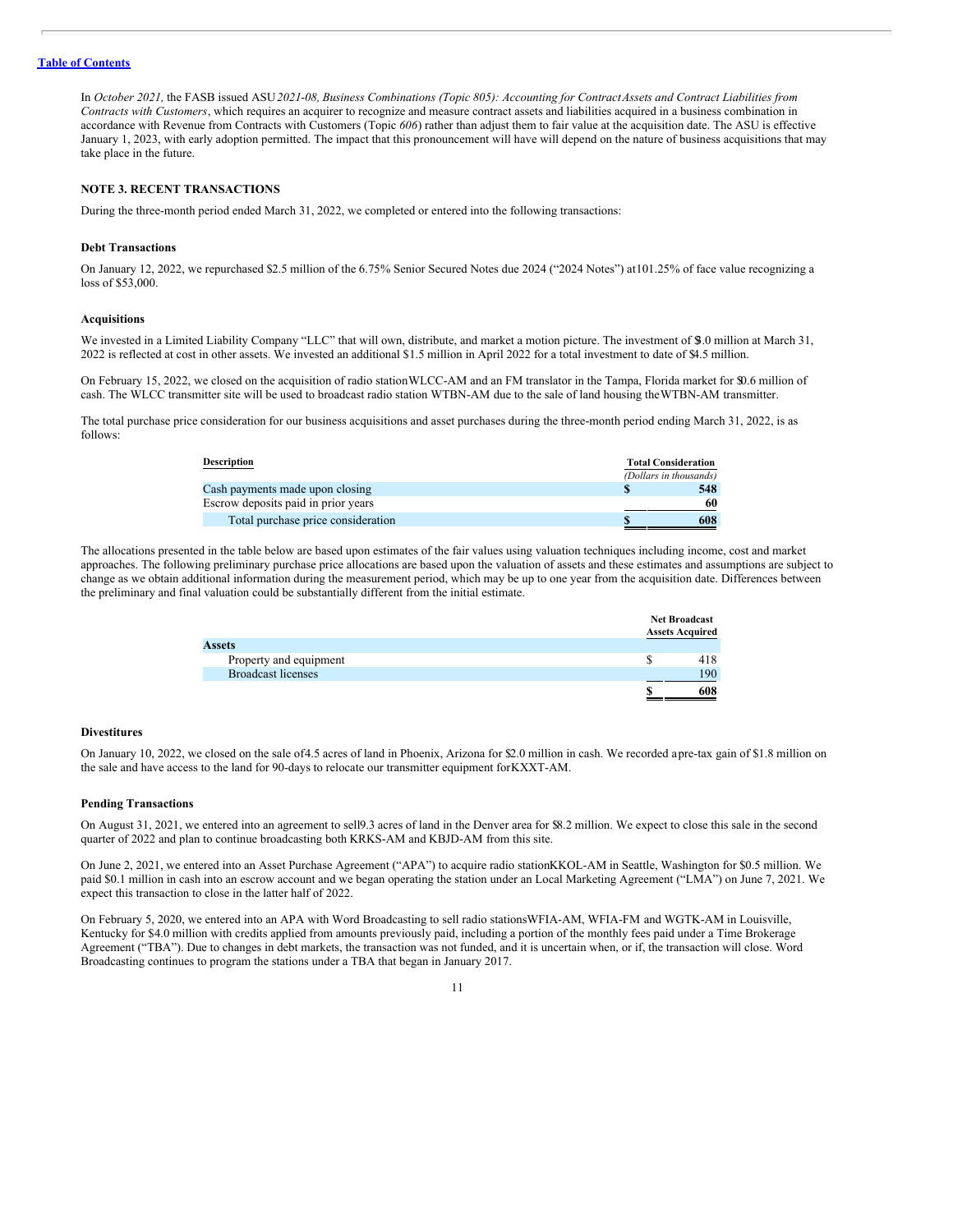# **NOTE 4. REVENUE RECOGNITION**

The following table presents our revenues disaggregated by revenue source for each of our operating segments:

|                                      | <b>Broadcast</b> | Three Months Ended March 31, 2022<br><b>Digital Media</b><br>Publishing |                          |          |       |    | Consolidated |  |  |
|--------------------------------------|------------------|-------------------------------------------------------------------------|--------------------------|----------|-------|----|--------------|--|--|
|                                      |                  |                                                                         | (Dollars in thousands)   |          |       |    |              |  |  |
| <b>By Source of Revenue:</b>         |                  |                                                                         |                          |          |       |    |              |  |  |
| <b>Block Programming - National</b>  | \$13,059         | S                                                                       |                          | S        |       | S  | 13,059       |  |  |
| <b>Block Programming - Local</b>     | 6,173            |                                                                         |                          |          |       |    | 6,173        |  |  |
| <b>Broadcast Programming Revenue</b> | 19,232           |                                                                         |                          |          |       |    | 19,232       |  |  |
| Spot Advertising - National          | 3,641            |                                                                         |                          |          |       |    | 3,641        |  |  |
| Spot Advertising - Local             | 10,283           |                                                                         |                          |          |       |    | 10,283       |  |  |
| <b>Network Advertising</b>           | 4,831            |                                                                         |                          |          |       |    | 4,831        |  |  |
| <b>Broadcast Advertising Revenue</b> | 18,755           |                                                                         |                          |          |       |    | 18,755       |  |  |
| <b>Infomercials</b>                  | 191              |                                                                         |                          |          |       |    | 191          |  |  |
| Other Revenue                        | 2,048            |                                                                         |                          |          |       |    | 2,048        |  |  |
| <b>Other Broadcast Revenue</b>       | 2,239            |                                                                         |                          |          |       |    | 2,239        |  |  |
| Digital Advertising                  | 6,636            |                                                                         | 4,539                    |          |       |    | 11,175       |  |  |
| Digital Streaming                    | 1,190            |                                                                         | 901                      |          |       |    | 2,091        |  |  |
| Digital Downloads                    | 43               |                                                                         | 1.664                    |          |       |    | 1,707        |  |  |
| <b>Digital Subscriptions</b>         | 257              |                                                                         | 3,152                    |          |       |    | 3,409        |  |  |
| Other Digital Revenue                | 80               |                                                                         | 44                       |          |       |    | 124          |  |  |
| <b>Digital Revenue</b>               | 8.206            |                                                                         | 10.300                   |          |       |    | 18,506       |  |  |
| <b>Book Sales</b>                    |                  |                                                                         | $\overline{\phantom{0}}$ |          | 2,561 |    | 2,561        |  |  |
| Estimated Sales Returns & Allowances |                  |                                                                         |                          |          | (835) |    | (835)        |  |  |
| <b>Net Book Sales</b>                |                  |                                                                         | $\sim$                   |          | 1,726 |    | 1,726        |  |  |
| <b>E-Book Sales</b>                  |                  |                                                                         |                          |          | 287   |    | 287          |  |  |
| Self-Publishing Fees                 |                  |                                                                         |                          |          | 1,727 |    | 1,727        |  |  |
| Other Publishing Revenue             |                  |                                                                         |                          |          | 137   |    | 137          |  |  |
| <b>Publishing Revenue</b>            |                  |                                                                         |                          |          | 3,877 |    | 3,877        |  |  |
|                                      | \$48,432         | \$                                                                      | 10,300                   | \$       | 3,877 | \$ | 62,609       |  |  |
| <b>Timing of Revenue Recognition</b> |                  |                                                                         |                          |          |       |    |              |  |  |
| Point in Time                        | \$47,827         | S                                                                       | 10,300                   | <b>S</b> | 3.877 | S  | 62,003       |  |  |
| Rental Income(1)                     | 605              |                                                                         |                          |          |       |    | 605          |  |  |
|                                      | \$48,432         | \$                                                                      | 10,300                   | S        | 3,877 | \$ | 62,609       |  |  |

The following table presents our revenues disaggregated by revenue source for each of our operating segments:

|                                      |                  | Three Months Ended March 31, 2021<br>Consolidated |            |             |  |
|--------------------------------------|------------------|---------------------------------------------------|------------|-------------|--|
|                                      | <b>Broadcast</b> | Digital Media                                     | Publishing |             |  |
| <b>By Source of Revenue:</b>         |                  | (Dollars in thousands)                            |            |             |  |
| <b>Block Programming - National</b>  | \$11,461         | S                                                 | £.         | 11,461<br>S |  |
| <b>Block Programming - Local</b>     | 5,956            |                                                   |            | 5,956       |  |
| <b>Broadcast Programming Revenue</b> | 17,417           |                                                   |            | 17,417      |  |
| Spot Advertising - National          | 3,660            |                                                   |            | 3,660       |  |
| Spot Advertising - Local             | 8,895            |                                                   |            | 8,895       |  |
| Network Advertising                  | 4,871            |                                                   |            | 4,871       |  |
| <b>Broadcast Advertising Revenue</b> | 17,426           |                                                   |            | 17,426      |  |
| Infomercials                         | 237              |                                                   |            | 237         |  |
| Other Revenue                        | 1,899            |                                                   |            | 1,899       |  |
| <b>Other Broadcast Revenue</b>       | 2,136            |                                                   |            | 2,136       |  |
| Digital Advertising                  | 5,781            | 4,413                                             | 62         | 10,256      |  |
| Digital Streaming                    | 853              | 844                                               |            | 1,697       |  |
| Digital Downloads                    | 60               | 1,510                                             |            | 1,570       |  |
| <b>Digital Subscriptions</b>         | 286              | 2,773                                             |            | 3,059       |  |
| Other Digital Revenue                | 89               | 79                                                |            | 168         |  |
| <b>Digital Revenue</b>               | 7,069            | 9,619                                             | 62         | 16,750      |  |
| <b>Book Sales</b>                    |                  |                                                   | 4,301      | 4,301       |  |

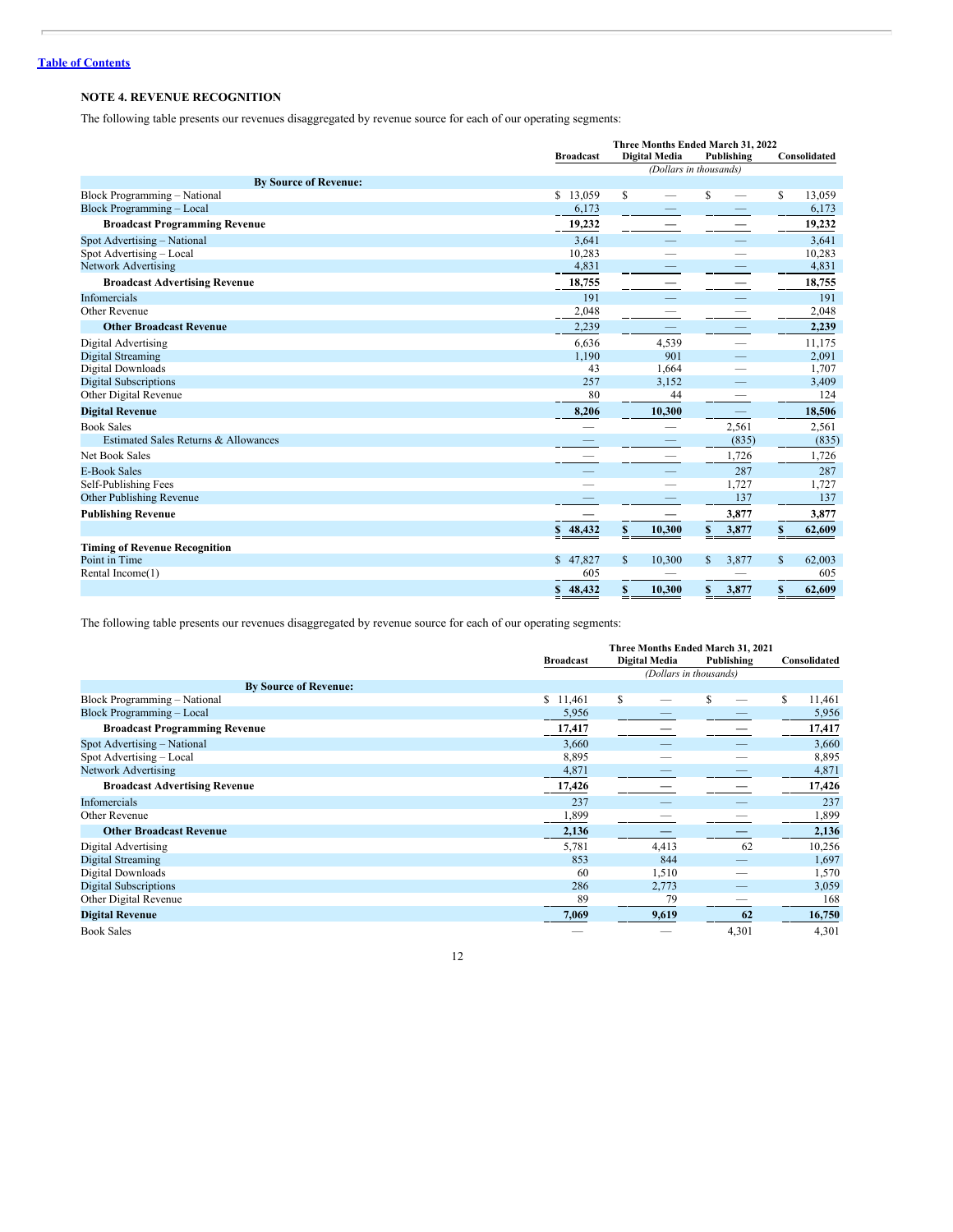| Estimated Sales Returns & Allowances     |          |         | (1,093)         | (1,093)         |
|------------------------------------------|----------|---------|-----------------|-----------------|
| Net Book Sales                           |          |         | 3,208           | 3,208           |
| <b>E-Book Sales</b>                      |          |         | 339             | 339             |
| Self-Publishing Fees                     |          | __      | 1,624           | 1,624           |
| <b>Publishing Magazine Subscriptions</b> |          |         | 158             | 158             |
| Other Publishing Revenue                 |          |         | 295             | 295             |
| <b>Publishing Revenue</b>                |          |         | 5,624           | 5,624           |
|                                          | \$44,048 | \$9,619 | \$5,686         | <u>\$59,353</u> |
| <b>Timing of Revenue Recognition</b>     |          |         |                 |                 |
| Point in Time                            | \$43,425 |         | \$9,619 \$5,686 | \$58,730        |
| Rental Income(1)                         | 623      |         |                 | 623             |
|                                          | \$44,048 |         | \$9,619 \$5,686 | \$59,353        |

A summary of each of our revenue streams under ASC 606 is as follows:

**Block Programming**. We recognize revenue from the sale of blocks of airtime to program producers that typically range from  $12/2$ , 25 or 50-minutes of time. We separate block program revenue into three categories, National, Local, and Infomercial revenue. Our stations are classified by format, including Christian Teaching and Talk, News Talk, and Contemporary Christian Music. National and local programming content is complementary to our station format while infomercials are closely associated with long-form advertisements. Block Programming revenue may include variable consideration for charities and programmers that purchase blocks of airtime to generate donations and contributions from our audience. Block programming revenue is recognized at the time of broadcast, which represents the point in time that control is transferred to the customer thereby completing our performance obligation. Programming revenue is recorded on a gross basis unless an agency represents the programmer, in which case, revenue is reported net of the commission retained by the agency.

*Spot Advertising*. We recognize revenue from the sale of airtime to local and national advertisers who purchase spot commercials of varying lengths. Spot Advertising may include variable consideration for charities and programmers that purchase spots to generate donations and contributions from our audience. Advertising revenue is recognized at the time of broadcast, which represents the point in time that control is transferred to the customer thereby completing our performance obligation. Advertising revenue is recorded on a gross basis unless an agency represents the advertiser, in which case, revenue is reported net of the commission retained by the agency.

*Network Revenue.* Network revenue includes the sale of advertising time on our national network and fees earned from the syndication of programming on our national network. Network revenue is recognized at the time of broadcast, which represents the point in time that control is transferred to the customer thereby completing our performance obligation. Network revenue is recorded on a gross basis unless an agency represents the customer, in which case, revenue is reported net of the commission retained by the agency.

*Digital Advertising.* We recognize revenue from the sale of banner advertising on our owned and operated websites and on our owned and operated mobile applications. Each of our radio stations, our digital media entities and certain of our publishing entities have custom websites and mobile applications that generate digital advertising revenue. Digital advertising revenue is recognized at the time that the banner display is delivered, or the number of impressions delivered meets the previously agreed-upon performance criteria, which represents the point in time that control is transferred to the customer thereby completing our performance obligation. Digital advertising revenue is reported on a gross basis unless an agency represents the customer, in which case, revenue is reported net of the commission retained by the agency.

Broadcast digital advertising revenue consists of local digital advertising, such as the sale of banner advertisements on our owned and operated websites, the sale of advertisements on our own and operated mobile applications, and advertisements in digital newsletters that we produce, as well as national digital advertising, or the sale of custom digital advertising solutions, such as web pages and social media campaigns that we offer to our customers. Advertising revenue is recorded on a gross basis unless an agency represents the advertiser, in which case, revenue is reported net of the commission retained by the agency.

Salem Surround, our national multimedia advertising agency, offers a comprehensive suite of digital marketing services to develop and execute audiencebased marketing strategies for clients on both the national and local level. Salem Surround specializes in digital marketing services for each of our radio stations and websites as well as provides a full-service digital marketing strategy for each of our clients. In our role as a digital agency, our sales team provides our customers with integrated digital advertising solutions that optimize the performance of their campaign, which we view as one performance obligation. Our advertising campaigns are designed to be "white label" agreements between Salem and our advertiser, meaning we provide special care and attention to the details of the campaign. We provide custom digital product offerings, including tools for metasearch, retargeting, website design, reputation management, online listing services, and social media marketing. Digital advertising solutions may include third-party websites, such as Google or Facebook, which can be included in a digital advertising social media campaign. We manage all aspects of the digital campaign, including social media placements, review and approval of target audiences, and the monitoring of actual results to make modifications as needed. We may contract directly with a third-party, however, we are responsible for delivering the campaign results to our customer with or without the third-party. We are responsible for any payments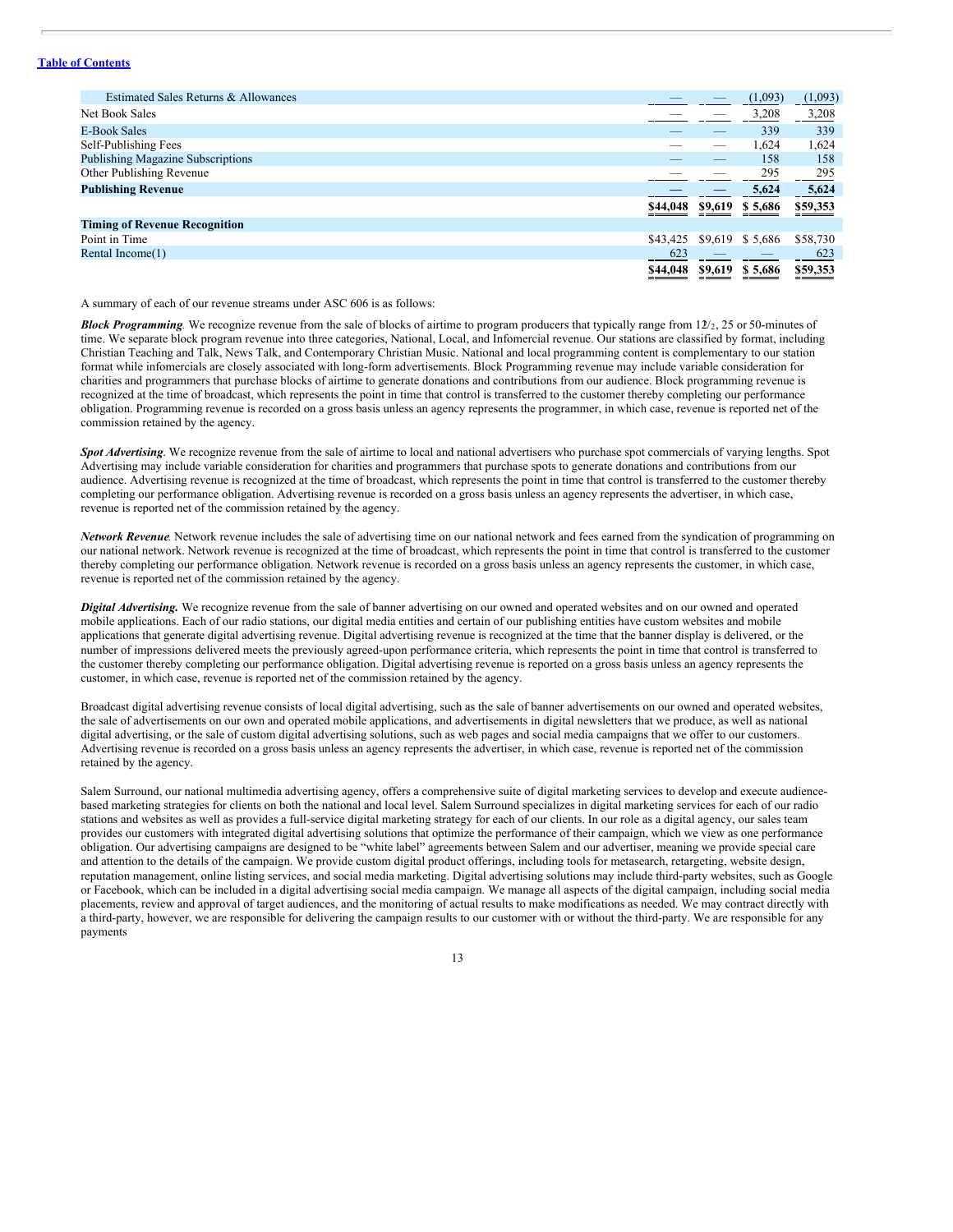due to the third-party regardless of the campaign results and without regard to the status of payment from our customer. We have discretion in setting the price to our customer without input or approval from the third-party. Accordingly, revenue is reported gross, as principal, as the performance obligation is delivered, which represents the point in time that control is transferred to the customer thereby completing our performance obligation.

*Digital Streaming*. We recognize revenue from the sale of advertisements and from the placement of ministry content that is streamed on our owned and operated websites and on our owned and operated mobile applications. Each of our radio stations, our digital media entities and certain publishing entities have custom websites and mobile applications that generate streaming revenue. Digital streaming revenue is recognized at the time that the content is delivered, or when the number of impressions delivered meets the previously agreed-upon performance criteria. Delivery of the content represents the point in time that control is transferred to the customer thereby completing our performance obligation. Streaming revenue is reported on a gross basis unless an agency represents the customer, in which case, revenue is reported net of the commission retained by the agency.

*Digital Downloads and e-books*. We recognize revenue from sale of downloaded materials, including videos, song tracks, sermons, content archives, and e-books. Payments for downloaded materials are due in advance of the download, however, the download is often instant upon confirmation of payment. Digital download revenue is recognized at the time of download, which represents the point in time that control is transferred to the customer thereby completing our performance obligation. Revenue is recorded at the gross amount due from the customer. All sales are final with no allowances made for returns.

*Subscriptions*. We recognize revenue from the sale of subscriptions for financial publication digital newsletters, digital magazines, and podcast subscriptions for on-air content. Subscription terms typically range fromthree months to two years, with a money-back guarantee for the first 30 days. Refunds after the first 30-day period are considered on a pro-rata basis based on the number of publications issued and delivered. Payments are due in advance of delivery and can be made in full upon subscribing or in quarterly installments. Cash received in advance of the subscription term, including amounts that are refundable, is recorded in contract labilities. Revenue is recognized ratably over the subscription term at the point in time that each publication is transmitted or shipped, which represents the point in time that control is transferred to the customer thereby completing our performance obligation. Revenue is reported net of estimated cancellations, which are based on our experience and historical cancellation rates during the cancellable period.

**Book Sales**. We recognize revenue from the sale of books upon shipment, which represents the point in time that control is transferred to the customer thereby completing the performance obligation. Revenue is recorded at the gross amount due from the customer, net of estimated sales returns and allowances based on our historical experience. Major new title releases represent a significant portion of the revenue in the current period. Print-based consumer books are sold on a fully returnable basis. We do not record assets or inventory for the value of returned books as they are considered used regardless of the condition returned. Our experience with unsold or returned books is that their resale value is insignificant and they are often destroyed or disposed of.

*Self-Publishing Fees*. We recognize revenue from self-publishing services through Salem Author Services ("SAS"), including book publishing and support services to independent authors. Services include book cover design, interior layout, printing, distribution, marketing services and editing for print books and eBooks. As each book and related support services are unique to each author, authors must make payments in advance of the performance. Payments are typically made in installments over the expected production timeline for each publication. We record contract liabilities equal to the amount of payments received, including those amounts that are fully or partially refundable. Contract liabilities were historically recorded under the caption "deferred revenue" and are reported as current liabilities or long-term liabilities on our consolidated financial statements based on the time to fulfill the performance obligations under terms of the contract. Refunds are limited based on the percentage completion of each publishing project.

Revenue is recognized upon completion of each performance obligation, which represents the point in time that control of the product is transferred to the author, thereby completing our performance obligation. Revenue is recorded at the net amount due from the author, including discounts based on the service package.

*Other Revenue.* Other revenue includes various sources, such as event revenue, listener purchase programs, talent fees foron-air hosts, rental income for studios and towers, production services, and shipping and handling fees. We recognize event revenue, including fees earned for ticket sales and sponsorships, when the event occurs, which represents the point in time that control is transferred to the customer thereby completing our performance obligation. Revenue for all other products and services is recorded as the products or services are delivered or performed, which represents the point in time that control is transferred to the customer thereby completing our performance obligation. Other revenue is reported on a gross basis unless an agency represents the customer, in which case, revenue is reported net of the commission retained by the agency.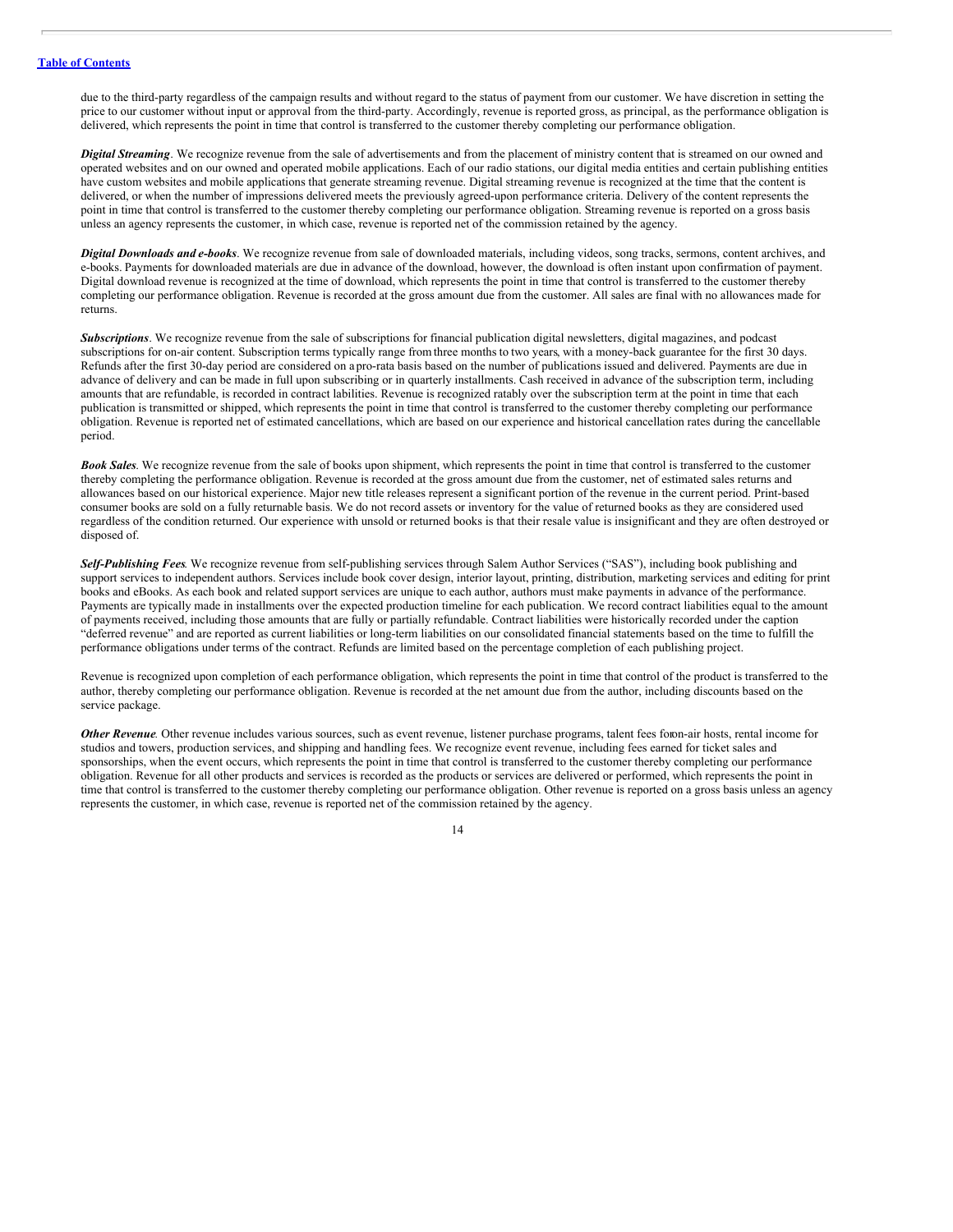#### *Principal versus Agent Considerations*

When another party is involved in providing goods or services to our customer, we apply the principal versus agent guidance in ASC 606 to determine if we are the principal or an agent to the transaction. When we control the specified goods or services before they are transferred to our customer, we report revenue gross, as principal. If we do not control the goods or services before they are transferred to our customer, revenue is reported net of the fees paid to the other party, as agent.

# *Contract Assets*

*Contract Assets—Costs to Obtain a Contract:* We capitalize commissions paid to sales personnel in our self-publishing business when customer contracts are signed and advance payment is received. These capitalized costs are recorded as prepaid commission expense in the Condensed Consolidated Balance Sheets. The amount capitalized is incremental to the contract and would not have been incurred absent the execution of the customer contract. Commissions paid upon the initial acquisition of a contract are expensed at the point in time that related revenue is recognized. Prepaid commission expenses are periodically reviewed for impairment. At March 31, 2022, our prepaid commission expense was \$0.7 million.

# *Contract Liabilities*

Contract liabilities consist of customer advance payments and billings in excess of revenue recognized. We may receive payments from our customers in advance of completing our performance obligations. Additionally, new customers, existing customers without approved credit terms and authors purchasing specific self-publishing services, are required to make payments in advance of the delivery of the products or performance of the services. We record contract liabilities equal to the amount of payments received in excess of revenue recognized, including payments that are refundable if the customer cancels the contract according to the contract terms. Contract liabilities were historically recorded under the caption "deferred revenue" and are reported as current liabilities on our consolidated financial statements when the time to fulfill the performance obligations under terms of our contracts is less than one year. Long-term contract liabilities represent the amount of payments received in excess of revenue earned, including those that are refundable, when the time to fulfill the performance obligation is greater than one year. Our long-term liabilities consist of subscriptions with a term of two-years for which some customers have purchased and paid for multiple years.

Significant changes in our contract liabilities balances during the period are as follows:

|                                                                                                         | <b>Short Term</b>      |    | Long-Term |
|---------------------------------------------------------------------------------------------------------|------------------------|----|-----------|
|                                                                                                         | (Dollars in thousands) |    |           |
| Balance, beginning of period January 1, 2022                                                            | \$12,294               | S  | 2,222     |
| Revenue recognized during the period that was included in the beginning balance of contract liabilities | (4,085)                |    |           |
| Additional amounts recognized during the period                                                         | 6.315                  |    | 315       |
| Revenue recognized during the period that was recorded during the period                                | (2,409)                |    |           |
| Transfers                                                                                               | 477                    |    | (477)     |
| Balance, end of period March 31, 2022                                                                   | \$12,592               | S. | 2,060     |
| Amount refundable at beginning of period                                                                | \$12.282               | S. | 2.222     |
| Amount refundable at end of period                                                                      | \$12.580               | S. | 2,060     |
|                                                                                                         |                        |    |           |

We expect to satisfy these performance obligations as follows:

|                              | Amount                 |
|------------------------------|------------------------|
| For the Year Ended March 31, | (Dollars in thousands) |
| 2023                         | 12,592<br>\$           |
| 2024                         | 1,507                  |
| 2025                         | 351                    |
| 2026                         | 115                    |
| 2027                         | 87                     |
| Thereafter                   |                        |
|                              | 14.652<br>ъ            |

#### *Significant Financing Component*

The length of our typical sales agreement is less than 12 months; however, we may sell subscriptions with atwo-year term. The balance of our long-term contract liabilities represents the unsatisfied performance obligations for subscriptions with a remaining term in excess of one year. We review long-term contract liabilities that are expected to be completed in excess of one year to assess whether the contract contains a significant financing component. The balance includes subscriptions that will be satisfied at various dates between April 1, 2022, and March 31, 2027. The difference between the promised consideration and the cash selling price of the publications is not significant. Therefore, we have concluded that subscriptions do not contain a significant financing component under ASC 606.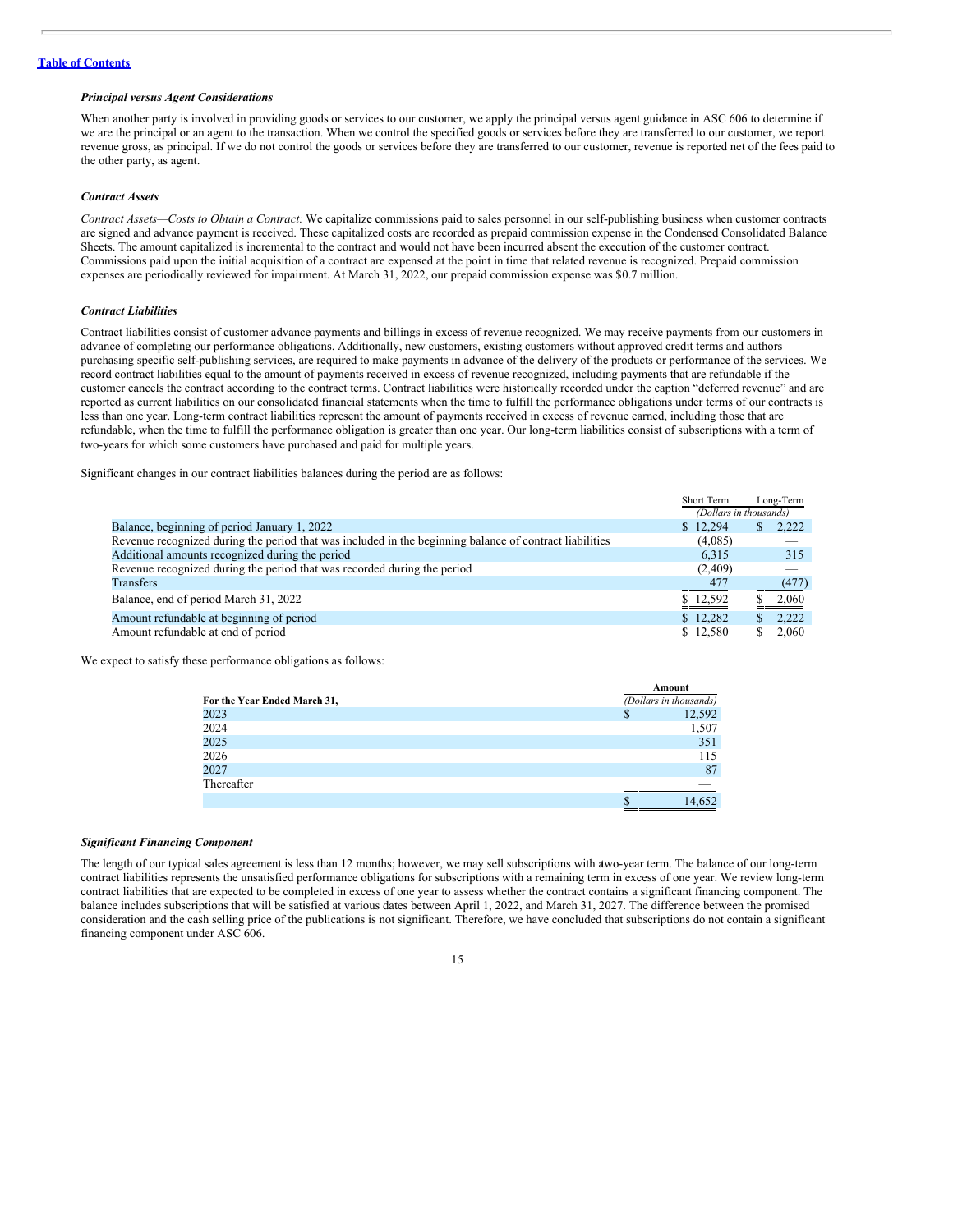Our self-publishing contracts may exceed aone-year term due to the length of time for an author to submit and approve a manuscript for publication. The author may pay for publishing services in installments over the production timeline with payments due in advance of performance. The timing of the transfer of goods and services under self-publishing arrangements are at the discretion of the author and based on future events that are not substantially within our control. We require advance payments to provide us with protection from incurring costs for products that are unique and only sellable to the author. Based on these considerations, we have concluded that our self-publishing contracts do not contain a significant financing component under ASC 606.

#### *Variable Consideration*

We make significant estimates related to variable consideration at the point of sale, including estimates for refunds and product returns. Under ASC 606, estimates of variable consideration are to be recognized before contingencies are resolved in certain circumstances, including when it is probable that a significant reversal in the amount of any estimated cumulative revenue will not occur.

We enter into agreements under which the amount of revenue we earn is contingent upon the amount of money raised by our customer over the contract term. Our customer is typically a charity or programmer that purchases blocks of programming time or spots to generate revenue from our audience members. Contract terms can range from a few weeks to a few months, depending on the charity or programmer. If the campaign does not generate a pre-determined level of donations or revenue to our customer, the consideration that we expect to be entitled to may vary above a minimum base level per the contract. Historically, under ASC Topic 605, we reported variable consideration as revenue when the amount was fixed and determinable. Under ASC 606, variable consideration is to be estimated using the expected value or the most likely amount to the extent it is probable that a significant reversal will not occur when the uncertainty associated with the variable consideration is subsequently resolved.

Based on the constraints for using estimates of variable consideration within ASC 606, and our historical experience with these campaigns, we will continue to recognize revenue at the base amount of the campaign with variable consideration recognized when the uncertainty of each campaign is resolved. These constraints include: (1) the amount of consideration received is highly susceptible to factors outside of our influence, specifically the extent to which our audience donates or contributes to our customer or programmer, (2) the length of time in which the uncertainty about the amount of consideration expected is to be resolved, and (3) our experience has shown these contracts have a large number and broad range of possible outcomes.

#### *Trade and Barter Transactions*

In broadcasting, trade or barter agreements are commonly used to reduce cash expenses by exchanging advertising time for goods or services. We may enter barter agreements to exchange airtime or digital advertising for goods or services that can be used in our business or that can be sold to our audience under Listener Purchase Programs. The terms of these barter agreements permit us to preempt the barter airtime or digital campaign in favor of customers who purchase the airtime or digital campaign for cash. The value of these non-cash exchanges is included in revenue in an amount equal to the fair value of the goods or services we receive. Each transaction must be reviewed to determine that the products, supplies, and/or services we receive have economic substance, or value to us. We record barter operating expenses upon receipt and usage of the products, supplies and services, as applicable. We record barter revenue as advertising spots or digital campaigns are delivered, which represents the point in time that control is transferred to the customer thereby completing our performance obligation. Barter revenue is recorded on a gross basis unless an agency represents the programmer, in which case, revenue is reported net of the commission retained by the agency.

Trade and barter revenues and expenses were as follows:

|                                  | <b>Three Months Ended</b><br>March 31. |  |      |
|----------------------------------|----------------------------------------|--|------|
|                                  | 2021                                   |  | 2022 |
| Net broadcast barter revenue     | 391                                    |  | 846  |
| Net digital media barter revenue |                                        |  |      |
| Net publishing barter revenue    |                                        |  |      |
| Net broadcast barter expense     | 373                                    |  | 759  |
| Net digital media barter expense |                                        |  |      |
| Net publishing barter expense    |                                        |  |      |

# **NOTE 5. INVENTORIES**

Inventories consist of finished books from Salem Publishing. All inventories are valued at the lower of cost or net realizable value as determined on a weighted average cost method.

#### **NOTE 6. PROPERTY AND EQUIPMENT**

We account for property and equipment in accordance with FASB ASC Topic360-10, *Property, Plant and Equipment*.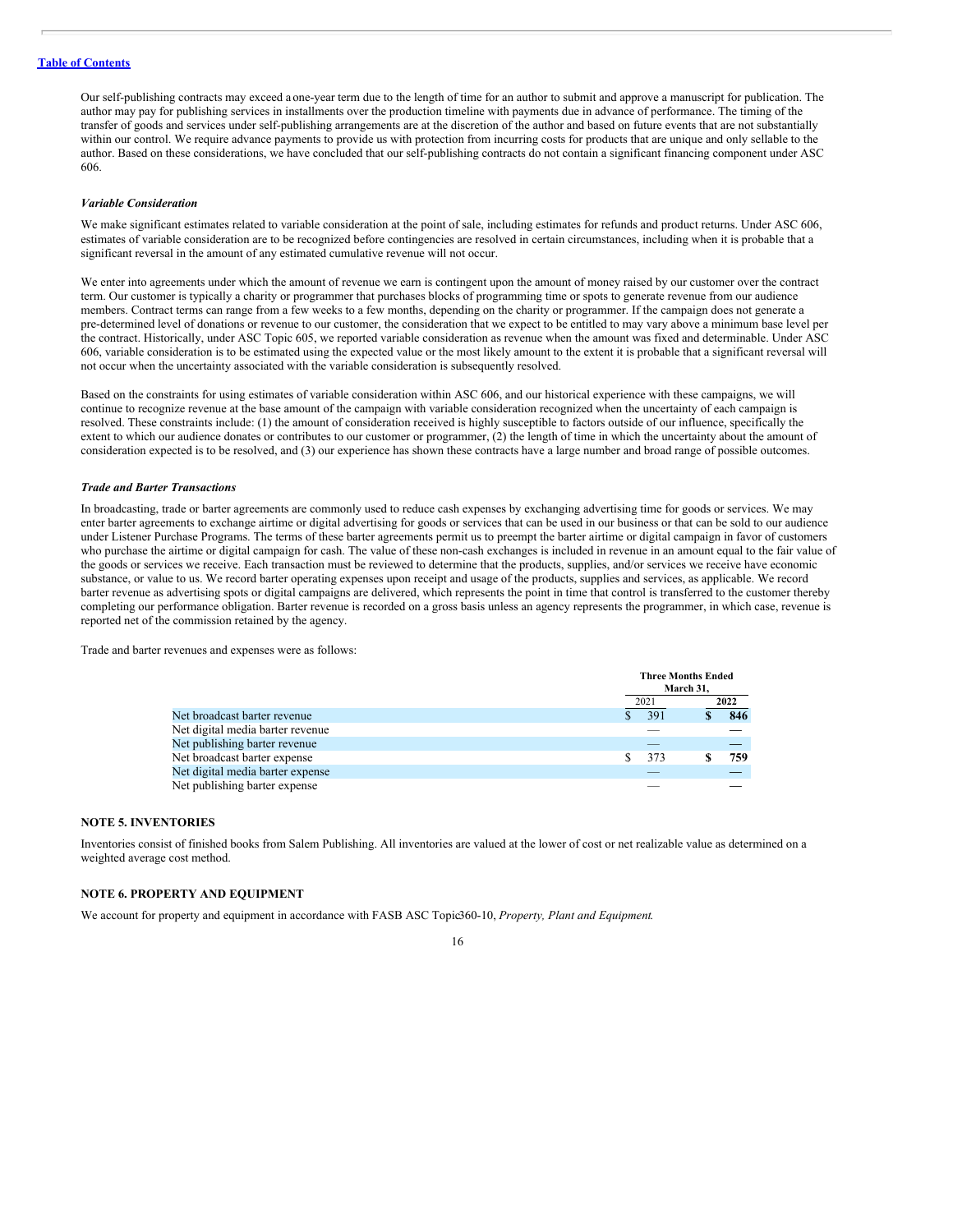The following is a summary of the categories of our property and equipment:

|                                                 |    | As of                  |    |                |  |
|-------------------------------------------------|----|------------------------|----|----------------|--|
|                                                 |    | December 31, 2021      |    | March 31, 2022 |  |
|                                                 |    | (Dollars in thousands) |    |                |  |
| <b>Buildings</b>                                | \$ | 28,593                 | S  | 28,600         |  |
| Office furnishings and equipment                |    | 36,598                 |    | 36,955         |  |
| Antennae, towers and transmitting equipment     |    | 77,813                 |    | 78,219         |  |
| Studio, production, and mobile equipment        |    | 29,498                 |    | 29,693         |  |
| Computer software and website development costs |    | 38,271                 |    | 38,471         |  |
| Automobiles                                     |    | 1,515                  |    | 1,515          |  |
| Leasehold improvements                          |    | 18,104                 |    | 18,213         |  |
|                                                 | S  | 230,392                | S  | 231,666        |  |
| Less accumulated depreciation                   |    | (186, 053)             |    | (188,960)      |  |
|                                                 |    | 44,339                 |    | 42,706         |  |
| Land                                            |    | 26,896                 |    | 27,037         |  |
| Construction-in-progress                        |    | 8,104                  |    | 10,519         |  |
| Property and Equipment, net                     |    | 79.339                 | \$ | 80,262         |  |

Depreciation expense was approximately \$2.9 million and \$2.6 million for the three-month periods ended March 31, 2022 and 2021, respectively. We review long-lived assets for impairment when events or changes in circumstances indicate that the carrying amount of the assets may not be fully recoverable. This review requires us to estimate the fair value of the assets using significant unobservable inputs that reflect our own assumptions about the estimates that market participants would use in measuring fair value, including assumptions about risk. If actual future results are less favorable than the assumptions and estimates we used, we are subject to future impairment charges, the amount of which may be material. There were no indications of impairment during the three months ended March 31, 2022.

# **NOTE 7. OPERATING AND FINANCE LEASE RIGHT-OF-USE ASSETS**

#### **Leases**

We account for leases in accordance with ASC 842, 'Leases'' that requires lessees to recognize Right of Use ("ROU") assets and lease liabilities calculated based on the present value of lease payments for all lease agreements with terms that are greater than twelve months. ASC 842 distinguishes leases as either a finance lease or an operating lease that affects how the leases are measured and presented in the statement of operations and statement of cash flows.

#### **Leasing Transactions**

Our leased assets include offices and studios, transmitter locations, antenna sites, tower and tower sites, and land. Our lease portfolio has terms remaining from less than one-year to up to twenty years. Many of these leases contain options underwhich we can extend the term from five to twenty years. Renewal options are excluded from our calculation of lease liabilities unless we are reasonably assured to exercise the renewal option. Our lease agreements do not contain residual value guarantees or material restrictive covenants. We lease certain properties from our principal stockholders or from trusts and partnerships created for the benefit of the principal stockholders and their families. These leases are designated as Related Party leases in the details provided.

Operating leases are reflected on our balance sheet within operating lease ROU assets and the related current andnon-current operating lease liabilities. ROU assets represent the right to use an underlying asset for the lease term, and lease liabilities represent the obligation to make lease payments arising from lease agreement. Operating lease ROU assets and liabilities are recognized at the commencement date, or the date on which the lessor makes the underlying asset available for use, based upon the present value of the lease payments over the respective lease term. As the implicit rate for operating leases is not readily determinable, the future minimum lease payments were discounted using an incremental borrowing rate. Lease expense is recognized on a straight-line basis over the lease term, subject to any changes in the lease or expectation regarding the lease terms. Variable lease costs, such as common area maintenance, property taxes, and insurance, are expensed as incurred.

#### **Balance Sheet**

Supplemental balance sheet information related to leases is as follows:

|                                           | <b>March 31, 2022</b>  |                      |          |                       |  |  |
|-------------------------------------------|------------------------|----------------------|----------|-----------------------|--|--|
|                                           | (Dollars in thousands) |                      |          |                       |  |  |
| <b>Operating Leases</b>                   |                        | <b>Related Party</b> | Other    | Total                 |  |  |
| Operating leases ROU assets               |                        | 7.142                | \$38,741 | \$45,883              |  |  |
| Operating lease liabilities (current)     |                        | 976                  | \$ 7.839 | \$8,815               |  |  |
| Operating lease liabilities (non-current) |                        | 6.266                | 38,449   | 44,715                |  |  |
| Total operating lease liabilities         |                        | 7.242                | \$46,288 | \$53,530<br>_________ |  |  |

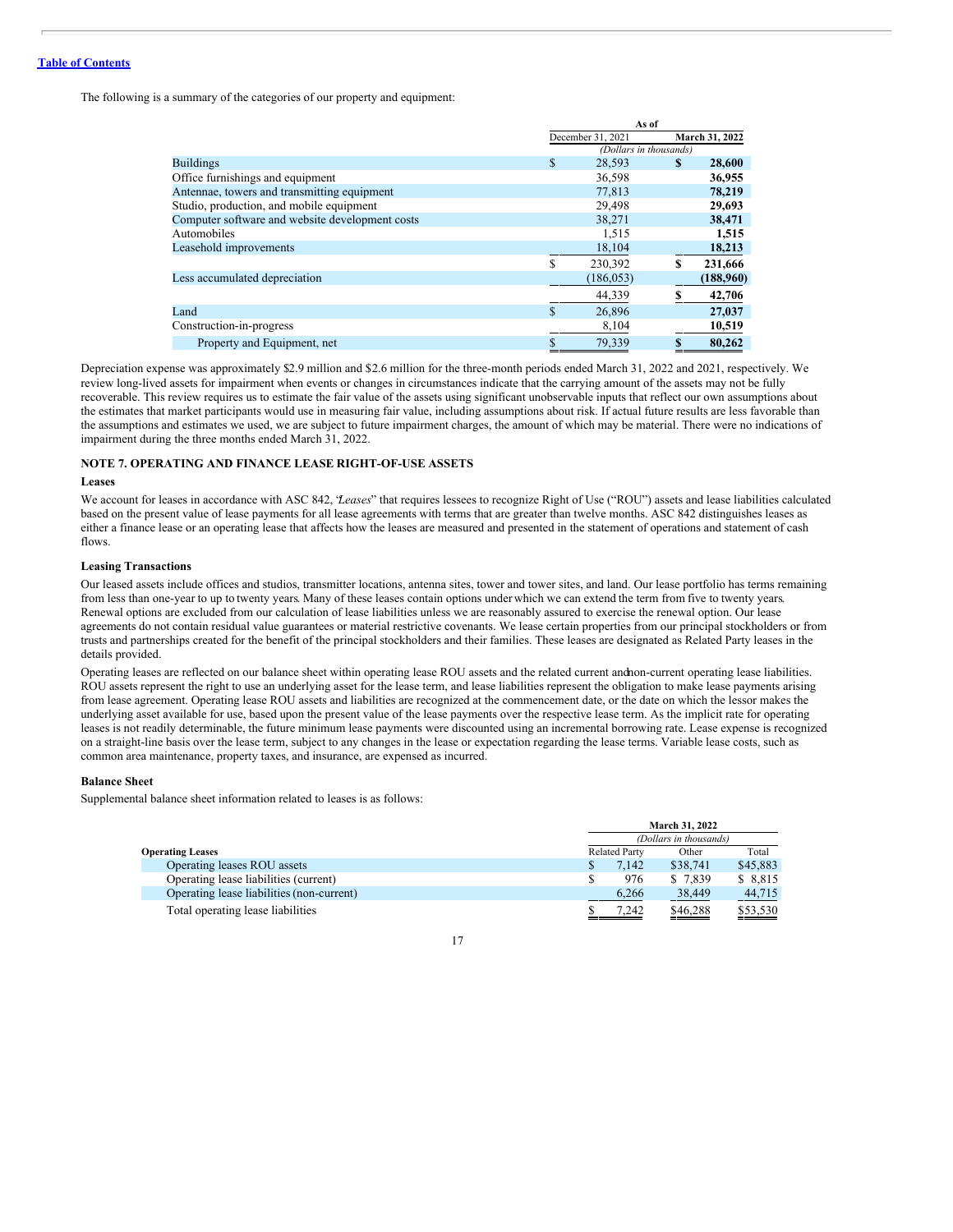| Weighted Average Remaining Lease Term |           |
|---------------------------------------|-----------|
| Operating leases                      | 7.7 years |
| Finance leases                        | 2.8 years |
| Weighted Average Discount Rate        |           |
| Operating leases                      | 8.09%     |
| Finance leases                        | $6.11\%$  |

# **Lease Expense**

The components of lease expense were as follows:

|                                          | <b>Three Months Ended</b><br>March 31, 2022 |                        |  |
|------------------------------------------|---------------------------------------------|------------------------|--|
|                                          |                                             | (Dollars in thousands) |  |
| Amortization of finance lease ROU Assets |                                             |                        |  |
| Interest on finance lease liabilities    |                                             |                        |  |
| Finance lease expense                    |                                             | 17                     |  |
| Operating lease expense                  |                                             | 3,224                  |  |
| Variable lease expense                   |                                             | 268                    |  |
| Short-term lease expense                 |                                             | 158                    |  |
| Total lease expense                      |                                             | 3,667                  |  |

# **Supplemental Cash Flow**

Supplemental cash flow information related to leases was as follows:

|                                                                         | <b>Three Months Ended</b> |       |
|-------------------------------------------------------------------------|---------------------------|-------|
|                                                                         | March 31, 2022            |       |
|                                                                         | (Dollars in thousands)    |       |
| Cash paid for amounts included in the measurement of lease liabilities: |                           |       |
| Operating cash flows from operating leases                              |                           | 2.849 |
| Operating cash flows from finance leases                                |                           |       |
| Financing cash flows from finance leases                                |                           | 16    |
| Leased assets obtained in exchange for new operating lease liabilities  | S                         | 5,011 |
| Leased assets obtained in exchange for new finance lease liabilities    |                           | 14    |

# **Maturities**

Future minimum lease payments under leases that had initial or remaining non-cancelable lease terms in excess of one year as of March 31, 2022, are as follows:

| Future minimum lease                 | <b>Operating Leases</b> |                      |           |                        |               |                       |           |
|--------------------------------------|-------------------------|----------------------|-----------|------------------------|---------------|-----------------------|-----------|
|                                      |                         | <b>Related Party</b> | Other     | Total                  |               | <b>Finance Leases</b> | Total     |
|                                      |                         |                      |           | (Dollars in thousands) |               |                       |           |
| 2023 (Apr-Dec)                       | S                       | 1,565                | \$11,378  | \$12,943               | \$            | 64                    | \$13,007  |
| 2024                                 |                         | 1,305                | 10,658    | 11,963                 |               | 36                    | 11,999    |
| 2025                                 |                         | 1,307                | 8,719     | 10,026                 |               | 17                    | 10,043    |
| 2026                                 |                         | 1,341                | 7,526     | 8,867                  |               | 10                    | 8,877     |
| 2027                                 |                         | 1.063                | 5,394     | 6,457                  |               | 5                     | 6,462     |
| Thereafter                           |                         | 3,955                | 22,635    | 26,590                 |               |                       | 26,591    |
| <b>Undiscounted Cash Flows</b>       |                         | 10,536               | \$66,310  | \$76,846               | \$            | 133                   | \$76,979  |
| Less: imputed interest               |                         | (3,294)              | (20, 022) | (23,316)               |               | (12)                  | (23, 328) |
| Total                                |                         | 7,242                | \$46,288  | \$53,530               | \$            | 121                   | \$53,651  |
| Reconciliation to lease liabilities: |                         |                      |           |                        |               |                       |           |
| Lease liabilities—current            | $\mathbb{S}$            | 976                  | \$7,839   | \$8,815                | <sup>\$</sup> | 59                    | \$8,874   |
| Lease liabilities—long-term          |                         | 6,266                | 38,449    | 44,715                 |               | 62                    | 44,777    |
| <b>Total Lease Liabilities</b>       |                         | 7,242                | \$46,288  | \$53,530               | \$            | 121                   | \$53,651  |

## **NOTE 8. BROADCAST LICENSES**

We account for broadcast licenses in accordance with FASB ASC Topic 350*Intangibles—Goodwill and Other*. We do not amortize broadcast licenses, but rather test for impairment annually or more frequently if events or circumstances indicate that the value may be impaired. In the case of our broadcast radio stations, we would not be able to operate the properties without the related broadcast license for each property. Broadcast licenses are renewed with the FCC every eight years for a nominal fee that is expensed as incurred. We continually monitor our stations' compliance with the various regulatory requirements that are necessary for the FCC renewal and all of our broadcast licenses have been renewed at the end of their respective periods. We expect all of our broadcast licenses to be renewed in the future and therefore, we consider our broadcast licenses to be indefinite-lived intangible assets. We are not aware of any legal, competitive, economic, or other factors that materially limit the useful life of our broadcast licenses. There were no indications of impairment during the three months ended March 31, 2022.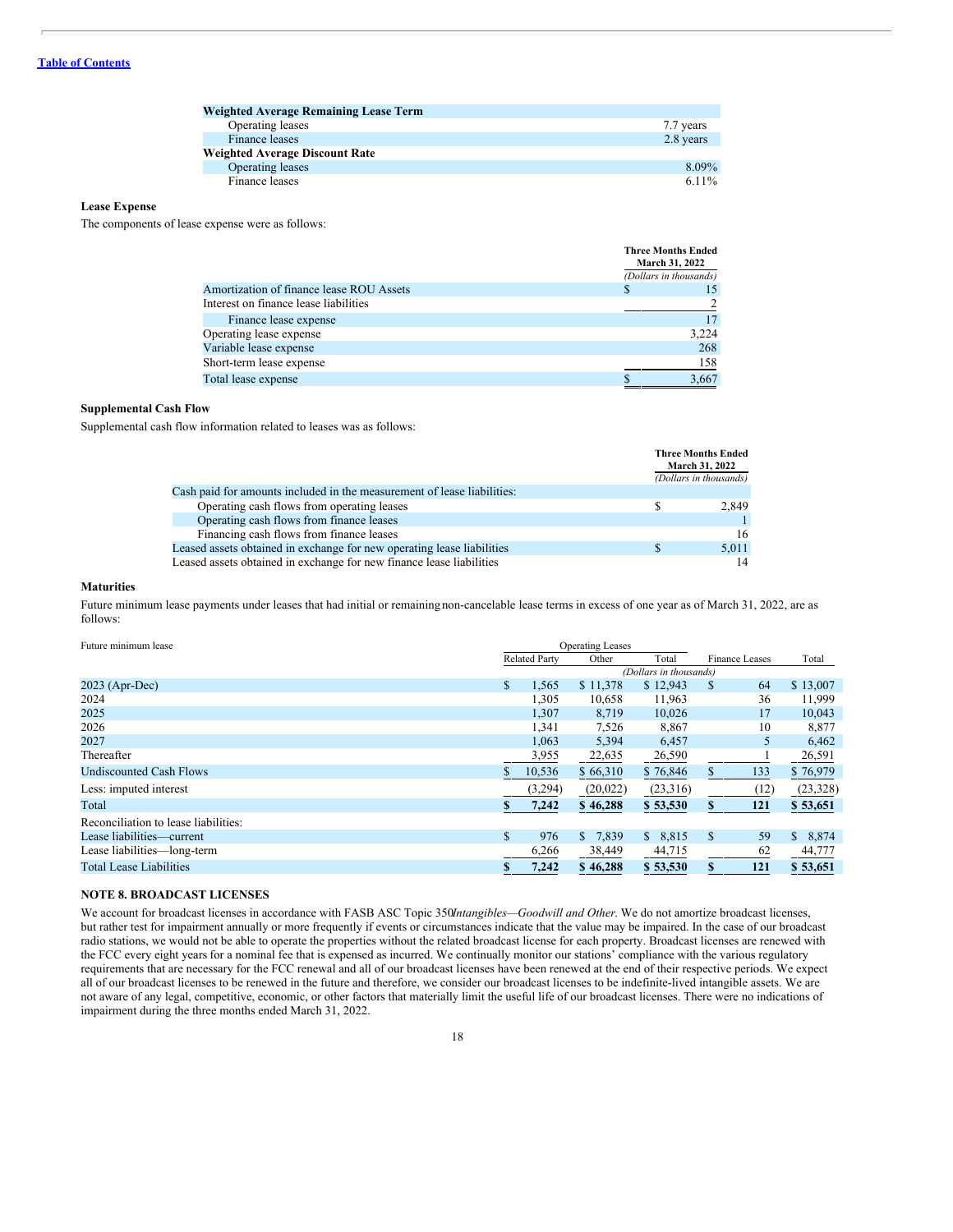The following table presents the changes in broadcasting licenses that include acquisitions and divestitures of radio stations and FM translators.

| <b>Broadcast Licenses</b>                                         |   | Twelve Months Ended<br>December 31, 2021 | <b>Three Months Ended</b><br>March 31, 2022 |            |  |
|-------------------------------------------------------------------|---|------------------------------------------|---------------------------------------------|------------|--|
|                                                                   |   | (Dollars in thousands)                   |                                             |            |  |
| Balance before cumulative loss on impairment, beginning of period | S | 434,209                                  |                                             | 434,444    |  |
| Accumulated loss on impairment, beginning of period               |   | (114, 436)                               |                                             | (114, 436) |  |
| Balance after cumulative loss on impairment, beginning of period  |   | 319,773                                  |                                             | 320,008    |  |
| Acquisitions of radio stations                                    |   | 235                                      |                                             | 190        |  |
| Balance, end of period after cumulative loss on impairment        |   | 320,008                                  |                                             | 320,198    |  |
| Balance, end of period before cumulative loss on impairment       |   | 434,444                                  |                                             | 434,634    |  |
| Accumulated loss on impairment, end of period                     |   | (114, 436)                               |                                             | (114, 436) |  |
| Balance, end of period after cumulative loss on impairment        |   | 320,008                                  |                                             | 320,198    |  |

# **NOTE 9. GOODWILL**

We account for goodwill in accordance with FASB ASC Topic 350 "*Intangibles—Goodwill and Other*." We do not amortize goodwill, but rather test for impairment annually or more frequently if events or circumstances indicate that an asset may be impaired. We perform our annual impairment testing during the fourth quarter of each year, which coincides with our budget and planning process for the upcoming year. There were no indications of impairment during the three months ended March 31, 2021.

The following table presents the changes in goodwill including business acquisitions and dispositions as discussed in Note 3 of our Condensed Consolidated Financial Statements.

| Goodwill                                                           | Twelve Months Ended<br>December 31, 2021 |                        | <b>Three Months Ended</b><br>March 31, 2022 |         |
|--------------------------------------------------------------------|------------------------------------------|------------------------|---------------------------------------------|---------|
|                                                                    |                                          | (Dollars in thousands) |                                             |         |
| Balance, beginning of period before cumulative loss on impairment, |                                          | 28,520                 |                                             | 28,749  |
| Accumulated loss on impairment                                     |                                          | (4,763)                |                                             | (4,763) |
| Balance, beginning of period after cumulative loss on impairment   |                                          | 23,757                 |                                             | 23,986  |
| Acquisitions of radio stations                                     |                                          |                        |                                             |         |
| Acquisitions of digital media entities                             |                                          | 225                    |                                             |         |
| Ending period balance                                              |                                          | 23,986                 |                                             | 23,986  |
| Balance, end of period before cumulative loss on impairment        |                                          | 28,749                 |                                             | 28,749  |
| Accumulated loss on impairment                                     |                                          | (4,763)                |                                             | (4,763) |
| Ending period balance                                              |                                          | 23,986                 |                                             | 23,986  |

# **NOTE 10. AMORTIZABLE INTANGIBLE ASSETS**

The following tables provide a summary of our significant classes of amortizable intangible assets:

|                                     |          | As of March 31, 2022   |         |  |  |  |
|-------------------------------------|----------|------------------------|---------|--|--|--|
|                                     |          | Accumulated            |         |  |  |  |
|                                     | Cost     | Amortization           | Net     |  |  |  |
|                                     |          | (Dollars in thousands) |         |  |  |  |
| Customer lists and contracts        | \$23,700 | (22, 404)<br>S         | \$1,296 |  |  |  |
| Domain and brand names              | 19.875   | (19,502)               | 373     |  |  |  |
| Favorable and assigned leases       | 2,188    | (1,964)                | 224     |  |  |  |
| Subscriber base and lists           | 8.647    | (8, 430)               | 217     |  |  |  |
| Author relationships                | 2,771    | (2,771)                |         |  |  |  |
| Non-compete agreements              | 2,041    | (2,041)                |         |  |  |  |
| Other amortizable intangible assets | 1,332    | (1, 332)               |         |  |  |  |
|                                     | \$60,554 | (58, 444)              | \$2,110 |  |  |  |

|                                     |          | As of December 31, 2021 |         |  |  |  |
|-------------------------------------|----------|-------------------------|---------|--|--|--|
|                                     |          | Accumulated             |         |  |  |  |
|                                     | Cost     | Amortization            | Net     |  |  |  |
|                                     |          | (Dollars in thousands)  |         |  |  |  |
| Customer lists and contracts        | \$23,700 | (22, 198)<br>S          | \$1,502 |  |  |  |
| Domain and brand names              | 19,875   | (19, 421)               | 454     |  |  |  |
| Favorable and assigned leases       | 2,188    | (1,960)                 | 228     |  |  |  |
| Subscriber base and lists           | 8,647    | (8,387)                 | 260     |  |  |  |
| Author relationships                | 2,771    | (2,771)                 |         |  |  |  |
| Non-compete agreements              | 2,041    | (2,041)                 |         |  |  |  |
| Other amortizable intangible assets | 1,332    | (1, 332)                |         |  |  |  |
|                                     | \$60,554 | (58, 110)<br>S          | \$2,444 |  |  |  |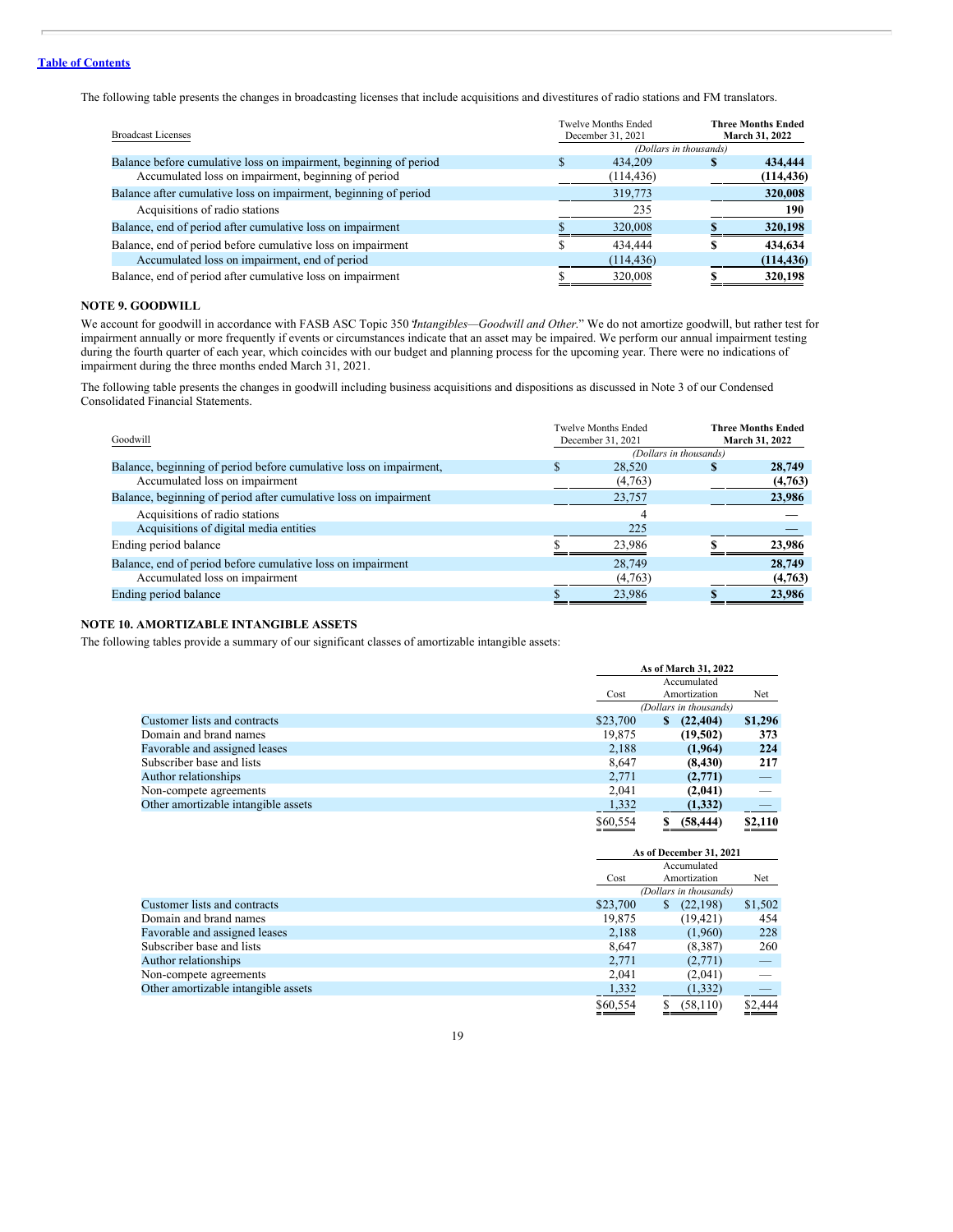Amortization expense was approximately \$0.3 million and \$0.6 million for the three-month periods ended March 31, 2022 and 2021, respectively. Based on the amortizable intangible assets held at of March 31, 2022, we estimate amortization expense for the next five years to be as follows:

| Year Ended December 31, | <b>Amortization Expense</b> |
|-------------------------|-----------------------------|
|                         | (Dollars in thousands)      |
| $2022 (Apr - Dec)$      | 885<br>\$                   |
| 2023                    | 796                         |
| 2024                    | 206                         |
| 2025                    | 21                          |
| 2026                    |                             |
| Thereafter              | 191                         |
| Total                   | 2.110                       |

# **NOTE 11. LONG-TERM DEBT**

Salem Media Group, Inc. has no independent assets or operations, the subsidiary guarantees relating to certain debt are full and unconditional and joint and several, and any subsidiaries of Salem Media Group, Inc. other than the subsidiary guarantors are minor.

Long-term debt consists of the following:

|                                                                                           |   | December 31, 2021      |   | March 31, 2022 |
|-------------------------------------------------------------------------------------------|---|------------------------|---|----------------|
|                                                                                           |   | (Dollars in thousands) |   |                |
| 2028 Notes                                                                                | S | 114,731                | S | 114,731        |
| Less unamortized discount and debt issuance costs based on imputed interest rate of 7.64% |   | (3,844)                |   | (3,697)        |
| 2028 Notes, net carrying value                                                            |   | 110,887                |   | 111,034        |
| 2024 Notes                                                                                |   | 60.174                 |   | 57,674         |
| Less unamortized debt issuance costs based on imputed interest rate of 7.10%              |   | (480)                  |   | (408)          |
| 2024 Notes, net carrying value                                                            |   | 59,694                 |   | 57,266         |
| Asset-Based Revolving Credit Facility principal outstanding (1)                           |   |                        |   |                |
| Long-term debt less unamortized discount and debt issuance costs                          |   | 170,581                |   | 168,300        |
| Less current portion                                                                      |   |                        |   |                |
| Long-term debt less unamortized discount and debt issuance costs, net of current portion  |   | 170.581                |   | 168,300        |

(1) As of March 31, 2022, the Asset-Based Revolving Credit Facility ("ABL"), had a borrowing base of \$24.5 million, no outstanding borrowings, and \$0.3 million of outstanding letters of credit, resulting in a \$24.2 million borrowing base availability.

Our weighted average interest rate was6.99% at December 31, 2021, and March 31, 2022.

In addition to the outstanding amounts listed above, we also have interest obligations related to our long-term debt as follows as of March 31, 2022:

- \$114.7 million aggregate principal amount of 2028 Notes with semi-annual interest payments at an annual rate of7.125%;
- \$57.7 million aggregate principal amount of 2024 Notes with semi-annual interest payments at an annual rate of6.75%; and
- Commitment fee of 0.25% to 0.375% per annum on the unused portion of the ABL Facility.

# **2028 Notes**

On September 10, 2021, we exchanged \$112.8 million of the 6.75% Senior Secured Notes ("2024 Notes") for \$114.7 million (reflecting a call premium of 1.688%) of newly issued 7.125% Senior Secured Notes due 2028 ("2028 Notes.") Contemporaneously with the refinancing, we obtained commitments from the holders of the 2028 Notes to purchase up to \$50 million in additional 2028 Notes ("Delayed Draw 2028 Notes,") contingent upon satisfying certain performance benchmarks, the proceeds of which are to be used exclusively to repurchase or repay the remaining balance outstanding of the 2024 Notes.

The 2028 Notes and the related guarantees were exchanged and sold to certain holders of the 2024 Notes, whom we believe to be qualified institutional buyers, in a private placement. The 2028 Notes and the related guarantees have not been and will not be registered under the Securities Act or the securities laws of any other jurisdiction and may not be offered or sold in the United States or to U.S. persons absent registration or an applicable exemption from, or in a transaction not subject to, the registration requirements of the Securities Act or any state securities laws. The transaction was assessed on a lender-specific level and was accounted for as a debt modification in accordance with FASB ASC Topic 470.

The 2028 Notes are guaranteed on a senior secured basis. We may redeem the 2028 Notes, in whole or in part, at any time prior to June 1, 2024, at a price equal to 100% of the principal amount of the 2028 Notes plus a "make-whole" premium as of, and accrued and unpaid interest, if any, up to, but not including, the redemption date. At any time on or after June 1, 2024, we may redeem some or

<sup>20</sup>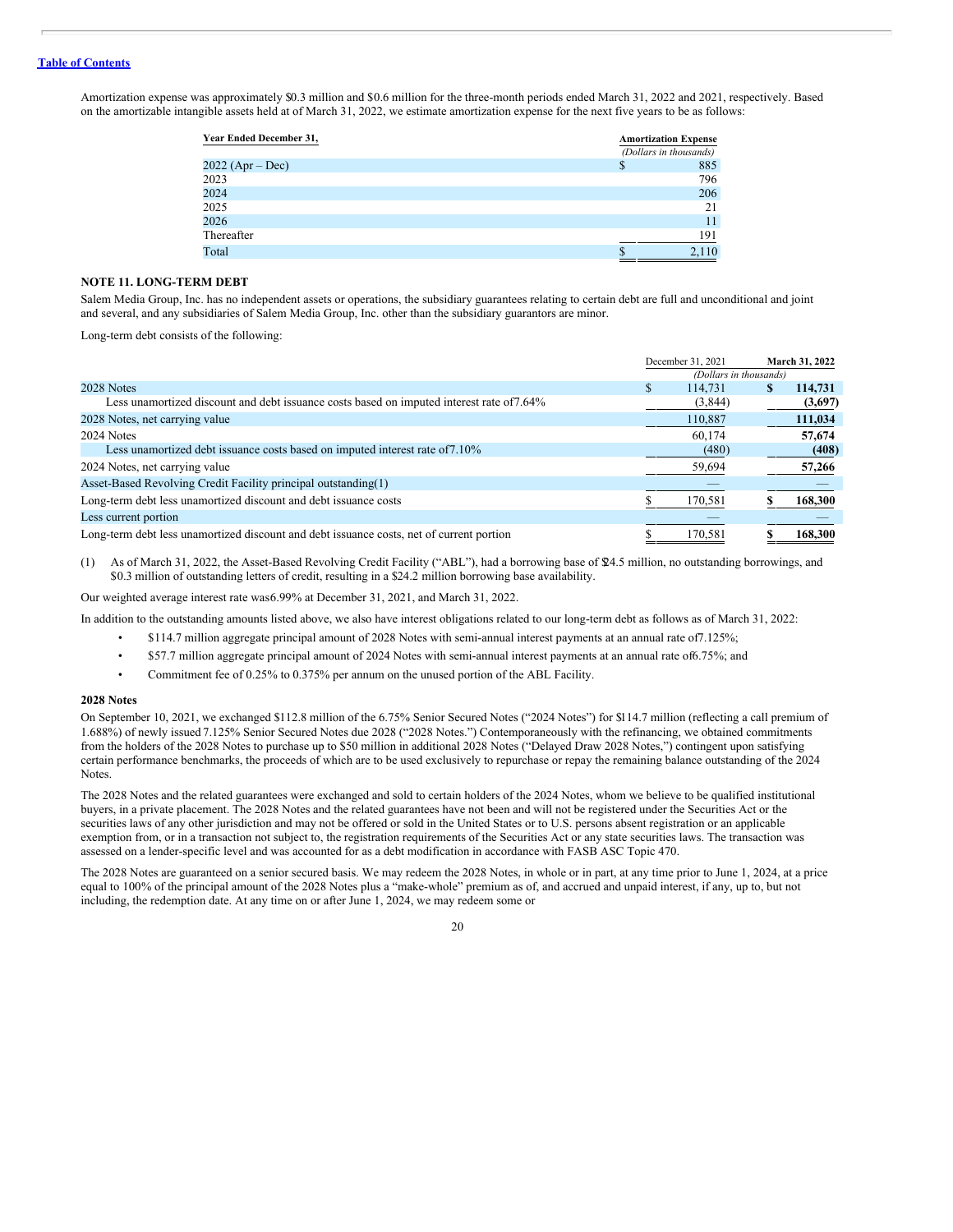all of the 2028 Notes at the redemption prices (expressed as percentages of the principal amount to be redeemed) set forth in the 2028 Notes indenture, plus accrued and unpaid interest, if any, up to, but not including the redemption date. In addition, we may redeem up to35% of the aggregate principal amount of the 2028 Notes before June 1, 2024, with the net cash proceeds from certain equity offerings at a redemption price of 107.125% of the principal amount plus accrued and unpaid interest, if any, up to, but not including the redemption date. We may also redeem up to10% of the aggregate original principal amount of the 2028 Notes per twelve-month period, in connection with up to two redemptions in such twelve-month period, at a redemption price of 101% of the principal amount plus accrued and unpaid interestup to, but not including, the redemption date.

The 2028 Notes mature onJune 1, 2028, unless earlier redeemed or repurchased.Interest accrues on the 2028 Notes from September 10, 2021, and is payable semi-annually, in cash in arrears, on June 1 and December 1 of each year, commencing December 1, 2021. Based on the balance of the 2028 Notes outstanding, we are required to pay \$8.2 million per year in interest. At March 31, 2022, accrued interest on the 2028 Notes was \$2.7 million.

The indenture to the 2028 Notes contains covenants that, among other things and subject in each case to certain specified exceptions, limit the ability to: (i) incur additional debt; (ii) declare or pay dividends, redeem stock or make other distributions to stockholders; (iii) make investments; (iv) create liens or use assets as security in other transactions; (v) merge or consolidate, or sell, transfer, lease or dispose of substantially all assets; (vi) engage in transactions with affiliates; and (vii) sell or transfer assets. At March 31, 2022, we were, and we remain, in compliance with all of the covenants under the indenture.

We recorded debt issuance costs of \$4.7 million, of which \$2.5 million of third-party debt modification costs were expensed during 2021 and \$0.2 million were expensed during the three months ended March 31, 2022, \$0.8 million was deferred with the Delayed Draw 2028 Notes, and \$1.1 million, along with \$3.0 million from the exchanged 2024 Notes, is being amortized as part of the effective yield on the 2028 Notes. During the three-months ended March 31, 2022, \$0.2 million of debt issuance costs and delayed draw fees associated with the Notes were amortized to interest expense.

# **SBA PPP Loans**

We received \$11.2 million in aggregate principal amount of PPP loans through the SBA during the first quarter of 2021 based on the eligibility of our radio stations and networks as determined on a per-location basis. The PPP loans were accounted for as debt in accordance with FASB ASC Topic 470. The loan balances and accrued interest were forgivable provided that the proceeds were used for eligible purposes, including payroll, benefits, rent, and utilities within the covered period. We used the PPP loan proceeds according to the terms and filed timely applications for forgiveness. During July 2021, the SBA forgave all but \$20,000 of the PPP loans resulting in apre-tax gain on the forgiveness of \$11.2 million. The remaining PPP loan was repaid in July 2021.

# **2024 Notes**

On May 19, 2017, we issued 6.75% Senior Secured Notes ("2024 Notes") in a private placement. The 2024 Notes are guaranteed on a senior secured basis by our existing subsidiaries ("Subsidiary Guarantors"). The 2024 Notes bear interest at a rate of 6.75% per year and mature on June 1, 2024, unless they are earlier redeemed or repurchased. Interest is payable semi-annually, in cash in arrears, on June 1 and December 1 of each year.

The 2024 Notes are secured by a first-priority lien on substantially all assets of ours and the Subsidiary Guarantors other than the ABL Facility Priority Collateral as described below. There is no direct lien on our FCC licenses to the extent prohibited by law or regulation other than the economic value and proceeds thereof.

The indenture relating to the 2024 Notes contains covenants that, among other things and subject in each case to certain specified exceptions, limit our ability and the ability of our restricted subsidiaries to: (i) incur additional debt; (ii) declare or pay dividends, redeem stock or make other distributions to stockholders; (iii) make investments; (iv) create liens or use assets as security in other transactions; (v) merge or consolidate, or sell, transfer, lease or dispose of substantially all of our assets; (vi) engage in transactions with affiliates; and (vii) sell or transfer assets. At March 31, 2022, we were, and we remain, in compliance with all of the covenants under the indenture.

We recorded debt issuance costs of \$6.3 million as a reduction of the debt proceeds being amortized to non-cash interest expense over the life of the Notes using the effective interest method. During the three months ended March 31, 2021 and 2022, \$0.1 million and \$0.2 million, respectively, of debt issuance costs associated with the Notes was amortized to interest expense.

Based on the balance of the 2024 Notes outstanding of \$57.7 million, we are required to pay \$3.9 million per year in interest on the 2024 Notes. At March 31, 2022, accrued interest on the 2024 Notes was \$1.3 million.

We may from time to time, depending on market conditions and prices, contractual restrictions, our financial liquidity, and other factors, seek to repurchase the 2024 Notes in open market transactions, privately negotiated transactions, by tender offer or otherwise, as market conditions warrant. On January 12, 2022, we repurchased \$2.5 million of the 6.75% Senior Secured Notes due 2024 ("2024 Notes") at 101.25% of face value recognizing a loss of \$53,000.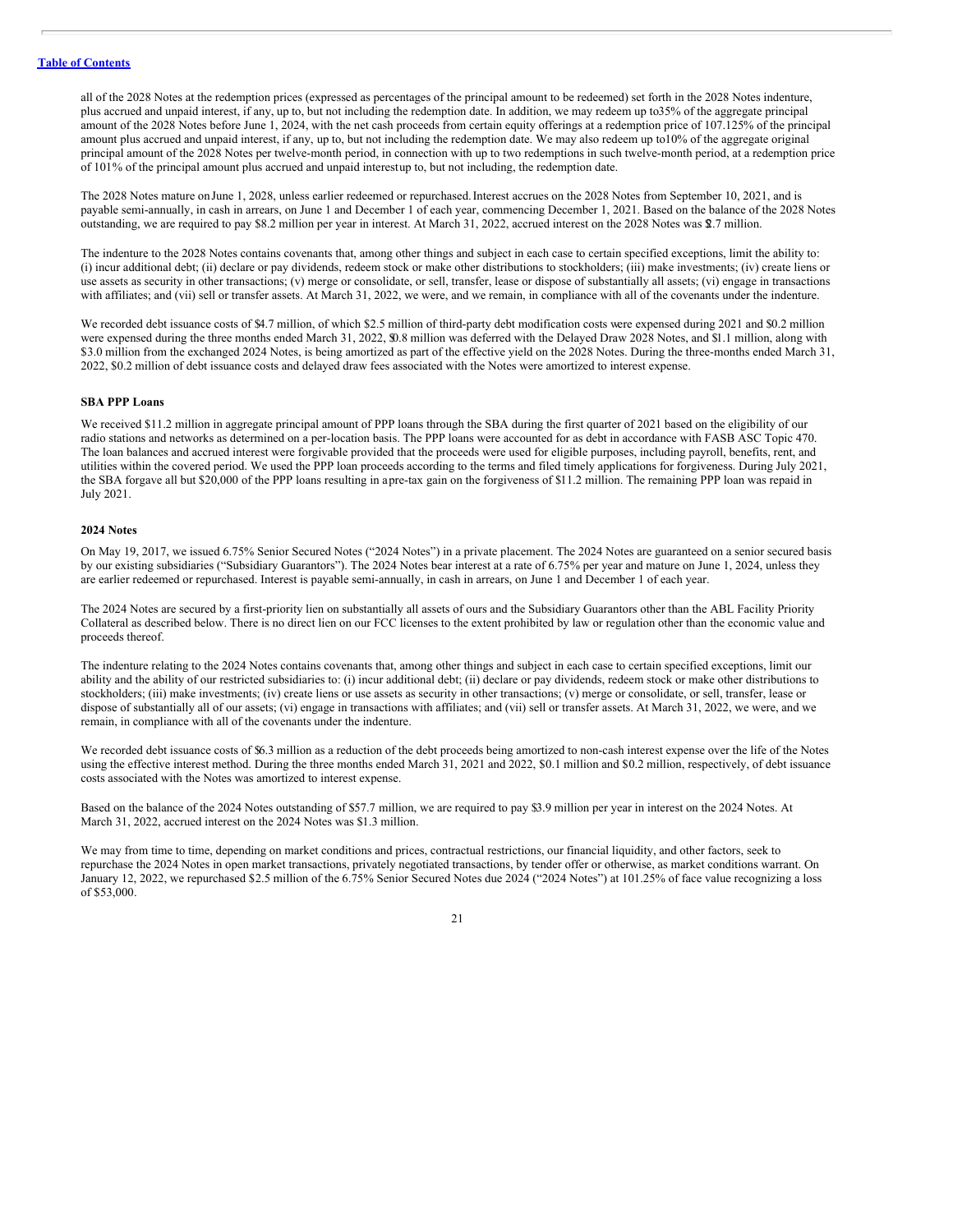As described above, on September 10, 2021, we exchanged \$112.8 million of the 2024 Notes for \$114.7 million of newly issued 2028 Notes, reflecting a call premium of 1.688%. Bond issuance costs of \$1.1 million associated with the \$112.8 million of the 2024 Notes are being amortized as part of the effective yield on the 2028 Notes.

Based on the then existing market conditions, we completed repurchases of our 2024 Notes as follows:

|                    | Principal    | Cash     | % of Face              |    | <b>Bond Issue</b> | <b>Net Gain</b>     |
|--------------------|--------------|----------|------------------------|----|-------------------|---------------------|
| Date               | Repurchased  | Paid     | Value                  |    | Costs             | (Loss)              |
|                    |              |          | (Dollars in thousands) |    |                   |                     |
| January 12, 2022   | \$<br>2,500  | \$2,531  | 101.26%                | S  | 22                | $\mathbf S$<br>(53) |
| December 10, 2021  | 35,000       | 35,591   | 101.69%                |    | 321               | (912)               |
| October 25, 2021   | 2,000        | 2,020    | 101.00%                |    | 19                | (39)                |
| October 12, 2021   | 250          | 251      | 100.38%                |    | $\overline{c}$    | (3)                 |
| October 5, 2021    | 763          | 766      | 100.38%                |    | $\overline{7}$    | (10)                |
| October 4, 2021    | 628          | 629      | 100.13%                |    | 6                 | (7)                 |
| September 24, 2021 | 4,700        | 4,712    | 100.25%                |    | 44                | (56)                |
| January 30, 2020   | 2,250        | 2,194    | 97.50%                 |    | 34                | 22                  |
| January 27, 2020   | 1,245        | 1,198    | 96.25%                 |    | 20                | 27                  |
| December 27, 2019  | 3,090        | 2,874    | 93.00%                 |    | 48                | 167                 |
| November 27, 2019  | 5,183        | 4,548    | 87.75%                 |    | 82                | 553                 |
| November 15, 2019  | 3,791        | 3,206    | 84.58%                 |    | 61                | 524                 |
| March 28, 2019     | 2,000        | 1,830    | 91.50%                 |    | 37                | 134                 |
| March 28, 2019     | 2,300        | 2,125    | 92.38%                 |    | 42                | 133                 |
| February 20, 2019  | 125          | 114      | 91.25%                 |    | 2                 | 9                   |
| February 19, 2019  | 350          | 319      | 91.25%                 |    | 7                 | 24                  |
| February 12, 2019  | 1,325        | 1,209    | 91.25%                 |    | 25                | 91                  |
| January 10, 2019   | 570          | 526      | 92.25%                 |    | 9                 | 35                  |
| December 21, 2018  | 2,000        | 1,835    | 91.75%                 |    | 38                | 127                 |
| December 21, 2018  | 1,850        | 1,702    | 92.00%                 |    | 35                | 113                 |
| December 21, 2018  | 1,080        | 999      | 92.50%                 |    | 21                | 60                  |
| November 17, 2018  | 1,500        | 1,357    | 90.50%                 |    | 29                | 114                 |
| May 4, 2018        | 4,000        | 3,770    | 94.25%                 |    | 86                | 144                 |
| April 10, 2018     | 4,000        | 3,850    | 96.25%                 |    | 87                | 63                  |
| April 9, 2018      | 2,000        | 1,930    | 96.50%                 |    | 43                | 27                  |
|                    | \$<br>84,500 | \$82,086 |                        | \$ | 1,127             | \$1,287             |

#### **Asset-Based Revolving Credit Facility**

On May 19, 2017, we entered into the ABL Facility pursuant to a Credit Agreement ("Credit Agreement") by and among us and our subsidiaries party thereto as borrowers, Wells Fargo Bank, National Association, as administrative agent and lead arranger, and the lenders that are parties thereto. We used the proceeds of the ABL Facility, together with the net proceeds from the Notes offering, to repay outstanding borrowings under our previously existing senior credit facilities and related fees and expenses. Current proceeds from the ABL Facility are used to provide ongoing working capital and for other general corporate purposes, including permitted acquisitions.

The ABL Facility is a five-year \$30.0 million revolving credit facility due March 1, 2024, which includes a \$5.0 million subfacility for standby letters of credit and a \$7.5 million subfacility for swingline loans. All borrowings under the ABL Facility accrue interest at a rate equal to a base rate or LIBOR plus a spread. The spread, which is based on an availability-based measure, ranges from 0.50% to 1.00% for base rate borrowings and1.50% to 2.00% for LIBOR borrowings. If an event of default occurs, the interest rate may increase by 2.00% per annum. Amounts outstanding under the ABL Facility may be paid and then reborrowed at our discretion without penalty or premium. Additionally, we pay a commitment fee on the unused balance from 0.25% to 0.375% per year based on the level of borrowings.

On October 20, 2020, we entered into a fourth amendment to our ABL Facility that provides aone-time waiver with respect to the current covenant testing period allowing the covenant trigger event date be the first day after the availability on the ABL Facility had equaled or exceeded (1) 15% of the maximum revolver amount and (2) \$4.5 million and a waiver permitting our July 2020 financial statements to be issued on or before September 30, 2020 due to delays that were caused by a ransomware attack.

On April 7, 2020, we entered into a third amendment to ABL Facility that increased the advance rate on eligible accounts receivable from85% to 90% and extended the maturity date from May 19, 2022 to March 1, 2024. The April 7, 2020 amendment also allows for an alternative benchmark rate that may include SOFR due to LIBOR being scheduled to be discontinued at the end of calendar year 2021.

Availability under the ABL Facility is subject to a borrowing base consisting of (a) 90% of the eligible accounts receivable plus (b) a calculated amount based on the value of certain real property. As of March 31, 2022, the amount available under the ABL Facility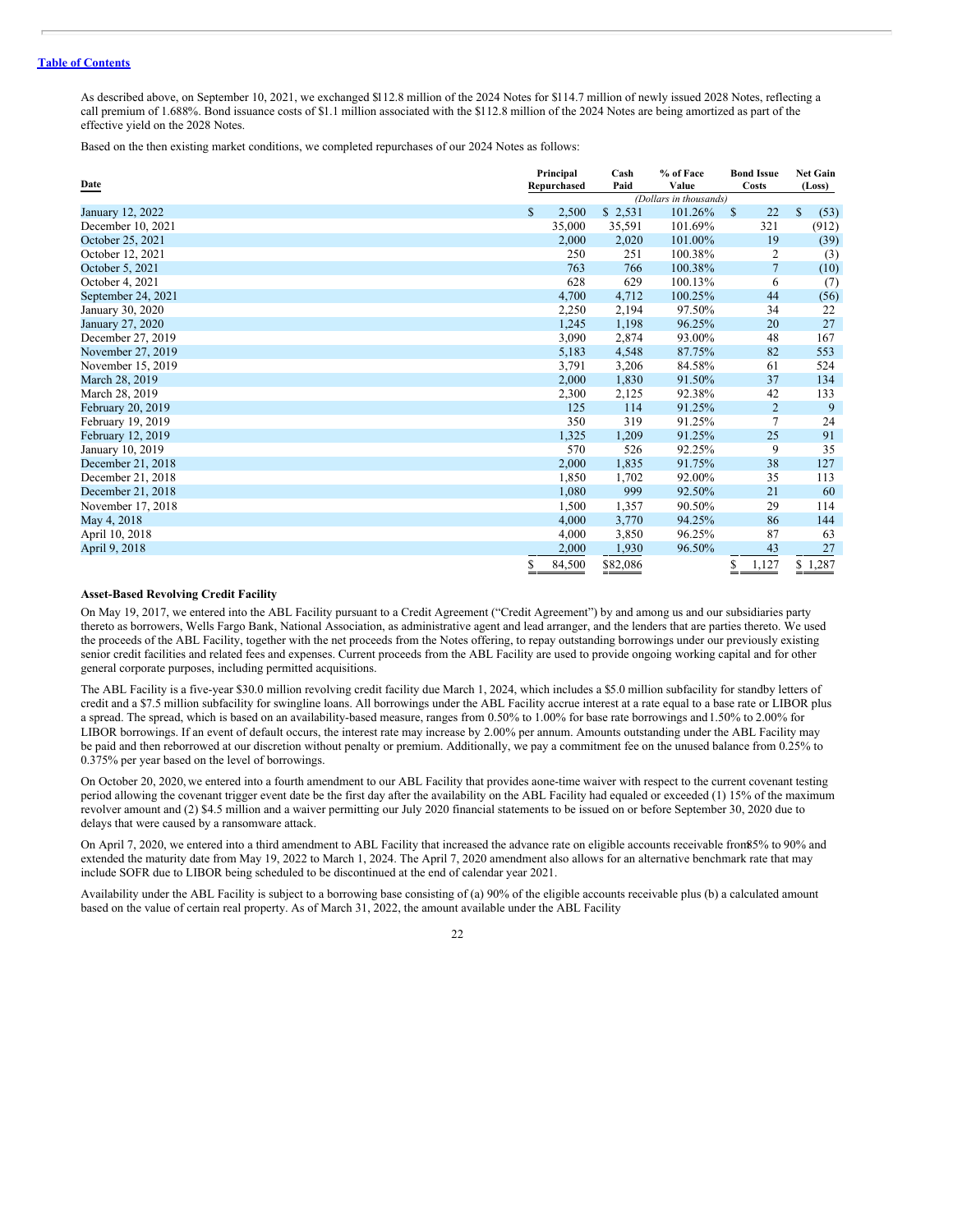was \$24.2 million of which none was outstanding. The ABL Facility has a first-priority lien on our and the Subsidiary Guarantors' accounts receivable, inventory, deposit and securities accounts, certain real estate and related assets, and by a second-priority lien on the Notes Priority Collateral. There is no direct lien on our FCC licenses to the extent prohibited by law or regulation other than the economic value and proceeds thereof.

The Credit Agreement includes a springing fixed charge coverage ratioof 1.0 to 1.0, which is tested during the period commencing on the last day of the fiscal month most recently ended prior to the date on which Availability (as defined in the Credit Agreement) is less than the greater of 15% of the Maximum Revolver Amount (as defined in the Credit Agreement) and \$4.5 million and continuing for a period of 60 consecutive days after the first day on which Availability exceeds such threshold amount. The Credit Agreement also includes other negative covenants that are customary for credit facilities of this type, including covenants that, subject to exceptions described in the Credit Agreement, restrict our ability and the ability of our subsidiaries (i) to incur additional indebtedness; (ii) to make investments; (iii) to make distributions, loans or transfers of assets; (iv) to enter into, create, incur, assume or suffer to exist any liens, (v) to sell assets; (vi) to enter into transactions with affiliates; (vii) to merge or consolidate with, or dispose of all assets to a third party, except as permitted thereby; (viii) to prepay indebtedness; and (ix) to pay dividends.

The Credit Agreement provides for the following events of default: (i) default for non-payment of any principal or letter of credit reimbursement when due or any interest, fees, or other amounts within five days of the due date; (ii) the failure by any borrower or any subsidiary to comply with any covenant or agreement contained in the Credit Agreement or any other loan document, in certain cases subject to applicable notice and lapse of time; (iii) any representation or warranty made pursuant to the Credit Agreement or any other loan document is incorrect in any material respect when made; (iv) certain defaults of other indebtedness of any borrower or any subsidiary of indebtedness of at least \$10 million; (v) certain events of bankruptcy or insolvency with respect to any borrower or any subsidiary; (vi) certain judgments for the payment of money of \$10 million or more; (vii) a change of control; and (viii) certain defaults relating to the loss of FCC licenses, cessation of broadcasting and termination of material station contracts. If an event of default occurs and is continuing, the Administrative Agent and the Lenders may accelerate the amounts outstanding under the ABL Facility and may exercise remedies in respect of the collateral. At March 31, 2022, we were, and we remain, in compliance with all of the covenants under Credit Agreement.

We recorded debt issue costs of \$0.9 million as an asset being amortized tonon-cash interest expense over the term of the ABL Facility using the effective interest method. During the three months ended March 31, 2022 and 2021, \$23,000 and \$29,000, respectively, of debt issuance costs associated with the ABL Facility was amortized to interest expense. At March 31, 2022, the blended interest rate on amounts outstanding under the ABL Facility was 0.0%.

We report outstanding balances on the ABL Facility as short-term regardless of the maturity date based on use of the ABL Facility to fund ordinary and customary operating cash needs with frequent repayments. We believe that our borrowing capacity under the ABL Facility allows us to meet our ongoing operating requirements, fund capital expenditures and satisfy our debt service requirements for at least the next twelve months.

# **Maturities of Long-Term Debt**

Principal repayment requirements under all long-term debt agreements outstanding at March 31, 2022 for each of the next five years and thereafter are as follows:

|                              | Amount                 |
|------------------------------|------------------------|
| For the Year Ended March 31, | (Dollars in thousands) |
| 2023                         | Ф                      |
| 2024                         | 57,674                 |
| 2025                         | _                      |
| 2026                         | __                     |
| 2027                         | _                      |
| Thereafter                   | 114,731                |
|                              | 172,405<br>Ф           |

## **NOTE 12. FAIR VALUE MEASUREMENTS**

Fair value is defined as "the price that would be received to sell an asset or paid to transfer a liability in an orderly transaction between market participants at the measurement date." FASB ASC Topic 820 "*Fair Value Measurements and Disclosures,"* ("ASC 820") established a hierarchal disclosure framework associated with the level of pricing observability utilized in measuring fair value. This framework defines three levels of inputs to the fair value measurement process and requires that each fair value measurement be assigned to a level corresponding to the lowest level input that is significant to the fair value measurement in its entirety. The three broad levels of inputs defined by the ASC 820 hierarchy are as follows:

- *Level 1 Inputs*—quoted prices (unadjusted) in active markets for identical assets or liabilities that the reporting entity has the ability to access at the measurement date,
- *Level 2 Inputs*—inputs other than quoted prices included within Level 1 that are observable for the asset or liability, either directly or indirectly. If the asset or liability has a specified (contractual) term, a Level 2 input must be observable for substantially the full term of the asset or liability, and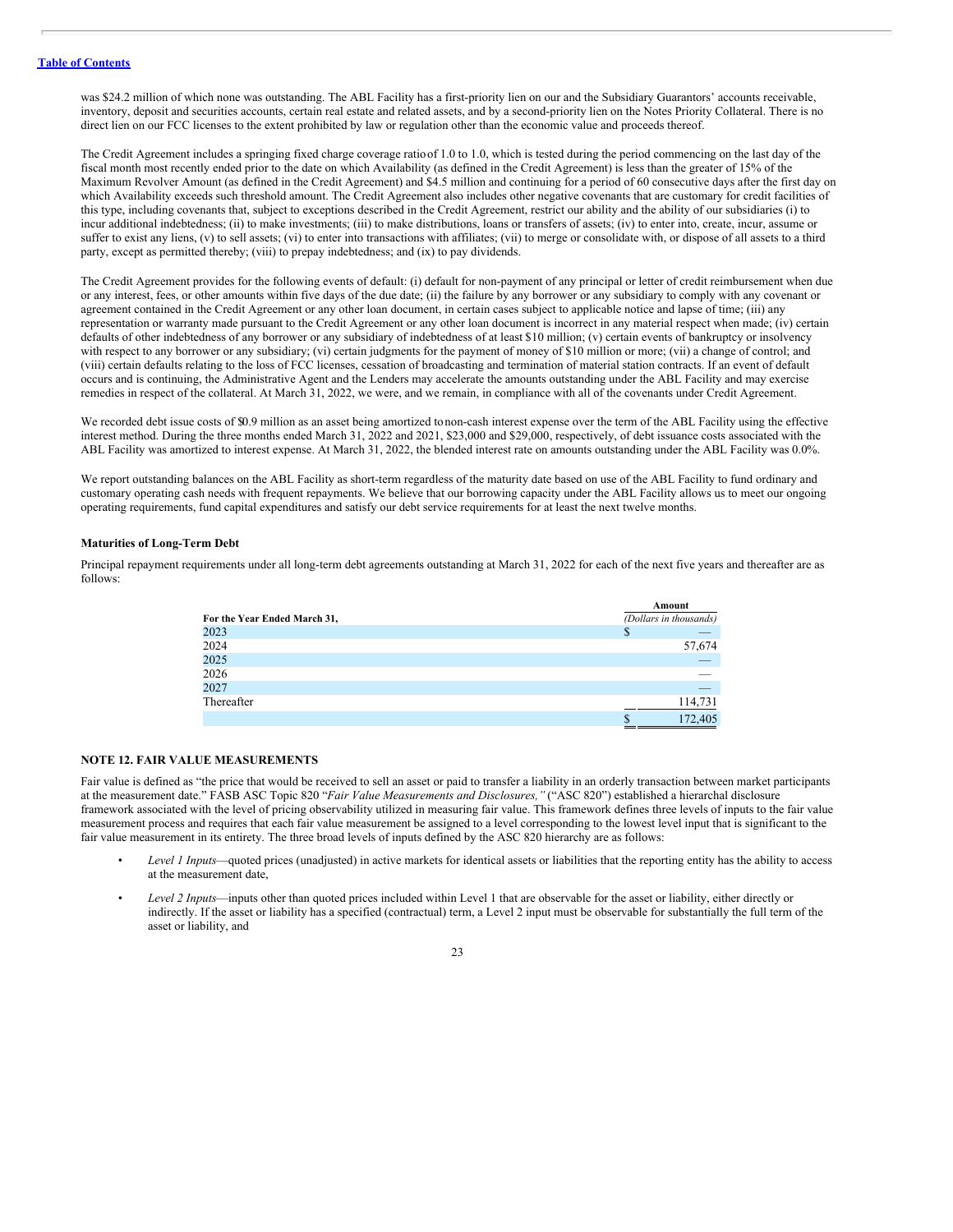• *Level 3 Inputs*—unobservable inputs for the asset or liability. These unobservable inputs reflect the entity's own assumptions about the assumptions that market participants would use in pricing the asset or liability and are developed based on the best information available in the circumstances (which might include the reporting entity's own data).

Under ASC 820, a fair value measurement of a nonfinancial asset considers a market participant's ability to generate economic benefits by using the asset in its highest and best use or by selling it to another market participant that would use the asset in its highest and best use. Therefore, fair value is a marketbased measurement and not an entity-specific measurement. It is determined based on assumptions that market participants would use in pricing the asset or liability. The exit price objective of a fair value measurement applies regardless of the reporting entity's intent and/or ability to sell the asset or transfer the liability at the measurement date.

As of March 31, 2022, the carrying value of cash and cash equivalents, accounts receivables, accounts payable, accrued expenses, and accrued interest approximates fair value due to the short-term nature of such instruments. The carrying amount of the Notes at March 31, 2022, was \$172.4 million compared to the estimated fair value of \$179.3 million, based on the prevailing interest rates and trading activity of our Notes.

We have certain assets that are measured at fair value on anon-recurring basis that are adjusted to fair value only when the carrying values exceed the fair values. The categorization of the framework used to price the assets is considered Level 3 due to the subjective nature of the unobservable inputs used when estimating the fair value.

The following table summarizes the fair value of our financial assets and liabilities that are measured at fair value:

|                                                                               | March 31, 2022                                       |                      |         |         |         |   |  |
|-------------------------------------------------------------------------------|------------------------------------------------------|----------------------|---------|---------|---------|---|--|
|                                                                               | Fair Value Measurement Category<br>Carrying Value on |                      |         |         |         |   |  |
|                                                                               |                                                      | <b>Balance Sheet</b> | Level 1 | Level 2 | Level 3 |   |  |
|                                                                               | (Dollars in thousands)                               |                      |         |         |         |   |  |
| Liabilities:                                                                  |                                                      |                      |         |         |         |   |  |
| Estimated fair value of contingent earn-out consideration included in accrued |                                                      |                      |         |         |         |   |  |
| expenses                                                                      |                                                      |                      | -       |         |         | 6 |  |
| Long-term debt less unamortized debt issuance costs                           |                                                      | 172,405              |         | 179.286 |         |   |  |

# **NOTE 13. INCOME TAXES**

We recognize deferred tax assets and liabilities for future tax consequences attributable to differences between our consolidated financial statement carrying amount of assets and liabilities and their respective tax bases. We measure these deferred tax assets and liabilities using enacted tax rates expected to apply in the years in which these temporary differences are expected to reverse. We recognize the effect on deferred tax assets and liabilities resulting from a change in tax rates in income in the period that includes the date of the change.

At December 31, 2021, we had net operating loss carryforwards for federal income tax purposes of approximately \$98.4 million that expire in years2024 through 2038 and for state income tax purposes of approximately \$607.7 million that expire in years 2022 through 2041. As a result of our adjusted cumulative three-year pre-tax book loss as of December 31, 2020, we performed an assessment of positive and negative evidence with respect to the realization of our net deferred tax assets. This assessment included the evaluation of scheduled reversals of deferred tax liabilities, the availability of carryforwards and estimates of projected future taxable income which resulted in recognition of a \$48.1 million valuation allowance for the year ended December 31, 2020. During year 2021, through operational activity of the company primarily through various land sales throughout the year, Salem utilized its operating loss carryforwards and adjusted the related valuation allowance by \$9 million bringing the total valuation allowance to \$39.1 million for the year ended December 31, 2021. During quarter ending March 31, 2022, as the economy comes out of the COVID-19 pandemic and stay-at-home shelter orders, the Company continues to monitor its budget; however, at this time the Company has determined it is more likely than not that a reasonable forecast beyond the current year does not provide enough evidence to measure its realization of December 31, 2021 and March 31, 2022 deferred tax assets. There was no change to valuation allowance during the three-month period ended March 31. 2022.

During the interim period ended March 31, 2022, we computed the income tax provision using the estimated effective annual rate applicable for the full year. We updated our forecast to project income for the 2022 calendar year. In accordance with the guidance under FASB ASC Topic 740-270-25-4, we measured the estimated utilization of the operating loss carryforwards and the release of the valuation allowance for both federal and state jurisdictions.

The amortization of our indefinite-lived intangible assets for tax purposes, but not for book purposes, creates deferred tax liabilities. A reversal of deferred tax liabilities may occur when indefinite-lived intangibles: (1) become impaired; or (2) are sold, which would typically only occur in connection with the sale of the assets of a station or groups of stations or the entire company in a taxable transaction. Due to the amortization for tax purposes and not book purposes of our indefinite-lived intangible assets, we expect to continue to generate deferred tax liabilities in future periods exclusive of any impairment losses in future periods. These deferred tax liabilities and net operating loss carryforwards result in differences between our provision for income tax and cash paid for taxes.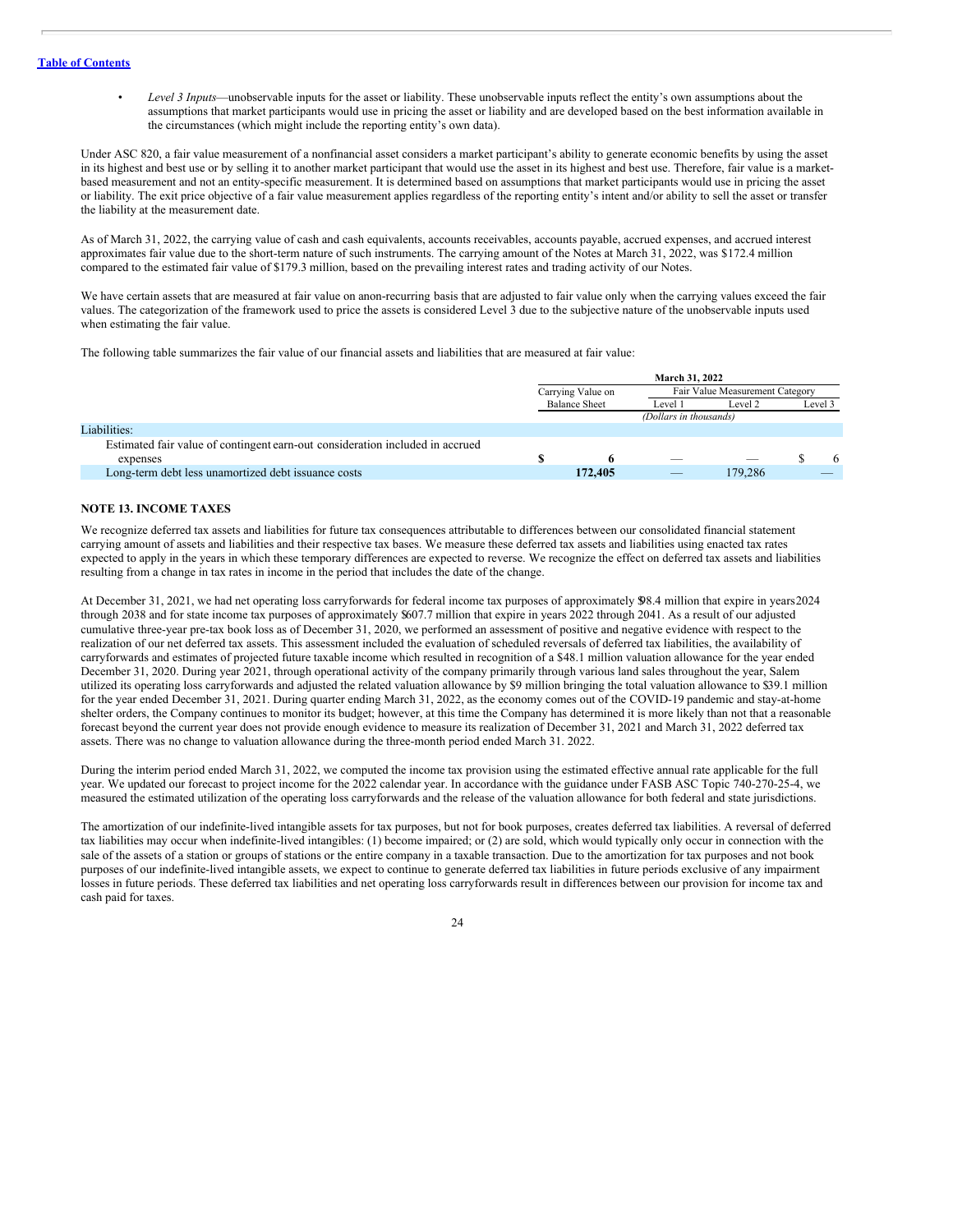We review and reevaluate uncertain tax positions on a quarterly basis. Changes in assumptions may result in the recognition of a tax benefit or an additional charge to the tax provision.

# **NOTE 14. COMMITMENTS AND CONTINGENCIES**

The company enters into various agreements in the normal course of business that contain minimum guarantees. Minimum guarantees are typically tied to future events, such as future revenue earned in excess of the contractual level. Accordingly, the fair value of these arrangements is zero.

The company also records contingent earn-out consideration representing the estimated fair value of future liabilities associated with acquisitions that may have additional payments due upon the achievement of certain performance targets. The fair value of the contingent earn-out consideration is estimated as of the acquisition date as the present value of the expected contingent payments as determined using weighted probabilities of the expected payment amounts. We review the probabilities of possible future payments to estimate the fair value of any contingent earn-out consideration on a quarterly basis over the earn-out period. Actual results are compared to the estimates and probabilities of achievement used in our forecasts. Should actual results of the acquired business increase or decrease as compared to our estimates and assumptions, the estimated fair value of the contingent earn-out consideration liability will increase or decrease, up to the contracted limit, as applicable. Changes in the estimated fair value of the contingent earn-out consideration are reflected in our results of operations in the period in which they are identified. Changes in the estimated fair value of the contingent earn-out consideration may materially impact and cause volatility in our operating results.

The company and its subsidiaries, incident to its business activities, are parties to a number of legal proceedings, lawsuits, arbitrations, and other claims. Such matters are subject to many uncertainties and outcomes that are not predictable with assurance. The company evaluates claims based on what we believe to be both probable and reasonably estimable. The company maintains insurance that may provide coverage for such matters. Consequently, the company is unable to ascertain the ultimate aggregate amount of monetary liability or the financial impact with respect to these matters. The company believes, at this time, that the final resolution of these matters, individually and in the aggregate, will not have a material adverse effect upon the company's condensed consolidated financial position, results of operations or cash flows.

# **NOTE 15. STOCK INCENTIVE PLAN**

Our Amended and Restated 1999 Stock Incentive Plan (the "Plan") provides for grants of equity-based awards to employees,non-employee directors and officers, and advisors ("Eligible Persons"). A maximum of 8,000,000 shares are authorized under the Plan of which 2,450,811 were available for issuance at March 31, 2022. Insiders may participate in plans established pursuant to Rule 10b5-1 under the Exchange Act that allow them to exercise awards subject to pre-established criteria.

We recognize non-cash stock-based compensation expense based on the estimated fair value of awards in accordance with FASB ASC Topic 718 "*Compensation—Stock Compensation*." Stock-based compensation expense fluctuates over time as a result of the vesting periods for outstanding awards and the number of awards that actually vest.

The following table reflects the components of stock-based compensation expense recognized in the Condensed Consolidated Statements of Operations for the three-month periods ended March 31, 2022 and 2021:

|                                                                                | <b>Three Months Ended</b><br>March 31, |      |
|--------------------------------------------------------------------------------|----------------------------------------|------|
|                                                                                | 2021<br>(Dollars in thousands)         | 2022 |
| Stock option compensation expense included in corporate expenses               | 28                                     |      |
| Restricted stock shares compensation expense included in corporate expenses    |                                        | 54   |
| Stock option compensation expense included in broadcast operating expenses     | 28                                     | 30   |
| Stock option compensation expense included in digital media operating expenses | 22                                     | 20   |
| Total stock-based compensation expense, pre-tax                                | 78                                     | 106  |
| Tax provision for stock-based compensation expense                             | (20)                                   | (28) |
| Total stock-based compensation expense, net of tax                             | 58                                     |      |

#### *Stock Option and Restricted Stock Grants*

Eligible employees may receive stock option awards annually with the number of shares and type of instrument generally determined by the employee's salary grade and performance level. Incentive and non-qualified stock option awards allow the recipient to purchase shares of our common stock at a set price, not to be less than the closing market price on the date of award, for no consideration payable by the recipient. The related number of shares underlying the stock option is fixed at the time of the grant. Options generally vest over a four-year period with a maximum term offive yearsfrom the vesting date. In addition, certain management and professional level employees may receive stock option awards upon the commencement of employment.

The Plan also allows for awards of restricted stock that contain transfer restrictions under which they cannot be sold, pledged, transferred, or assigned until the period specified in the award, generally from one to five years. Restricted stock awards are independent of option grants and are granted at no cost to the recipient other than applicable taxes owed by the recipient. The awards are considered issued and outstanding from the date of grant.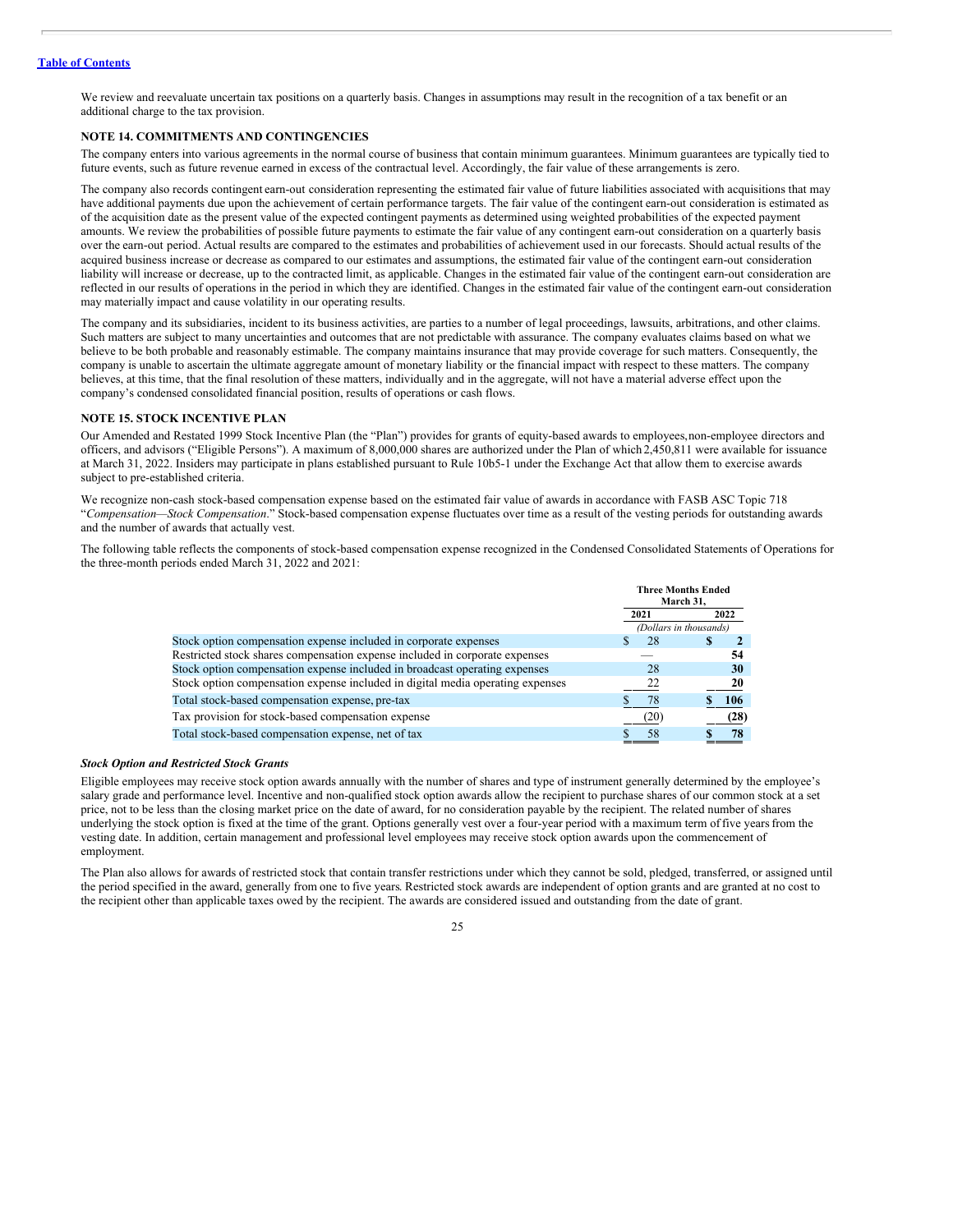The fair value of each award is estimated as of the date of the grant using the Black-Scholes valuation model. The expected volatility reflects the consideration of the historical volatility of our common stock as determined by the closing price over a six to ten-year term commensurate with the expected term of the award. Expected dividends reflect the amount of quarterly distributions authorized and declared on our Class A and Class B common stock as of the grant date. The expected term of the awards is based on evaluations of historical and expected future employee exercise behavior. The riskfree interest rates for periods within the expected term of the award are based on the U.S. Treasury yield curve in effect during the period the options were granted. We have used historical data to estimate future forfeiture rates to apply against the gross amount of compensation expense determined using the valuation model. These estimates have approximated our actual forfeiture rates.

The weighted-average assumptions used to estimate the fair value of the stock options using the Black-Scholes valuation model were as follows for the three-month periods ended March 31, 2022 and 2021:

|                          | <b>Three Months Ended</b> | <b>Three Months Ended</b> |
|--------------------------|---------------------------|---------------------------|
|                          | <b>March 31, 2021</b>     | <b>March 31, 2022</b>     |
| Expected volatility      | 74.83%                    | 84.69%                    |
| Expected dividends       | $0.00\%$                  | $0.00\%$                  |
| Expected term (in years) | 77                        | 9.5                       |
| Risk-free interest rate  | 0.96%                     | $1.61\%$                  |

Activity with respect to the company's option awards during the three-month period ended March 31, 2022 is as follows:

| Options                              | Shares     |                                                                                                                     | Weighted<br>Average<br><b>Exercise Price</b> | Weighted<br>Average Grant<br>Date<br>Fair Value | Weighted Average<br>Remaining<br>Contractual Term | Aggregate<br>Intrinsic<br>Value |
|--------------------------------------|------------|---------------------------------------------------------------------------------------------------------------------|----------------------------------------------|-------------------------------------------------|---------------------------------------------------|---------------------------------|
|                                      |            | (Dollars in thousands, except weighted average exercise price and weighted<br><i>average grant date fair value)</i> |                                              |                                                 |                                                   |                                 |
| Outstanding at January 1, 2022       | 1.900.417  | \$                                                                                                                  | 3.01                                         | 1.37<br>S                                       | 4.4 years                                         | \$1,310                         |
| Granted                              | 100,000    |                                                                                                                     | 3.26                                         | 2.66                                            |                                                   |                                 |
| Exercised                            | (40, 913)  |                                                                                                                     | 2.31                                         | 1.16                                            |                                                   | 50                              |
| Forfeited or expired                 | (161, 664) |                                                                                                                     | 6.09                                         | 3.48                                            |                                                   |                                 |
| Outstanding at March 31, 2022        | 1,797,840  |                                                                                                                     | 2.76                                         | 1.25                                            | 4.8 years                                         | \$1,640                         |
| <b>Exercisable at March 31, 2022</b> | 963,590    |                                                                                                                     | 3.38                                         | 1.38                                            | 3.1 years                                         | 523                             |
| <b>Expected to Vest</b>              | 792,120    |                                                                                                                     | 2.78                                         | 1.26                                            | 4.7 years                                         | \$<br>1,584                     |

On March 1, 2022, we issued8,170 restricted shares that vested immediately to our Chief Operating Officer under an election made pursuant to his employment agreement. The fair value of the restricted stock award was measured based on the grant date market price of our common shares. The restricted stock award contains transfer restrictions under which they cannot be sold, pledged, transferred, or assigned for two years. The restricted stock awards provide all the rights of absolute ownership of the restricted stock from the date of grant, including the right to vote the shares and to receive dividends. Restricted stock awards are independent of option grants and are granted at no cost to the recipient other than applicable taxes owed by the recipient. The awards are considered issued and outstanding from the date of grant.

On March 2, 2022, we issued 6,684 restricted shares that vested immediately to our Chief Executive Officer under an election made pursuant to his employment agreement. The fair value of the restricted stock award was measured based on the grant date market price of our common shares. The restricted stock award contains transfer restrictions under which they cannot be sold, pledged, transferred, or assigned for two years. The restricted stock awards provide all the rights of absolute ownership of the restricted stock from the date of grant, including the right to vote the shares and to receive dividends. Restricted stock awards are independent of option grants and are granted at no cost to the recipient other than applicable taxes owed by the recipient. The awards are considered issued and outstanding from the date of grant.

Activity with respect to the company's restricted stock awards during the three-month period ended March 31, 2022 is as follows:

| <b>Restricted Stock Awards</b> | <b>Shares</b>            | Weighted Average<br>Grant Date Fair Value                                                                    | Weighted Average<br>Remaining Contractual Term | Aggregate<br>Intrinsic Value |
|--------------------------------|--------------------------|--------------------------------------------------------------------------------------------------------------|------------------------------------------------|------------------------------|
|                                |                          | (Dollars in thousands, except weighted average exercise price and weighted average<br>grant date fair value) |                                                |                              |
| Outstanding at January 1, 2022 | _                        |                                                                                                              |                                                |                              |
| Granted                        | 14.854                   | 3.66                                                                                                         |                                                | 54                           |
| Lapsed                         | _                        |                                                                                                              |                                                |                              |
| Forfeited                      | $\overline{\phantom{a}}$ |                                                                                                              |                                                |                              |
| Outstanding at March 31, 2022  | 14.854                   | 3.66                                                                                                         | 1.9                                            | 50                           |

The aggregate intrinsic value represents the difference between the company's closing stock price on March 31, 2022 of \$3.39 and the option exercise price of the shares for stock options that were in the money, multiplied by the number of shares underlying such options. The total fair value of options vested during the periods ended March 31, 2022 and 2021, was \$0.2 million and \$0.1 million, respectively.

As of March 31, 2022, there was \$0.1 million of total unrecognized compensation cost related tonon-vested stock option awards. This cost is expected to be recognized over a weighted-average period of 3.2 years.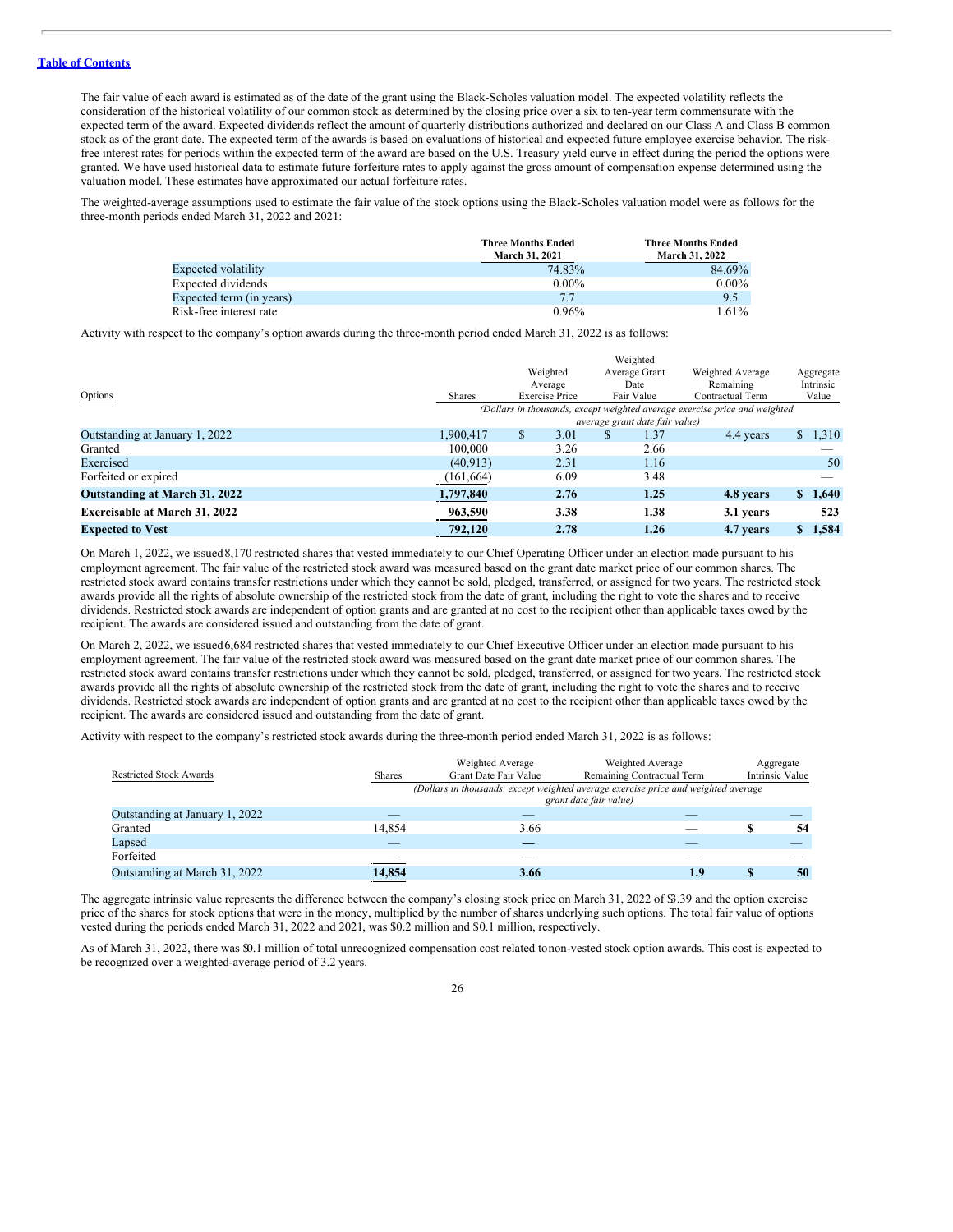# **NOTE 16. EQUITY TRANSACTIONS**

We account for stock-based compensation expense in accordance with FASB ASC Topic 718,*Compensation-Stock Compensation*. As a result, \$0.1 million of non-cash stock-based compensation expense has been recorded to additionalpaid-in capital for each of the three-month periods ended March 31, 2022 and 2021.

# **NOTE 17. SEGMENT DATA**

FASB ASC Topic 280, "*Segment Reporting*," requires companies to provide certain information about their operating segments. We have three operating segments: (1) Broadcast, (2) Digital Media, and (3) Publishing, which also qualify as reportable segments. Our operating segments reflect how our chief operating decision makers, which we define as a collective group of senior executives, assesses the performance of each operating segment and determines the appropriate allocations of resources to each segment. We continually review our operating segment classifications to align with operational changes in our business and may make changes as necessary.

We measure and evaluate our operating segments based on operating income and operating expenses that do not include allocations of costs related to corporate functions, such as accounting and finance, human resources, legal, tax, and treasury, which are reported as unallocated corporate expenses in our condensed consolidated statements of operations included in this quarterly report on Form 10-Q. We also exclude costs such as amortization, depreciation, taxes, and interest expense.

Segment performance, as defined by Salem, is not necessarily comparable to other similarly titled captions of other companies.

#### **Broadcast**

Our foundational business is radio broadcasting, which includes the ownership and operation of radio stations in large metropolitan markets. Our broadcasting segment includes our national networks and national sales firms. National companies often prefer to advertise across the United States as an efficient and cost-effective way to reach their target audiences. Our national platform under which we offer radio airtime, digital campaigns, and other advertisements can benefit national companies by reaching audiences throughout the United States.

Salem Radio Network<sup>TM</sup> ("SRN<sup>TM</sup>"), based in Dallas, Texas, develops, produces, and syndicates a broad range of programming specifically targeted to Christian and family-themed talk stations, music stations and News Talk stations. SRNTM delivers programming via satellite to approximately 3,200 affiliated radio stations throughout the United States, including several of our Salem-owned stations. SRN<sup>TM</sup> operates five divisions, SRN<sup>TM</sup> Talk, SRN<sup>TM</sup> News, SRNTM Websites, SRNTM Satellite Services and Salem Music Network that includes Today's Christian Music ("TCM") and Singing News® Radio.

Salem Media Representatives ("SMR") is our national advertising sales firm with offices in 12 U.S. cities. SMR specializes in placing national advertising on Christian and talk formatted radio stations as well as other commercial radio station formats. SMR sells commercial airtime to national advertisers on our radio stations and through our networks, as well as for independent radio station affiliates. SMR also contracts with independent radio stations to create custom advertising campaigns for national advertisers to reach multiple markets.

Salem Surround, our national multimedia advertising agency with locations in 29 markets across the United States, offers a comprehensive suite of digital marketing services to develop and execute audience-based marketing strategies for clients on both the national and local level. Salem Surround specializes in digital marketing services for each of our radio stations and websites as well as provides a full-service digital marketing strategy for each of our clients.

Salem Podcast Network ("SPN"), launched in January 2021, is our platform for conservative, political, news, and family-oriented podcasts. SPN reaches over 11 million downloads per month, with one show already in the top 10 of all podcasts, and another in the top 10 in the News category according to the Apple Podcast Rankings.

#### **Digital Media**

Our digital media-based businesses provide Christian, conservative, investing content, audio and video streaming, and other resources digitally through the web. Salem Web Network ("SWN") websites include Christian content websites; BibleStudyTools.com, Crosswalk.com®, Christianity.com, iBelieve.com, GodTube®.com, OnePlace™.com, GodUpdates.com, CrossCards™.com, ChristianHeadlines.com, and LightSource.com, and our conservative opinion websites; collectively known as Townhall Media, include Townhall.com®, HotAir™.com, Twitchy®.com, RedState®.com, BearingArms.com, ConservativeRadio.com and pjmedia.com. We also publish digital newsletters through Eagle Financial Publications, which provide market analysis and non-individualized investment strategies from financial commentators on a subscription basis.

Our church product websites, including SermonSearch™.com, ChurchStaffing.com, WorshipHouseMedia.com, SermonSpice™.com, WorshipHouseKids.com, Preaching.com, ChristianJobs.com, ShiftWorship.com, JourneyBoxMedia.com, Playbackmedia.com, and HyperPixelsMedia.com, offer a variety of digital resources including videos, song tracks, sermon archives and job listings to pastors and Church leaders.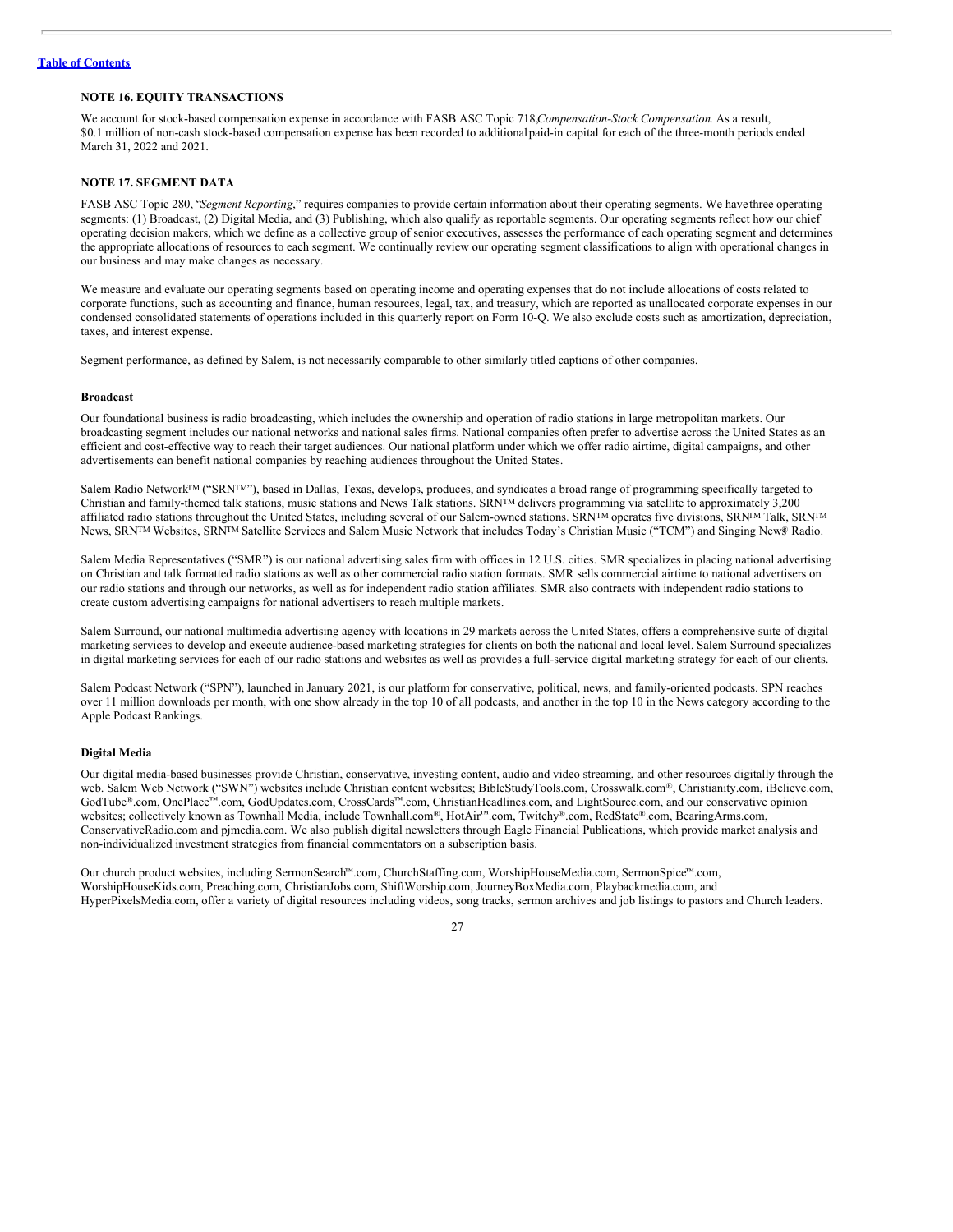Our web content is accessible through all of our radio station websites that feature content of interest to local audiences throughout the United States.

## **Publishing**

Our publishing operating segment includes two businesses: (1) Regnery® Publishing and Salem Books, traditional book publishers that have published dozens of bestselling books by leading conservative and Christian authors and personalities and (2) Salem Author Services, a self-publishing service for authors through Xulon Press and Mill City Press.

The table below presents financial information for each operating segment as of March 31, 2022 and 2021 based on the composition of our operating segments:

|                                                                                                                                                                                                                        | Unallocated         |                |                        |                 |    |              |
|------------------------------------------------------------------------------------------------------------------------------------------------------------------------------------------------------------------------|---------------------|----------------|------------------------|-----------------|----|--------------|
|                                                                                                                                                                                                                        |                     | <b>Digital</b> |                        | Corporate       |    |              |
|                                                                                                                                                                                                                        | <b>Broadcast</b>    | Media          | Publishing             | <b>Expenses</b> |    | Consolidated |
|                                                                                                                                                                                                                        |                     |                | (Dollars in thousands) |                 |    |              |
| Three Months Ended March 31, 2022                                                                                                                                                                                      |                     |                |                        |                 |    |              |
| Net revenue                                                                                                                                                                                                            | \$48,432            | \$10,300       | 3,877<br>\$            | S               | \$ | 62,609       |
| Operating expenses                                                                                                                                                                                                     | 38,121              | 8,473          | 4,467                  | 4,810           |    | 55,871       |
| Net operating income (loss) before debt modification costs, depreciation,<br>amortization, change in the estimated fair value of contingent earn-out<br>consideration and net (gain) loss on the disposition of assets | \$10,311            | \$1,827        | (590)<br>S.            | S.<br>(4, 810)  | S. | 6,738        |
| Debt modification costs                                                                                                                                                                                                |                     |                |                        | 228             |    | 228          |
| Depreciation                                                                                                                                                                                                           | 1,656               | 941            | 80                     | 265             |    | 2,942        |
| Amortization                                                                                                                                                                                                           | $\overline{\bf{4}}$ | 330            |                        |                 |    | 334          |
| Change in the estimated fair value of contingent earn-out consideration                                                                                                                                                |                     | (5)            |                        |                 |    | (5)          |
| Net (gain) loss on the disposition of assets                                                                                                                                                                           | (1,738)             |                |                        | 3               |    | (1,735)      |
| Net operating income (loss)                                                                                                                                                                                            | <u>\$10,389</u>     | 561<br>S.      | (670)<br>Ъ.            | (5,306)<br>\$_  |    | 4,974        |
| Three Months Ended March 31, 2021                                                                                                                                                                                      |                     |                |                        |                 |    |              |
| Net revenue                                                                                                                                                                                                            | \$44,048            | \$9,619        | 5,686<br>S.            | \$              | S. | 59,353       |
| Operating expenses                                                                                                                                                                                                     | 33,343              | 8,673          | 5,205                  | 4,288           |    | 51,509       |
| Net operating income (loss) before depreciation, amortization, and net (gain) loss on<br>the disposition of assets                                                                                                     | \$10,705            | \$<br>946      | 481<br>\$              | \$<br>(4,288)   | S. | 7,844        |
| Depreciation                                                                                                                                                                                                           | 1,525               | 781            | 47                     | 236             |    | 2,589        |
| Amortization                                                                                                                                                                                                           | 4                   | 432            | 145                    |                 |    | 581          |
| Net (gain) loss on the disposition of assets                                                                                                                                                                           | 318                 |                |                        |                 |    | 318          |
| Net operating income (loss)                                                                                                                                                                                            | 8,858               | (267)          | 289                    | (4, 524)        |    | 4,356        |

|                                    |                  | <b>Digital</b> |                        | Unallocated |              |
|------------------------------------|------------------|----------------|------------------------|-------------|--------------|
|                                    | <b>Broadcast</b> | Media          | Publishing             | Corporate   | Consolidated |
|                                    |                  |                | (Dollars in thousands) |             |              |
| As of March 31, 2022               |                  |                |                        |             |              |
| Inventories, net                   | \$<br>-          | S              | 1,371<br>S             | S           | 1,371        |
| Property and equipment, net        | 62.916           | 8.270          | 706                    | 8,370       | 80.262       |
| <b>Broadcast licenses</b>          | 320,198          |                |                        |             | 320,198      |
| Goodwill                           | 2,750            | 19,790         | 1,446                  | _           | 23,986       |
| Amortizable intangible assets, net | 225              | 1,885          |                        |             | 2,110        |
| As of December 31, 2021            |                  |                |                        |             |              |
| Inventories, net                   | \$               | S<br>-         | \$<br>960              | S           | 960          |
| Property and equipment, net        | 61.694           | 8,447          | 746                    | 8,452       | 79,339       |
| <b>Broadcast licenses</b>          | 320,008          | _              |                        |             | 320,008      |
| Goodwill                           | 2.750            | 19,790         | 1,446                  | _           | 23,986       |
| Amortizable intangible assets, net | 229              | 2,215          |                        |             | 2.444        |

# **NOTE 18. SUBSEQUENT EVENTS**

On May 2, 2022, we acquired websites and related assets of Retirement Media for \$0.2 million in cash.

Subsequent events reflect all applicable transactions through the date of the filing.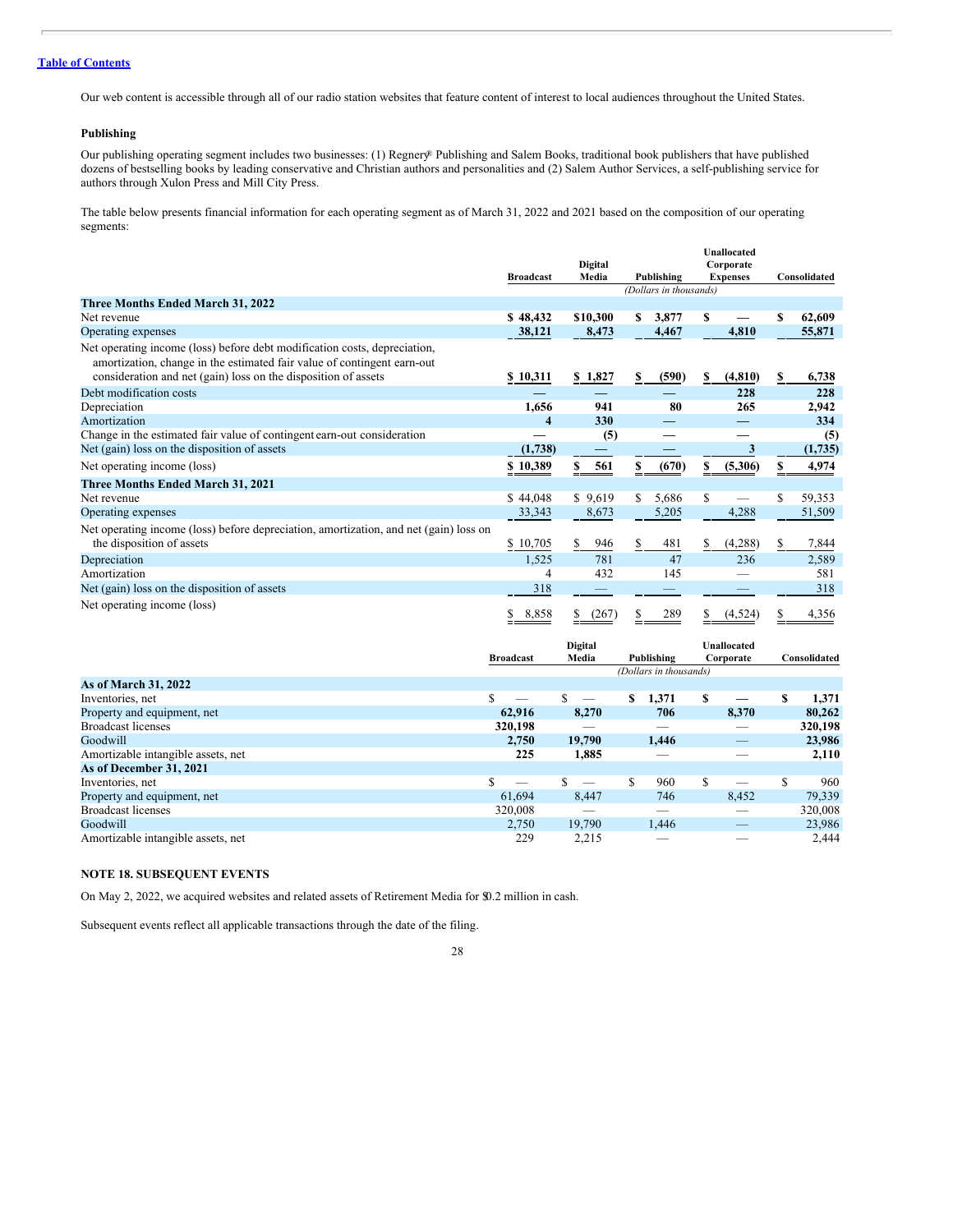# <span id="page-30-0"></span>**ITEM 2. MANAGEMENT'S DISCUSSION AND ANALYSIS OF FINANCIAL CONDITION AND RESULTS OF OPERATIONS.**

# **General**

The following discussion and analysis of our financial condition and results of operations should be read in conjunction with the Condensed Consolidated Financial Statements and related notes included elsewhere in this report on Form 10-Q and our audited Consolidated Financial Statements in our Annual Report on Form 10-K for the year ended December 31, 2021. Our Condensed Consolidated Financial Statements are not directly comparable from period to period due to acquisitions and dispositions. Refer to Note 3 of our Condensed Consolidated Financial Statements on Form 10-Q for details of each of these transactions.

Historical operating results are not necessarily indicative of future operating results. Actual future results may differ from those contained in or implied by the forward-looking statements as a result of various factors. These factors include, but are not limited to:

- the coronavirus COVID-19 pandemic ("COVID-19") that adversely impacted our business,
- risks and uncertainties relating to the need for additional funds to service our debt,
- risks and uncertainties relating to the need for additional funds to execute our business strategy,
- our ability to access borrowings under our ABL Facility,
- reductions in revenue forecasts,
- our ability to renew our broadcast licenses,
- changes in interest rates,
- the timing of our ability to complete any acquisitions or dispositions,
- costs and synergies resulting from the integration of any completed acquisitions,
- our ability to effectively manage costs,
- our ability to drive and manage growth,
- the popularity of radio as a broadcasting and advertising medium,
- changes in consumer tastes,
- the impact of general economic conditions in the United States or in specific markets in which we do business,
- the impact of inflation increasing operating costs and changing consumer habits,
- industry conditions, including existing competition and future competitive technologies,
- disruptions or postponements of advertising schedules and programming in response to national or world events,
- our ability to generate revenue from new sources, including local commerce and technology-based initiatives, and
- the impact of regulatory rules or proceedings that may affect our business from time to time, and the futurewrite-off of any material portion of the fair value of our FCC broadcast licenses and goodwill.

Because these factors could cause actual results or outcomes to differ materially from those expressed in any forward-looking statements made by us or on our behalf, you should not place undue reliance on any of these forward-looking statements. In addition, any forward-looking statement speaks only as of the date on which it is made, and we undertake no obligation to update any forward-looking statement or statements to reflect events or circumstances after the date on which the statement is made, to reflect the occurrence of unanticipated events or otherwise, except as required by law.

#### **Overview**

Salem Media Group, Inc. ("Salem") is a domestic multimedia company specializing in Christian and conservative content, with media properties comprising radio broadcasting, digital media, and publishing. Our content is intended for audiences interested in Christian and family-themed programming and conservative news talk. We maintain a website at www.salemmedia.com. Our annual reports on Form 10-K, quarterly reports on Form 10-Q, current reports on Form 8-K, and any amendments to these reports are available free of charge through our website as soon as reasonably practicable after those reports are electronically filed with or furnished to the SEC. The information on our website is not a part of or incorporated by reference into *this or any other report of the company filed with, or furnished to, the SEC.*

We have three operating segments: (1) Broadcast, (2) Digital Media, and (3) Publishing, which also qualify as reportable segments. Our operating segments reflect how our chief operating decision makers, which we define as a collective group of senior executives, assess the performance of each operating segment and determine the appropriate allocations of resources to each segment. We continually review our operating segment classifications to align with operational changes in our business and may make changes as necessary.

We measure and evaluate our operating segments based on operating income and operating expenses that exclude costs related to corporate functions, such as accounting and finance, human resources, legal, tax and treasury. We also exclude costs such as amortization, depreciation, taxes, and interest expense when evaluating the performance of our operating segments.

Our principal sources of broadcast revenue include:

- the sale of block program time to national and local program producers;
- the sale of advertising time on our radio stations to national and local advertisers;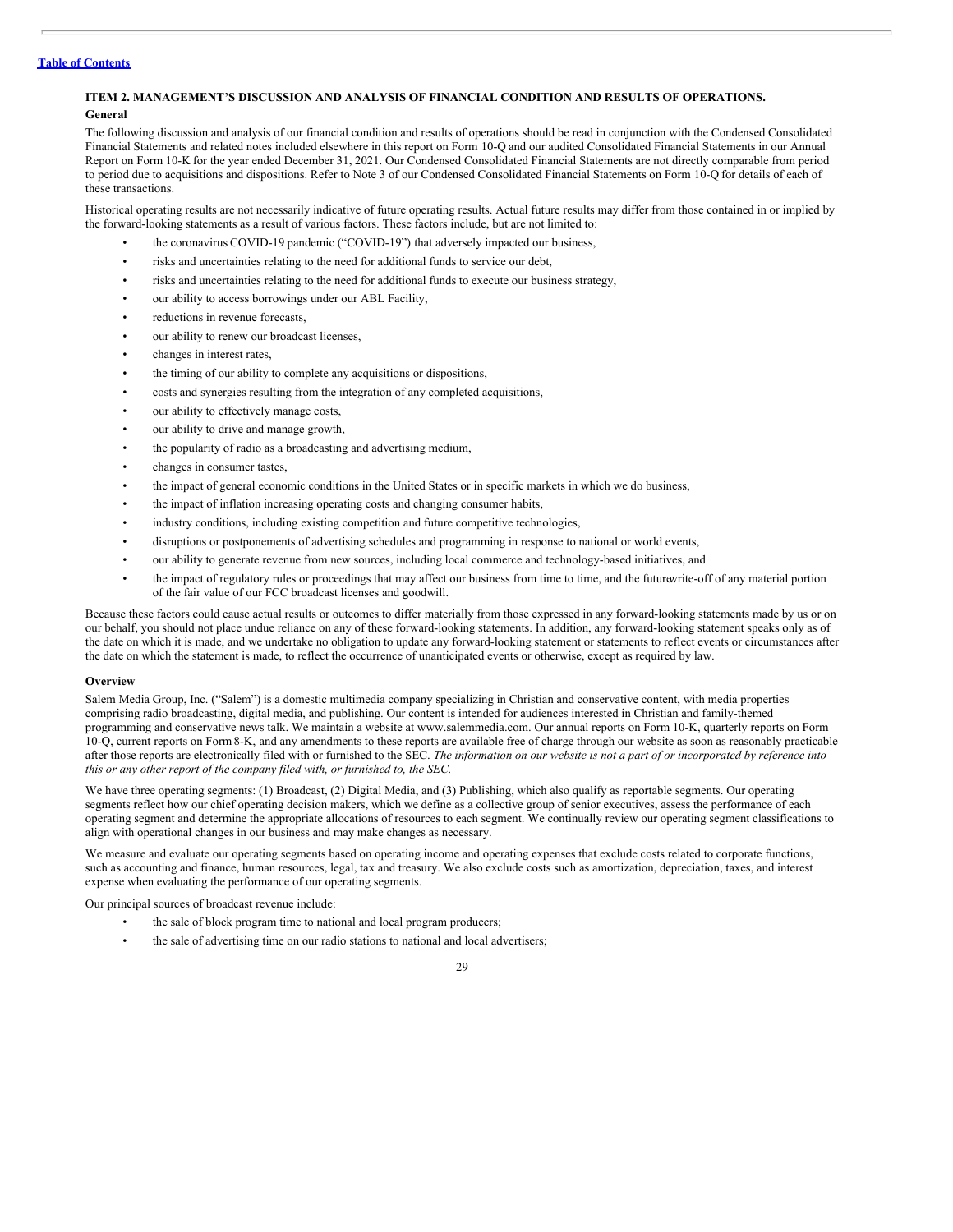- the sale of banner advertisements on our station websites or on our mobile applications;
- the sale of digital streaming advertisements on our station websites or on our mobile applications;
- fees earned for the creation of custom web pages and custom digital media campaigns for our advertisers through Salem Surround;
- the sale of advertising time on our national network;
- the syndication of programming on our national network;
- the sale of advertising time through podcasts and video-on-demand services;
- product sales and royalties for on-air host materials, including podcasts and programs; and
- other revenue such as events, including ticket sales and sponsorships, listener purchase programs, where revenue is generated from special discounts and incentives offered to our listeners from our advertisers; talent fees for voice-overs or custom endorsements from our on-air personalities and production services, and rental income for studios, towers, or office space.

Our principal sources of digital media revenue include:

- the sale of digital banner advertisements on our websites and mobile applications;
- the sale of digital streaming advertisements on websites and mobile applications;
- the support and promotion to stream third-party content on our websites;
- the sale of advertisements included in digital newsletters;
- the digital delivery of newsletters to subscribers; and
- the sale of video and graphic downloads.

Our principal sources of publishing revenue include:

- the sale of books and e-books;
- publishing fees from authors; and
- the sale of digital advertising in digital newsletters;

In each of our operating segments, the rates we are able to charge for airtime, advertising and other products and services are dependent upon several factors, including:

- audience share:
- how well our programs and advertisements perform for our clients;
- the size of the market and audience reached;
- the number of impressions delivered;
- the number of advertisements and programs streamed;
- the number of page views achieved;
- the number of downloads completed;
- the number of events held, the number of event sponsorships sold and the attendance at each event;
- demand for books and publications;
- general economic conditions; and
- supply and demand for airtime on a local and national level.

# **Broadcasting**

Our foundational business is radio broadcasting, which includes the ownership and operation of radio stations in large metropolitan markets, our national networks and our national sales firms including Salem Surround. Revenues generated from our radio stations, networks and sales firms are reported as broadcast media revenue in our Condensed Consolidated Financial Statements included in Part 1 of this quarterly report on Form 10-Q. Advertising revenue is recorded on a gross basis unless an agency represents the advertiser, in which case, revenue is reported net of the commission retained by the agency.

Broadcast revenues are impacted by the rates radio stations can charge for programming and advertising time, the level of airtime sold to programmers and advertisers, the number of impressions delivered or downloads made, and the number of events held, including the size of the event and the number of attendees. Block programming rates are based upon our stations' ability to attract audiences that will support the program producers through contributions and purchases of their products. Advertising rates are based upon the demand for advertising time, which in turn is based on our stations and networks' ability to produce results for their advertisers. We market ourselves to advertisers based on the responsiveness of our audiences. We do not subscribe to traditional audience measuring services for most of our radio stations. In select markets, we subscribe to Nielsen Audio, which develops monthly reports measuring a radio station's audience share in the demographic groups targeted by advertisers. Each of our radio stations and our networks has a pre-determined level of time available for block programming and/or advertising, which may vary at different times of the day.

Nielsen Audio uses the Portable People Meter<sup>TM</sup> ("PPM") technology to collect data for its ratings service. PPM is a small device that is capable of automatically measuring radio, television, Internet, satellite radio and satellite television signals encoded by the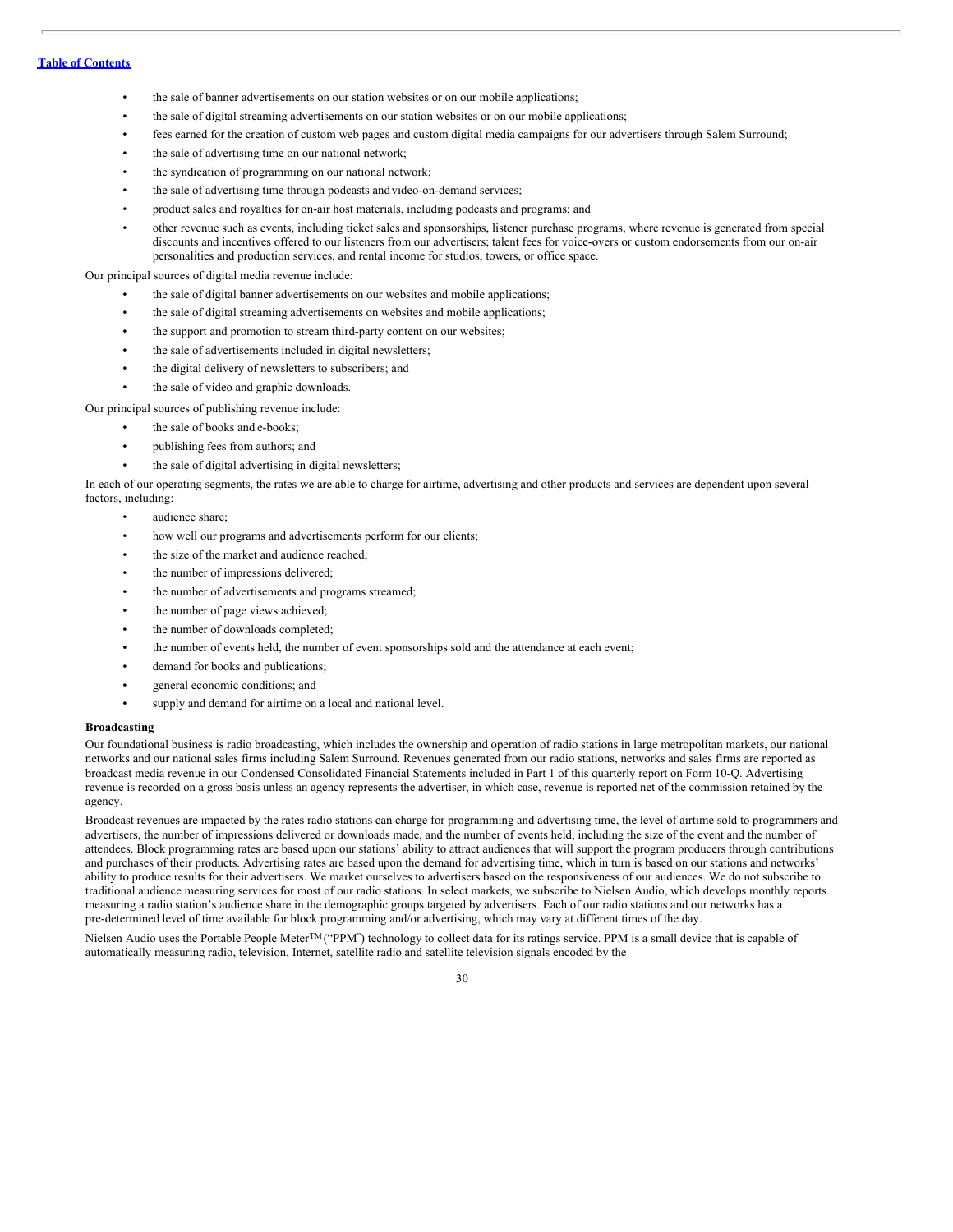broadcaster. The PPM offers a number of advantages over traditional diary ratings collection systems, including ease of use, more reliable ratings data, shorter time periods between when advertising runs and actual listening data, and little manipulation of data by users. A disadvantage of the PPM includes data fluctuations from changes to the "panel" (a group of individuals holding PPM devices). This makes all stations susceptible to some inconsistencies in ratings that may or may not accurately reflect the actual number of listeners at any given time. We subscribe to Nielsen Audio for ratings services in 7 of our broadcast markets.

Our results are subject to seasonal fluctuations. As is typical in the broadcasting industry, our second and fourth quarter advertising revenue typically exceeds our first and third quarter advertising revenue. Seasonal fluctuations in advertising revenue correspond with quarterly fluctuations in the retail industry. Additionally, we experience increased demand for political advertising during election, or even numbered years, over non-election or odd numbered years. Political advertising revenue varies based on the number and type of candidates as well as the number and type of debated issues.

Our cash flows from broadcasting are affected by transitional periods experienced by radio stations when, based on the nature of the radio station, our plans for the market and other circumstances, we find it beneficial to change the station format. During this transitional period, when we develop a radio station's listener and customer base, the station may generate negative or insignificant cash flow.

In broadcasting, trade or barter agreements are commonly used to reduce cash expenses by exchanging advertising time for goods or services. We may enter barter agreements to exchange airtime or digital advertising for goods or services that can be used in our business or that can be sold to our audience under Listener Purchase Programs. The terms of these barter agreements permit us to preempt the barter airtime or digital campaign in favor of customers who purchase the airtime or digital campaign for cash. The value of these non-cash exchanges is included in revenue in an amount equal to the fair value of the goods or services we receive. Each transaction is reviewed to determine that the products, supplies and/or services we receive have economic substance, or value to us. We record barter operating expenses upon receipt and usage of the products, supplies and services, as applicable. We record barter revenue as advertising spots or digital campaigns are delivered, which represents the point in time that control is transferred to the customer thereby completing our performance obligation. Barter revenue is recorded on a gross basis unless an agency represents the programmer, in which case, revenue is reported net of the commission retained by the agency. During the three months ended March 31, 2022 and 2021, 98% and 99%, respectively, of our broadcast revenue was sold for cash.

Broadcast operating expenses include: (i) employee salaries, commissions and related employee benefits and taxes, (ii) facility expenses such as lease cost and utilities, (iii) marketing and promotional expenses, (iv) production and programming expenses, and (v) music license fees. In addition to these expenses, our network incurs programming costs and lease expenses for satellite communication facilities.

## **Digital Media**

Our digital media based businesses provide Christian, conservative, investing, audio and video streaming, and other resources digitally through the web. Refer to Item 1. Business of our annual report on Form 10-K for the year ended December 31, 2021 for a description of each of our digital media websites and operations. Revenue generated from this segment is reported as digital media revenue in our Condensed Consolidated Financial Statements included in Part 1 of this quarterly report on Form 10-Q.

Digital media revenue is impacted by the rates our sites can charge for advertising time, the level of advertisements sold, the number of impressions delivered, or the number of products sold, and the number of digital subscriptions sold. Like our broadcasting segment, our second and fourth quarter advertising revenue generally exceeds our first and third quarter advertising revenue. This seasonal fluctuation in advertising revenue corresponds with quarterly fluctuations in the retail advertising industry. We also experience fluctuations in quarter-over-quarter comparisons based on the date on which Easter is observed, as this holiday generates a higher volume of product downloads from our church product websites. Additionally, we experience increased demand for advertising time and placement during election years for political advertisements.

The primary operating expenses incurred by our digital media businesses include: (i) employee salaries, commissions and related employee benefits and taxes, (ii) facility expenses such as lease expense and utilities, (iii) marketing and promotional expenses, (iv) royalties, (v) streaming costs, and (vi) cost of goods sold associated with certain products.

# **Publishing**

Our publishing operations include book publishing through Regnery® Publishing, and self-publishing through Salem Author Services. Refer to Item 1. Business of our annual report on Form 10-K for the year ended December 31, 2021 for a description of each of our publishing entities. Revenue generated from this segment is reported as publishing revenue in our Condensed Consolidated Financial Statements included in Part 1 of this quarterly report on Form 10-Q. Publishing revenue is impacted by the number and the retail price of books and e-books sold and the number and rate at which self-published books are published. Regnery® Publishing revenue is impacted by elections as it generates higher levels of interest and demand for publications containing conservative and political based opinions.

Publishing operating expenses include: (i) employee salaries, commissions and related employee benefits and taxes, (ii) facility expenses such as lease costs and utilities, (iii) marketing and promotional expenses; and (iv) cost of goods sold that includes printing and production costs, fulfillment costs, author royalties and inventory reserves.

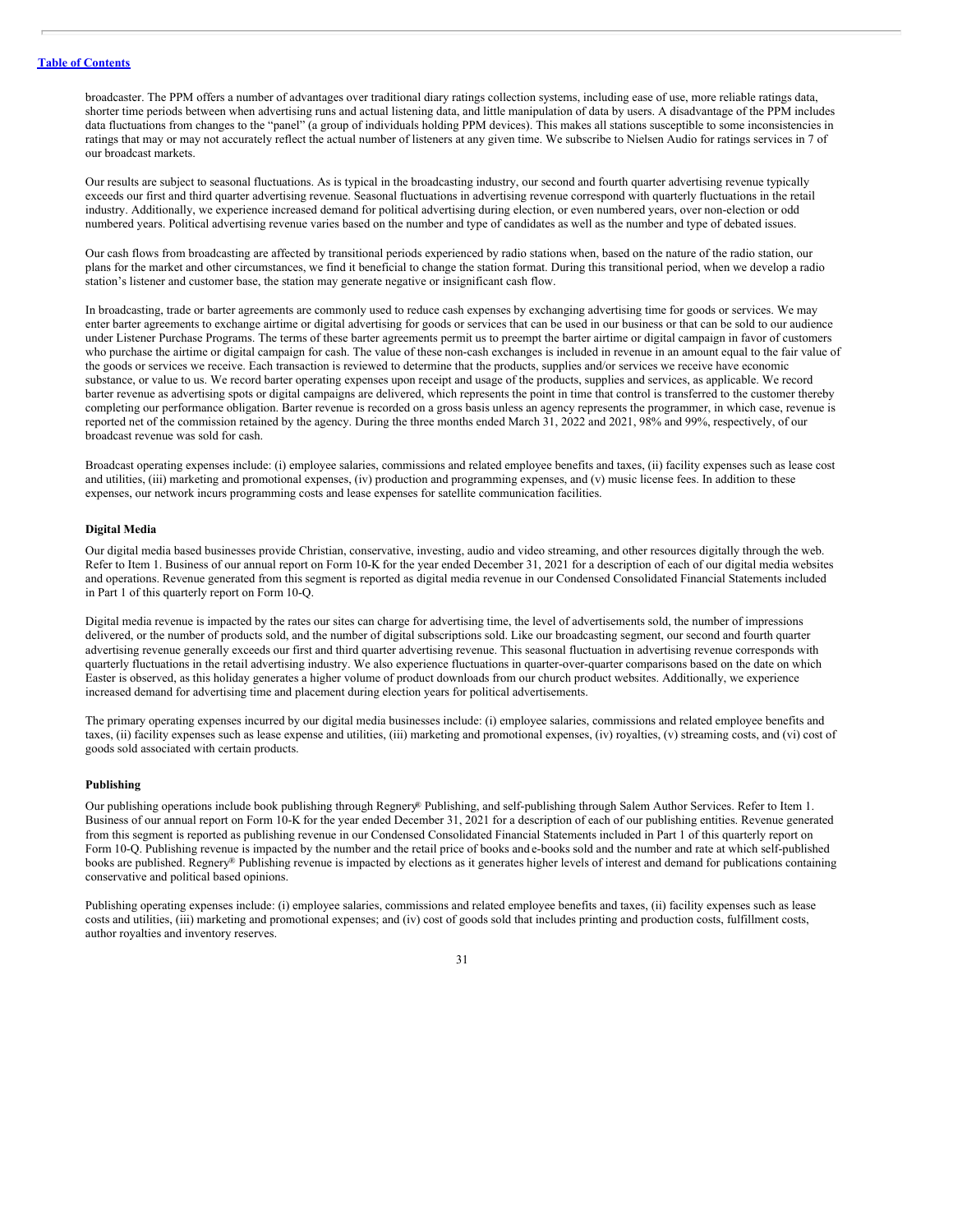#### **Known Trends and Uncertainties**

The COVID-19 global pandemic materially impacted our business. We experienced a rapid decline in revenue from advertising, programming, events, and book sales beginning in March 2020. Several advertisers reduced or ceased advertising spending due to the outbreak and stay-at-home orders that effectively shut down many businesses. The revenue decline impacted our broadcast segment, which derives substantial revenue from local advertisers who were particularly hard hit due to social distancing and government interventions, and our publishing segment, which derives revenue from book sales through retail stores and live events.

While we see progress being made in revenue returning topre-pandemic levels, the pandemic continues to create significant uncertainty and disruption in the economy. These uncertainties could materially impact significant accounting estimates related to, but not limited to, allowances for doubtful accounts, impairments, and right-of-use assets. As a result, many estimates and assumptions require increased judgment and carry a higher degree of variability and volatility. These estimates may change as new events occur and additional information emerges, and such changes are recognized or disclosed in our consolidated financial statements.

Ongoing global supply chain disruptions from the pandemic have been further impacted with the military conflict in Ukraine. This supply chain disruption may have a material impact on our business if the disruptions interfere with our customers advertising and promotional spending.

We will experience an increase in lease expense as several of our leases have escalations that are tied to Consumer Price Index ("CPI.") CPI increased 8.5% for the twelve months ended March 31, 2022, the largest 12-month change since December 1981, driven in large part by the energy sector.

The growth of broadcast revenue associated with the sale of airtime remains challenged. We believe this is due to audiences spending less time commuting in cars, increased competition from other forms of content distribution, and decreases in the length of time spent listening to broadcast radio as compared to audio streaming services, podcasts, and satellite radio. These factors may lead advertisers to conclude that the effectiveness of radio has diminished. In response, we continue to enhance our digital assets to complement our broadcast content. The increased use of smart speakers, or voice activated platforms, that provide audiences with the ability to access AM and FM radio stations show increased potential for radio broadcasters to reach audiences.

Our broadcast advertising revenue is particularly dependent on advertising from our Los Angeles and Dallas markets, which generated 13.2% and 18.3%, respectively, of our total net broadcast advertising revenue during the three-month period ended March 31, 2022 compared to 13.3% and 21.9%, respectively, of our total net broadcast advertising revenue during the same period of the prior year.

Digital revenue is impacted by the nature and delivery of page views and the number of advertisements per page. We have experienced a shift in the number of page views from desktop devices to mobile devices. While mobile page views have increased dramatically, they carry a lower number of advertisements per page and are generally sold at lower rates. A shift from desktop page views to mobile device views negatively impacts revenue as mobile devices carry lower rates and less advertisement per page. Decreases in digital revenue could adversely affect our operating results, financial condition, and results of operations. To minimize the impact that any one of these areas could have, we continue to explore opportunities to cross-promote our brands and our content, and to strategically monitor costs.

## **Key Financial Performance Indicators—Same-Station Definition**

In the discussion of our results of operations below, we compare our broadcast operating results between periods on anas-reported basis, which includes the operating results of all radio stations and networks owned or operated at any time during either period and on a Same Station basis. Same Station is a Non-GAAP financial measure used both in presenting our results to stockholders and the investment community as well as in our internal evaluations and management of the business. We believe that Same Station Operating Income provides a meaningful comparison of period over period performance of our core broadcast operations as this measure excludes the impact of new stations, the impact of stations we no longer own or operate, and the impact of stations operating under a new programming format. Our presentation of Same Station Operating Income is not intended to be considered in isolation or as a substitute for the most directly comparable financial measures reported in accordance with GAAP. Our definition of Same Station Operating Income is not necessarily comparable to similarly titled measures reported by other companies. Refer to "NON-GAAP FINANCIAL MEASURES" below for a reconciliation of these non-GAAP performance measures to the most comparable GAAP measures.

We define Same Station net broadcast revenue as net broadcast revenue from our radio stations and networks that we own or operate in the same format on the first and last day of each quarter, as well as the corresponding quarter of the prior year. We define Same Station broadcast operating expenses as broadcast operating expenses from our radio stations and networks that we own or operate in the same format on the first and last day of each quarter, as well as the corresponding quarter of the prior year. Same Station Operating Income includes those stations we own or operate in the same format on the first and last day of each quarter, as well as the corresponding quarter of the prior year. Same Station Operating Income for a full calendar year is calculated as the sum of the Same Station results for each of the four quarters of that year.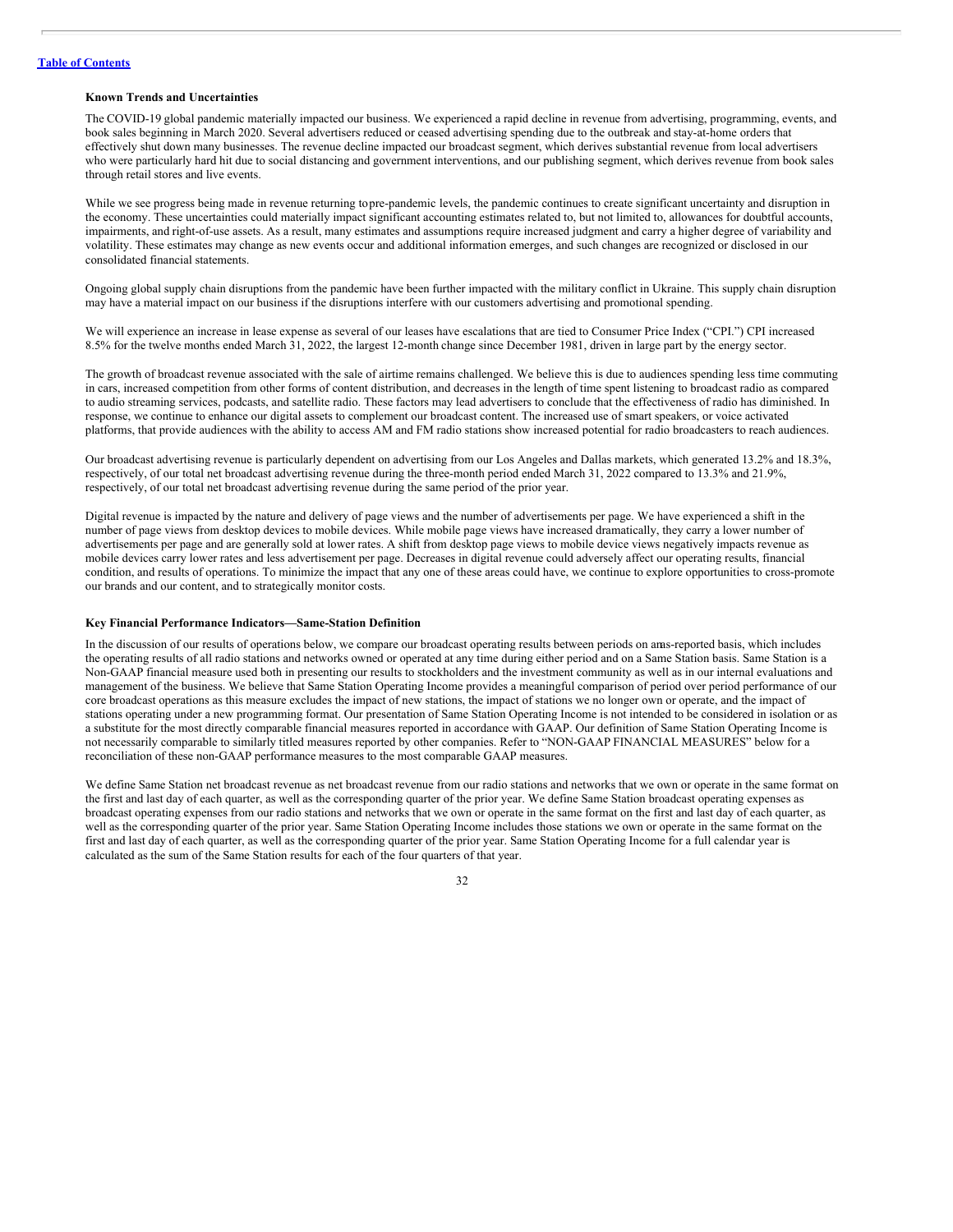#### **Non-GAAP Financial Measures**

Management uses certain non-GAAP financial measures defined below in communications with investors, analysts, rating agencies, banks, and others to assist such parties in understanding the impact of various items on our financial statements. We use these non-GAAP financial measures to evaluate financial results, develop budgets, manage expenditures and as a measure of performance under compensation programs.

Our presentation of these non-GAAP financial measures should not be considered as a substitute for, or superior to, the most directly comparable financial measures as reported in accordance with GAAP.

Item 10(e) of Regulation S-K defines and prescribes the conditions under which certain non-GAAP financial information may be presented in this report. We closely monitor EBITDA, Adjusted EBITDA, Station Operating Income ("SOI"), Same Station net broadcast revenue, Same Station broadcast operating expenses, Same Station Operating Income, Digital Media Operating Income, and Publishing Operating Income (Loss), all of which are non-GAAP financial measures. We believe that these non-GAAP financial measures provide useful information about our core operating results, and thus, are appropriate to enhance the overall understanding of our financial performance. These non-GAAP financial measures are intended to provide management and investors a more complete understanding of our underlying operational results, trends, and performance.

The performance of a radio broadcasting company is customarily measured by the ability of its stations to generate SOI. We define SOI as net broadcast revenue less broadcast operating expenses. Accordingly, changes in net broadcast revenue and broadcast operating expenses, as explained above, have a direct impact on changes in SOI. SOI is not a measure of performance calculated in accordance with GAAP. SOI should be viewed as a supplement to, and not a substitute for, our results of operations presented on the basis of GAAP. We believe that SOI is a useful non-GAAP financial measure to investors when considered in conjunction with operating income (the most directly comparable GAAP financial measures to SOI), because it is generally recognized by the radio broadcasting industry as a tool in measuring performance and in applying valuation methodologies for companies in the media, entertainment, and communications industries. SOI is commonly used by investors and analysts who report on the industry to provide comparisons between broadcasting groups. We use SOI as one of the key measures of operating efficiency and profitability, including our internal reviews associated with impairment analysis of our indefinite-lived intangible assets. SOI does not purport to represent cash provided by operating activities. Our statement of cash flows presents our cash activity in accordance with GAAP and our income statement presents our financial performance prepared in accordance with GAAP. Our definition of SOI is not necessarily comparable to similarly titled measures reported by other companies.

We define Same Station net broadcast revenue as net broadcast revenue from our radio stations and networks that we own or operate in the same format on the first and last day of each quarter, as well as the corresponding quarter of the prior year. We define Same Station broadcast operating expenses as broadcast operating expenses from our radio stations and networks that we own or operate in the same format on the first and last day of each quarter, as well as the corresponding quarter of the prior year. Same Station Operating Income includes those stations we own or operate in the same format on the first and last day of each quarter, as well as the corresponding quarter of the prior year. Same Station Operating Income for a full calendar year is calculated as the sum of the Same Station-results for each of the four quarters of that year. We use Same Station Operating Income, a non-GAAP financial measure, both in presenting our results to stockholders and the investment community, and in our internal evaluations and management of the business. We believe that Same Station Operating Income provides a meaningful comparison of period over period performance of our core broadcast operations as this measure excludes the impact of new stations, the impact of stations we no longer own or operate, and the impact of stations operating under a new programming format. Our presentation of Same Station Operating Income is not intended to be considered in isolation or as a substitute for the most directly comparable financial measures reported in accordance with GAAP. Our definition of Same Station net broadcast revenue, Same Station broadcast operating expenses and Same Station Operating Income is not necessarily comparable to similarly titled measures reported by other companies.

We apply a similar methodology to our digital media and publishing group. Digital Media Operating Income is defined as net digital media revenue less digital media operating expenses. Publishing Operating Income (Loss) is defined as net publishing revenue less publishing operating expenses. Digital Media Operating Income and Publishing Operating Income (Loss) are not measures of performance in accordance with GAAP. Our presentations of these non-GAAP financial performance measures are not to be considered a substitute for, or superior to, our operating results reported in accordance with GAAP. We believe that Digital Media Operating Income and Publishing Operating Income (Loss) are useful non-GAAP financial measures to investors, when considered in conjunction with operating income (the most directly comparable GAAP financial measure), because they are comparable to those used to measure performance of our broadcasting entities. We use this analysis as one of the key measures of operating efficiency, profitability, and in our internal review. This measurement does not purport to represent cash provided by operating activities. Our statement of cash flows presents our cash activity in accordance with GAAP and our income statement presents our financial performance in accordance with GAAP. Our definitions of Digital Media Operating Income and Publishing Operating Income (Loss) are not necessarily comparable to similarly titled measures reported by other companies.

We define EBITDA as net income before interest, taxes, depreciation, and amortization. We define Adjusted EBITDA as EBITDA before gains or losses on the sale or disposition of assets, before changes in the estimated fair value of contingent earn-out consideration, before gains on bargain purchases, before the change in fair value of interest rate swaps, before impairments, before net miscellaneous income and expenses, before (gain) loss on early retirement of debt, before (gain) loss from discontinued

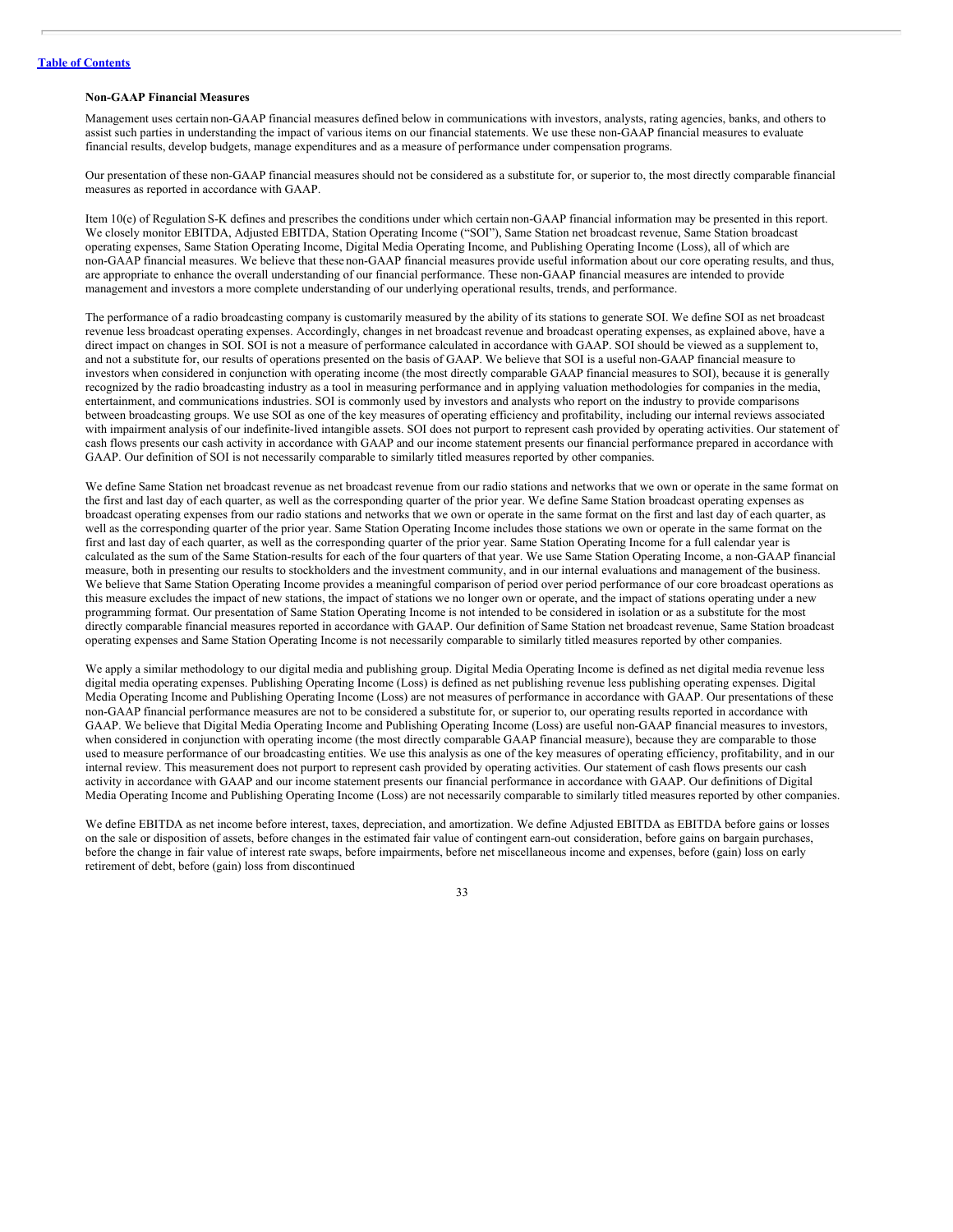operations and before non-cash compensation expense. EBITDA and Adjusted EBITDA are commonly used by the broadcast and media industry as important measures of performance and are used by investors and analysts who report on the industry to provide meaningful comparisons between broadcasters. EBITDA and Adjusted EBITDA are not measures of liquidity or of performance in accordance with GAAP and should be viewed as a supplement to, and not a substitute for, or superior to, our results of operations and financial condition presented in accordance with GAAP. Our definitions of EBITDA and Adjusted EBITDA are not necessarily comparable to similarly titled measures reported by other companies.

For all non-GAAP financial measures, investors should consider the limitations associated with these metrics, including the potential lack of comparability of these measures from one company to another.

We use non-GAAP financial measures to evaluate financial performance, develop budgets, manage expenditures, and determine employee compensation. Our presentation of this additional information is not to be considered as a substitute for, or superior to, the most directly comparable measures reported in accordance with GAAP.

# **Reconciliation of Non-GAAP Financial Measures:**

In the tables below, we present a reconciliation of net broadcast revenue, the most comparable GAAP measure, to Same Station net broadcast revenue, and broadcast operating expenses, the most comparable GAAP measure to Same Station broadcast operating expense. We show our calculation of Station Operating Income and Same Station Operating Income, which is reconciled from net income, the most comparable GAAP measure in the table following our calculation of Digital Media Operating Income and Publishing Operating Income (Loss). Our presentation of these non-GAAP measures are not to be considered a substitute for, or superior to, the most directly comparable measures reported in accordance with GAAP.

|                                                                                                    | Three Months Ended March 31, |        |                        |        |
|----------------------------------------------------------------------------------------------------|------------------------------|--------|------------------------|--------|
|                                                                                                    |                              | 2021   |                        | 2022   |
|                                                                                                    |                              |        | (Dollars in thousands) |        |
| <b>Reconciliation of Net Broadcast Revenue to Same Station Net Broadcast Revenue</b>               |                              |        |                        |        |
| Net broadcast revenue                                                                              | \$                           | 44,048 | S                      | 48,432 |
| Net broadcast revenue—acquisitions                                                                 |                              |        |                        | (233)  |
| Net broadcast revenue—dispositions                                                                 |                              | (17)   |                        | 7      |
| Net broadcast revenue—format change                                                                |                              | (65)   |                        | (111)  |
| Same Station net broadcast revenue                                                                 |                              | 43,966 |                        | 48,095 |
|                                                                                                    |                              |        |                        |        |
| <b>Reconciliation of Broadcast Operating Expenses to Same Station Broadcast Operating Expenses</b> |                              |        |                        |        |
| Broadcast operating expenses                                                                       | \$.                          | 33,343 | S                      | 38,121 |
| Broadcast operating expenses—acquisitions                                                          |                              | (1)    |                        | (216)  |
| Broadcast operating expenses—dispositions                                                          |                              | (133)  |                        | (24)   |
| Broadcast operating expenses—format change                                                         |                              | (131)  |                        | (132)  |
| Same Station broadcast operating expenses                                                          |                              | 33,078 |                        | 37,749 |
|                                                                                                    |                              |        |                        |        |
| <b>Reconciliation of Operating Income (Loss) to Same Station Operating Income</b>                  |                              |        |                        |        |
| <b>Station Operating Income</b>                                                                    | S                            | 10,705 | S                      | 10,311 |
| Station operating (income) loss—acquisitions                                                       |                              |        |                        | (17)   |
| Station operating loss—dispositions                                                                |                              | 116    |                        | 31     |
| Station operating loss—format change                                                               |                              | 66     |                        | 21     |
| Same Station-Station Operating Income                                                              |                              | 10,888 |                        | 10,346 |

In the table below, we present our calculations of Station Operating Income, Digital Media Operating Income and Publishing Operating Income (Loss). Our presentation of these non-GAAP performance indicators are not to be considered a substitute for, or superior to, the directly comparable measures reported in accordance with GAAP.

|                                                                                                                | <b>Three Months Ended</b> |             |  |
|----------------------------------------------------------------------------------------------------------------|---------------------------|-------------|--|
|                                                                                                                | March 31.                 |             |  |
|                                                                                                                | 2021                      | 2022        |  |
|                                                                                                                | (Dollars in thousands)    |             |  |
| Calculation of Station Operating Income, Digital Media Operating Income and Publishing Operating Income (Loss) |                           |             |  |
| Net broadcast revenue                                                                                          | \$44,048                  | \$48,432    |  |
| Less broadcast operating expenses                                                                              | (33,343)                  | (38, 121)   |  |
| <b>Station Operating Income</b>                                                                                | \$10,705                  | \$10,311    |  |
| Net digital media revenue                                                                                      | \$9.619                   | \$10,300    |  |
| Less digital media operating expenses                                                                          | (8,673)                   | (8, 473)    |  |
| Digital Media Operating Income                                                                                 | 946                       | 1,827<br>S. |  |
| Net publishing revenue                                                                                         | S.<br>5,686               | 3,877<br>S. |  |
| Less publishing operating expenses                                                                             | (5,205)                   | (4, 467)    |  |
| Publishing Operating Income (Loss)                                                                             | 481                       | (590)       |  |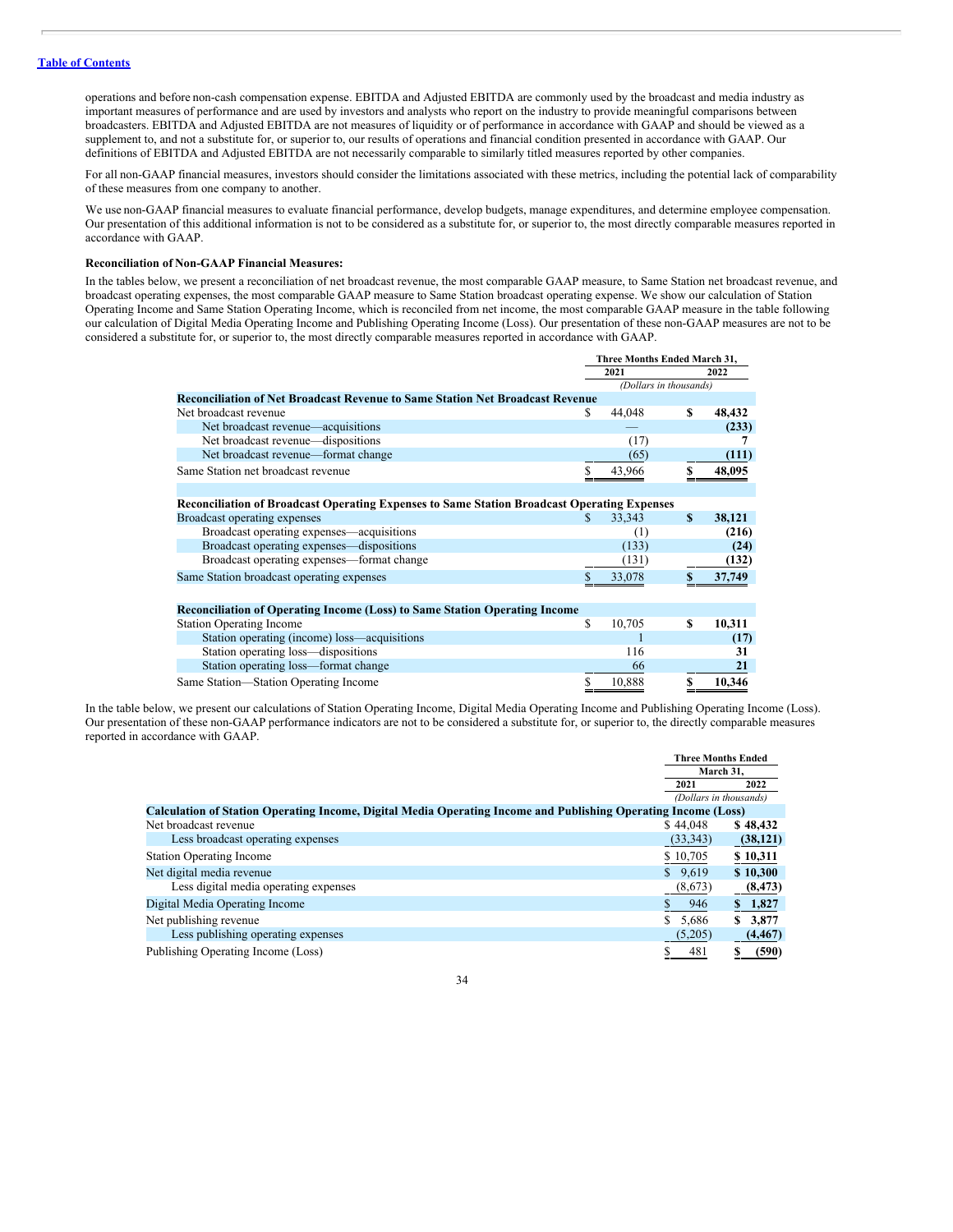In the table below, we present a reconciliation of net income, the most directly comparable GAAP measure to Station Operating Income, Digital Media Operating Income and Publishing Operating Income (Loss). Our presentation of these non-GAAP performance indicators are not to be considered a substitute for, or superior to, the most directly comparable measures reported in accordance with GAAP.

|                                                                                                                                        |          | <b>Three Months Ended</b><br>March 31. |
|----------------------------------------------------------------------------------------------------------------------------------------|----------|----------------------------------------|
|                                                                                                                                        | 2021     | 2022                                   |
| Reconciliation of Net Income to Operating Income and Station Operating Income, Digital Media Operating Income and Publishing Operating |          | (Dollars in thousands)                 |
| Income (Loss)                                                                                                                          |          |                                        |
| Net income                                                                                                                             | S<br>323 | \$1,739                                |
| Plus provision for (benefit from) income taxes                                                                                         | 130      | (211)                                  |
| Plus net miscellaneous income and (expenses)                                                                                           | (22)     | (1)                                    |
| Plus loss on early retirement of long-term debt                                                                                        |          | 53                                     |
| Plus interest expense, net of capitalized interest                                                                                     | 3,926    | 3,394                                  |
| Less interest income                                                                                                                   | (1)      |                                        |
| Net operating income.                                                                                                                  | \$4,356  | \$4,974                                |
| Plus net (gain) loss on the disposition of assets                                                                                      | 318      | (1,735)                                |
| Plus change in the estimated fair value of contingent earn-out consideration                                                           |          | (5)                                    |
| Plus debt modification costs                                                                                                           |          | 228                                    |
| Plus depreciation and amortization                                                                                                     | 3,170    | 3,276                                  |
| Plus unallocated corporate expenses                                                                                                    | 4,288    | 4,810                                  |
| Combined Station Operating Income, Digital Media Operating Income and Publishing Operating Income (Loss)                               | \$12,132 | \$11,548                               |
| <b>Station Operating Income</b>                                                                                                        | \$10,705 | \$10,311                               |
| Digital Media Operating Income                                                                                                         | 946      | 1,827                                  |
| Publishing Operating Income (Loss)                                                                                                     | 481      | (590)                                  |
|                                                                                                                                        | \$12,132 | \$11,548                               |

In the table below, we present a reconciliation of Adjusted EBITDA to EBITDA to Net Income, the most directly comparable GAAP measure. EBITDA and Adjusted EBITDA are non-GAAP financial performance measures that are not to be considered a substitute for, or superior to, the most directly and Adjusted EBITDA are non-GAAP financial performance measures that are not comparable measures reported in accordance with GAAP.

|                                                                              | <b>Three Months Ended</b><br>March 31, |             |
|------------------------------------------------------------------------------|----------------------------------------|-------------|
|                                                                              | 2021                                   | 2022        |
|                                                                              | (Dollars in thousands)                 |             |
| Reconciliation of Adjusted EBITDA to EBITDA to Net Income                    |                                        |             |
| Net income                                                                   | 323<br>S.                              | 1,739<br>S. |
| Plus interest expense, net of capitalized interest                           | 3,926                                  | 3,394       |
| Plus provision for (benefit from) income taxes                               | 130                                    | (211)       |
| Plus depreciation and amortization                                           | 3,170                                  | 3,276       |
| Less interest income                                                         | $^{(1)}$                               |             |
| <b>EBITDA</b>                                                                | \$7,548                                | 8,198       |
| Plus net (gain) loss on the disposition of assets                            | 318                                    | (1,735)     |
| Plus change in the estimated fair value of contingent earn-out consideration |                                        | (5)         |
| Plus debt modification costs                                                 |                                        | 228         |
| Plus net miscellaneous (income) and expenses                                 | (22)                                   | (1)         |
| Plus loss on early retirement of long-term debt                              |                                        | 53          |
| Plus non-cash stock-based compensation                                       | 78                                     | 106         |
| <b>Adjusted EBITDA</b>                                                       |                                        | 6.844       |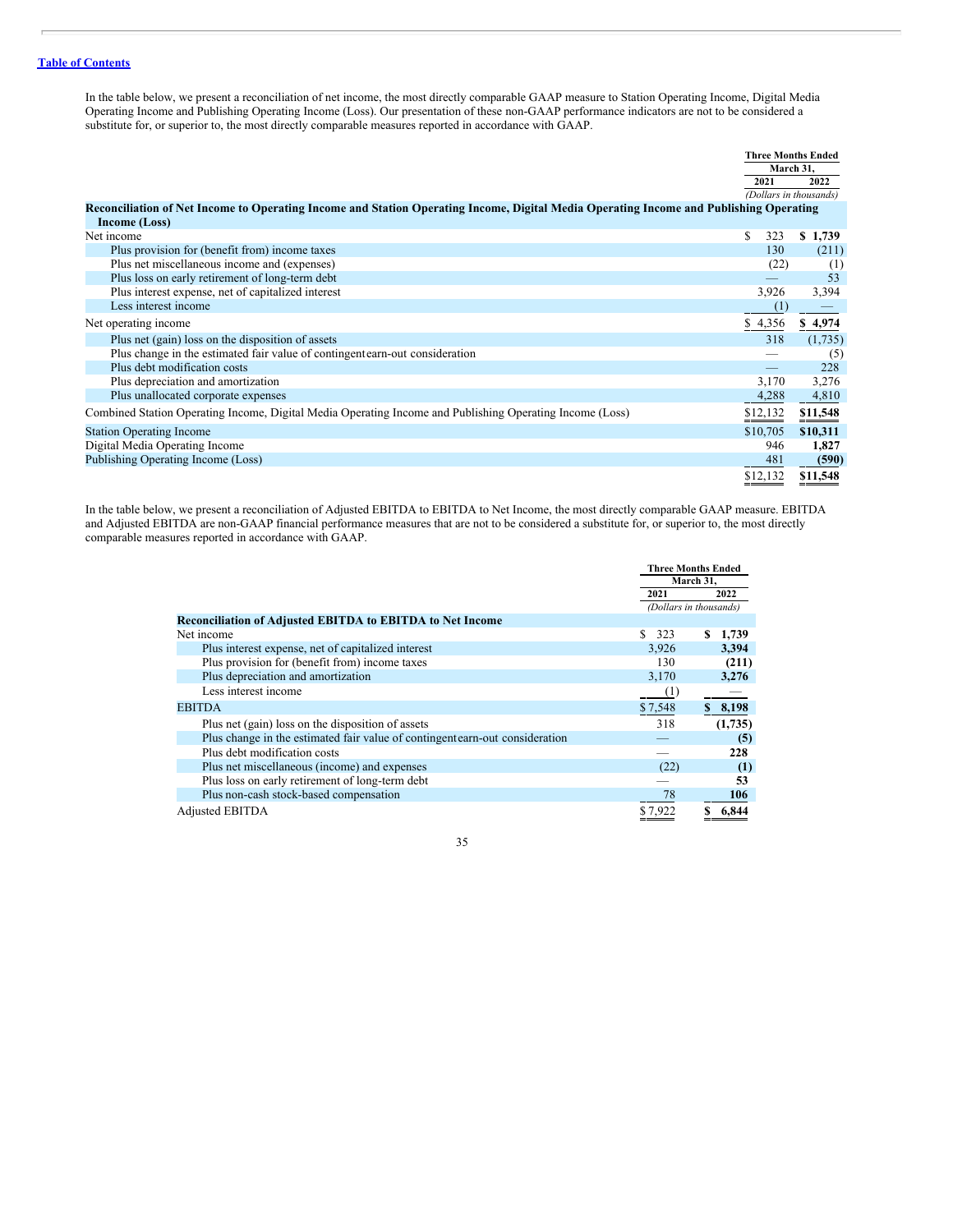### **RESULTS OF OPERATIONS**

# *Three months ended March 31, 2022 compared to the three months ended March 31, 2021*

The following factors affected our results of operations and cash flows for the three months ended March 31, 2022 as compared to the same period of the prior year:

#### **Acquisitions and Divestitures**

The operating results of our business acquisitions and asset purchases are included in our consolidated results of operations from their respective closing date or the date that we began operating them under an LMA or TBA. The operating results of business and asset divestitures are excluded from our consolidated results of operations from their respective closing date or the date that a third-party began operating them under an LMA or TBA.

- On February 15, 2022, we closed on the acquisition of radio stationWLCC-AM and an FM translator in the Tampa, Florida market for \$0.6 million of cash.
- On January 10, 2022, we closed on the sale of 4.5 acres of land in Phoenix, Arizona for \$2.0 million in cash. We recorded apre-tax gain of \$1.8 million on the sale and have access to the land for 90-days to relocate our transmitter equipment forKXXT-AM.

# **Debt Transactions**

• During the three months ended March 31, 2022, we completed repurchases of \$2.5 million of the 2024 Notes for \$2.5 million in cash, recognizing a net loss of \$53,000 after adjusting for bond issuance costs as detailed in Note 11 – Long-Term Debt.

#### **Net Broadcast Revenue**

|                                    |          | Three Months Ended March 31. |          |          |                        |       |  |
|------------------------------------|----------|------------------------------|----------|----------|------------------------|-------|--|
|                                    | 2021     | 2022                         | Change 9 | Thange % | 2021                   | 2022  |  |
|                                    |          | (Dollars in thousands)       |          |          | % of Total Net Revenue |       |  |
| Net Broadcast Revenue              | \$44,048 | \$48,432                     | \$4.384  | 10.0%    | 74.2%                  | 77.4% |  |
| Same Station Net Broadcast Revenue | \$43.966 | \$48.095                     | \$4.129  | $9.4\%$  |                        |       |  |

The following table shows the dollar amount and percentage of net broadcast revenue for each broadcast revenue source.

|                               |          | Three Months Ended March 31, |          |          |  |
|-------------------------------|----------|------------------------------|----------|----------|--|
|                               | 2021     |                              | 2022     |          |  |
|                               |          | (Dollars in thousands)       |          |          |  |
| <b>Block Programming:</b>     |          |                              |          |          |  |
| National                      | \$11,461 | $26.0\%$                     | \$13,059 | 27.0%    |  |
| Local                         | 5,956    | 13.5%                        | 6,173    | 12.7%    |  |
|                               | 17,417   | 39.5%                        | 19,232   | 39.7%    |  |
| <b>Broadcast Advertising:</b> |          |                              |          |          |  |
| National                      | 3,660    | 8.3%                         | 3,641    | 7.5%     |  |
| Local                         | 8,895    | 20.2%                        | 10,283   | 21.2%    |  |
|                               | 12,555   | 28.5%                        | 13,924   | 28.7%    |  |
| Station Digital (local)       | 7,069    | 16.0%                        | 8,206    | $16.9\%$ |  |
| Infomercials                  | 237      | $0.5\%$                      | 191      | $0.4\%$  |  |
| <b>Network</b>                | 4,871    | 11.1%                        | 4,831    | $10.0\%$ |  |
| Other Revenue                 | 1,899    | 4.3%                         | 2,048    | $4.2\%$  |  |
| Net Broadcast Revenue         | \$44,048 | 100.0%                       | \$48,432 | 100.0%   |  |

Block programming revenue increased 10.4% to \$19.2 million from \$17.4 million, including a \$1.6 million increase in national programming and a \$0.2 million increase in local programming. Our 2022 annual renewals included an average rate increase of 2.6% in national programming that, along with an increase in demand from the expansion of existing programs and the launch of new programs, resulted in higher revenue. National programming from our Christian Teaching and Talk format radio stations increased \$1.4 million while News Talk increased \$0.2 million. Local programming increased \$0.1 million from our Christian Teaching and Talk format radio stations and \$0.1 million from our News Talk format radio stations.

Net advertising revenue increased 10.9%, or \$1.4 million (\$1.0 million net of political) to \$13.9 million from \$12.6 million, driven by an increase in local spots. National spot sales declined \$0.2 million excluding political while local spot sales increased \$1.3 million excluding political revenue. The largest increase was \$0.6 million from our News Talk format stations followed by \$0.4 million from other format radio stations and \$0.2 million from Christian Teaching and Talk format ratio stations. The increase reflects a higher demand for advertising as pandemic restrictions ease but is still not back to its pre-pandemic levels. National spot advertising is down as many national advertisers are being cautious with their ad spending due to concerns about inflation and the state of the economy.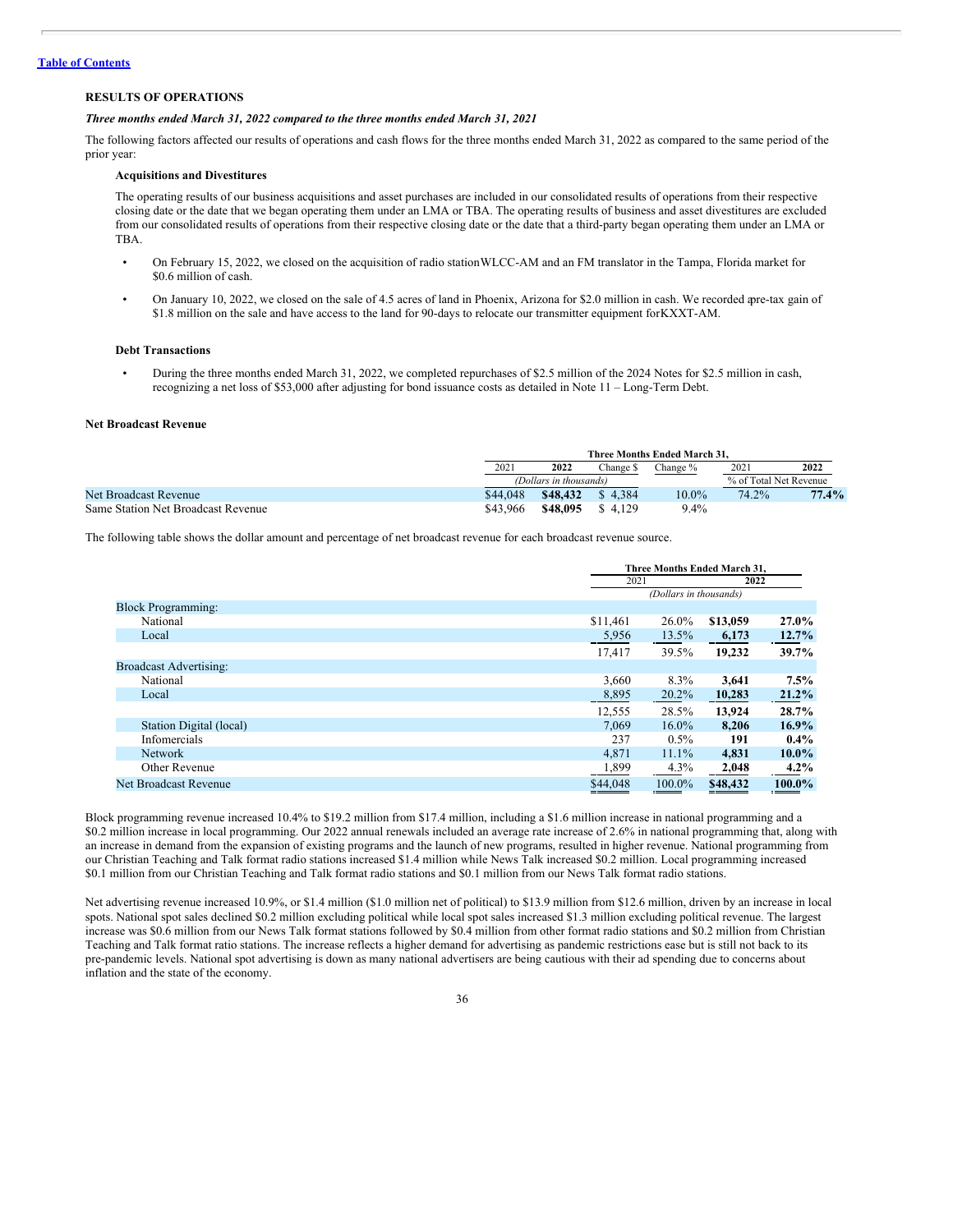Broadcast digital revenue, net of agency commissions, or net digital revenue generated from our broadcast markets and networks increased by \$1.1 million. Increases in broadcast digital revenue include a \$1.3 million increase in digital marketing services through Salem Surround, a \$0.2 million increase in streaming revenue, and a \$0.2 million increase in digital advertising revenue from our station websites, that were offset by a \$0.4 million decrease from our networks and \$0.1 million decrease from Salem Podcast Network. There were no significant changes in digital rates as compared to the prior year.

Declines in infomercial revenue were due to a reduction in the number of infomercials aired with no significant changes in rates as compared to the prior year. The placement of infomercials can vary significantly from one period to another due to the number of time slots available and the degree to which the infomercial content is considered to be of interest to our audience.

Network revenue, net of amounts reported as digital, decreased by \$40,000 due to a \$0.1 million decline in political advertising partially offset from a slight increase in revenue from our nationally syndicated host programs.

Other revenue increased by \$0.1 million due to event revenue that varies from period to period based on the nature and timing of events, audience demand, and in some cases, the weather which can affect attendance. We will continue to offer virtual events as conditions warrant.

On a Same Station basis, net broadcast revenue increased \$4.1 million, which reflects these items net of the impact of stations acquisitions, dispositions, and format changes.

#### **Net Digital Media Revenue**

|         | Three Months Ended March 31. |          |          |                        |          |
|---------|------------------------------|----------|----------|------------------------|----------|
| 2021    | 2022                         | Thange 5 | Thange % | 2021                   | 2022     |
|         | (Dollars in thousands)       |          |          | % of Total Net Revenue |          |
| \$9,619 | \$10,300                     | 681      | $1\%$    | $16.2\%$               | $16.5\%$ |

The following table shows the dollar amount and percentage of net digital media revenue for each digital media revenue source.

|                           | Three Months Ended March 31. |           |          |        |  |
|---------------------------|------------------------------|-----------|----------|--------|--|
|                           | 2021                         |           | 2022     |        |  |
|                           | (Dollars in thousands)       |           |          |        |  |
| Digital Advertising, net  | \$4,413                      | 45.9%     | \$4.539  | 44.1%  |  |
| Digital Streaming         | 844                          | 8.8       | 901      | 8.7    |  |
| Digital Subscriptions     | 2.773                        | 28.8      | 3.152    | 30.6   |  |
| Digital Downloads         | 1.510                        | 15.7      | 1.664    | 16.2   |  |
| <b>Other Revenues</b>     | 79                           | 0.8       | 44       | 0.4    |  |
| Net Digital Media Revenue | \$9,619                      | $100.0\%$ | \$10,300 | 100.0% |  |

Digital advertising revenue net of agency commissions, or national net digital revenue, increased \$0.1 million on a consolidated basis including a \$0.2 million increase from Salem Web Network that was offset with a \$0.1 decline from Eagle Financial Publications. There were no significant changes from Townhall Media.

Digital streaming revenue increased \$0.1 million based on increased demand for content available from our Christian websites. There were no significant changes in sales volume or rates.

Digital subscription revenue increased \$0.4 million on a consolidated basis reflecting a \$0.3 million increase from Salem Web Network and a \$0.2 million increase from Townhall VIP, that were offset with a \$0.1 million decline from Eagle Financial Publications.

Digital download revenue increased by \$0.2 million including a \$0.1 million increase in volume from our church product websites with no significant changes in rates and a \$0.1 million increase in the number of downloads from Eagle Financial Publications with no significant changes in rates.

Other revenue includes revenue sharing arrangements for mobile applications and mail list rentals which remained consistent as with no changes in volume or rates.

#### **Net Publishing Revenue**

| Three Months Ended March 31. |                        |           |            |                        |         |
|------------------------------|------------------------|-----------|------------|------------------------|---------|
| 2021                         | 2022                   | hange S   | Thange %   | 2021                   | 2022    |
|                              | (Dollars in thousands) |           |            | % of Total Net Revenue |         |
| \$5.686                      | \$3,877                | \$(1,809) | $(31.8)\%$ | $9.6\%$                | $6.2\%$ |

The following table shows the dollar amount and percentage of net publishing revenue for each publishing revenue source.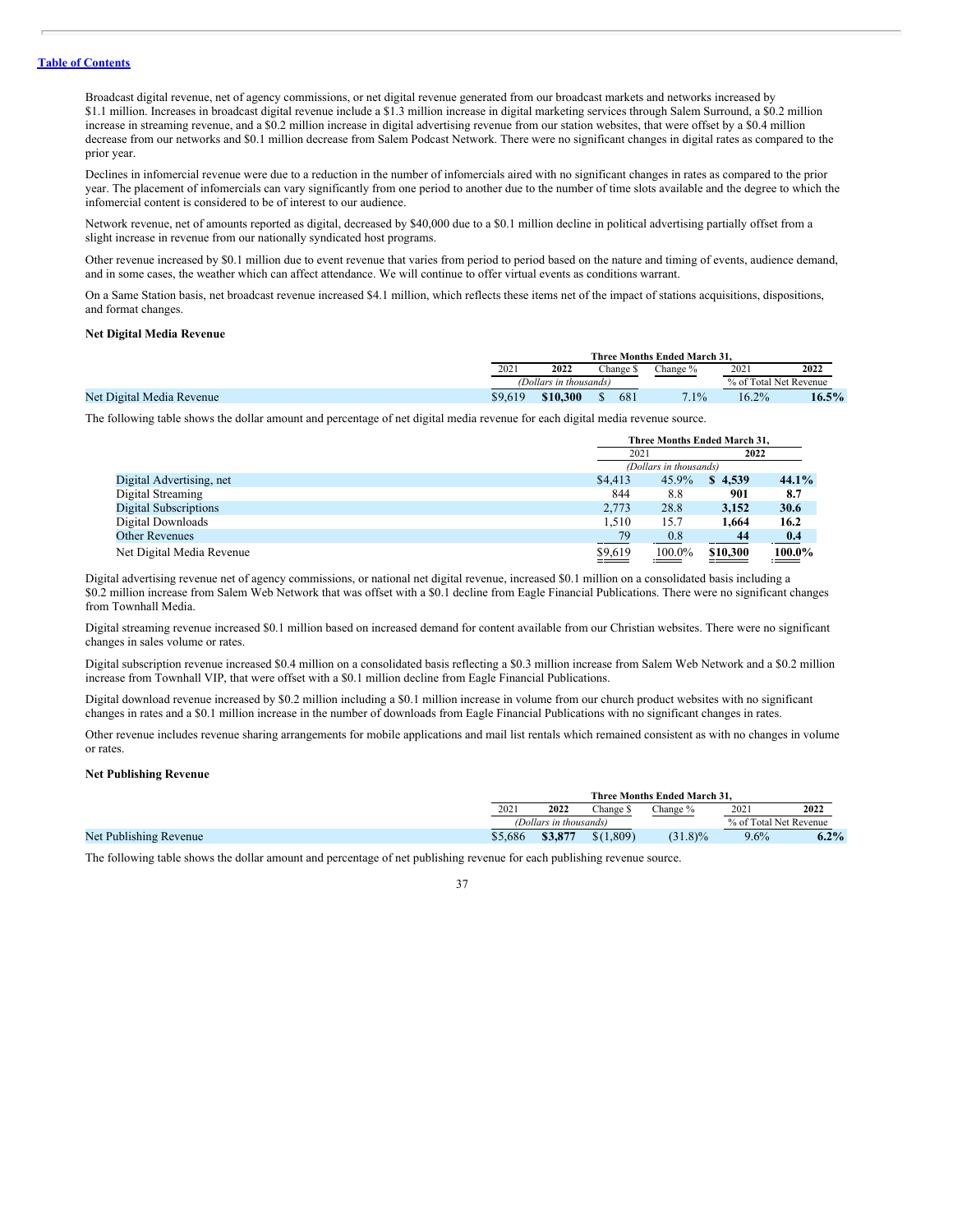|                                      | Three Months Ended March 31. |                        |         |          |
|--------------------------------------|------------------------------|------------------------|---------|----------|
|                                      | 2021<br>2022                 |                        |         |          |
|                                      |                              | (Dollars in thousands) |         |          |
| <b>Book Sales</b>                    | \$4,301                      | 75.6%                  | \$2,561 | $66.1\%$ |
| Estimated Sales Returns & Allowances | (1,093)                      | (19.2)                 | (835)   | (21.5)   |
| <b>Net Book Sales</b>                | 3.208                        | 56.4                   | 1.726   | 44.6     |
| E-Book Sales                         | 339                          | 6.0                    | 287     | 7.4      |
| Self-Publishing Fees                 | 1.624                        | 28.5                   | 1,727   | 44.5     |
| Print Magazine Subscriptions         | 158                          | 2.8                    |         |          |
| <b>Print Magazine Advertisements</b> | 68                           | 1.2                    |         |          |
| Digital Advertising                  | 62                           | 1.1                    |         |          |
| <b>Other Revenue</b>                 | 227                          | 4.0                    | 137     | 3.5      |
| Net Publishing Revenue               | \$5,686                      | 100.0%                 | \$3,877 | 100.0%   |

Net book sales declined by \$1.5 million, which includes a \$1.4 million decline from Regnery Publishing, as book sales reflect a 3% decrease in the average price per unit sold, a 35% decrease in volume and a \$0.1 million decline from Salem Author Services. Book sales through Regnery Publishing are directly attributable to the number and popularity of titles released each period and the composite mix of titles available. Revenues vary significantly from period to period based on the book release date and the number and popularity of titles. The decline of \$0.3 million in estimated sales returns and allowances reflects a lower number of print books sold through Regnery Publishing. The decline in book sales from Salem Author Services was due to a reduction in the number of books sold with no significant changes in sale prices.

Regnery Publishing e-book sales declined by \$52,000 with a 47% decrease in the average price per unit sold offset with a 60% increase in sales volume due to an increased use of discounted sales prices to increase volume. E-book sales can also vary based on the composite mix of titles released and available in each period. Revenues can vary significantly based on the book release date and the number of titles that achieve placement on bestseller lists, which can increase awareness and demand for the book.

Self-publishing fees increased \$0.1 million due an increase in the number of authors with no material change in fees charged to authors.

There have been no sales of print magazine subscriptions and print advertising revenues following the sale of Singing News Magazine on May 25, 2021. Digital advertising was not significant to Publishing and is no longer sold.

Other revenue includes change fees, video trailers and website revenues. There were no changes in volume or rates.

# **Broadcast Operating Expenses**

|                                           |          | Three Months Ended March 31. |           |          |                        |          |  |
|-------------------------------------------|----------|------------------------------|-----------|----------|------------------------|----------|--|
|                                           | 2021     | 2022                         | Change \$ | Thange % | 2021                   | 2022     |  |
|                                           |          | (Dollars in thousands)       |           |          | % of Total Net Revenue |          |  |
| <b>Broadcast Operating Expenses</b>       | \$33.343 | \$38,121                     | \$4.778   | $14.3\%$ | 56.2%                  | $60.9\%$ |  |
| Same Station Broadcast Operating Expenses | \$33.078 | \$37,749                     | \$4.671   | $14.1\%$ |                        |          |  |

Broadcast operating expenses increased by \$4.8 million, including a \$3.0 million increase from broadcast stations, a \$1.2 million increase from Salem Surround, and a \$0.6 million increase from Salem Podcast Network. The increase in expenses associated with Salem Surround and Salem Podcast Network are consistent with the growth of these entities in expanding digital product offerings through our broadcast division. The increase of \$3.0 million from our broadcast stations includes a \$1.1 million increase in payroll costs primarily driven by an increase in commissions and the January 2022 reinstatement of the company 401(k) match, a \$0.5 million increase in advertising and event costs, a \$0.4 million increase in facility-related expenses, a \$0.3 million increase in travel and entertainment, a \$0.3 million increase in bad debt expense, a \$0.2 million increase in health insurance costs and a \$0.2 million increase in production and programming costs.

On a same-station basis, broadcast operating expenses increased by \$4.7 million. The increase in broadcast operating expenses on a same station basis reflects these items net of the impact of station acquisitions, dispositions, and format changes.

#### **Digital Media Operating Expenses**

|                                  | Three Months Ended March 31. |         |       |            |                        |       |  |  |
|----------------------------------|------------------------------|---------|-------|------------|------------------------|-------|--|--|
|                                  | 2021<br>2022<br>Change \$    |         |       | $Change\%$ | 2021                   | 2022  |  |  |
|                                  | (Dollars in thousands)       |         |       |            | % of Total Net Revenue |       |  |  |
| Digital Media Operating Expenses | \$8,673                      | \$8,473 | (200) | $(2.3)\%$  | 14.6%                  | 13.5% |  |  |

Digital media operating expenses declined by \$0.2 million including a \$0.3 million decrease in royalties, a \$0.1 million decrease in sales-based commissions and bonuses, a \$0.1 million decrease in advertising and promotional expenses and a \$0.1 million decrease in professional services, that were partially offset by a \$0.4 million increase in employee related costs including \$0.1 million associated with the reinstatement of the company 401(k) match effective January 1, 2022.

#### **Publishing Operating Expenses**

|                                      | Three Months Ended March 31. |                        |           |            |                        |         |  |
|--------------------------------------|------------------------------|------------------------|-----------|------------|------------------------|---------|--|
|                                      | 202                          | 2022                   | ∵hange \$ | Change %   | 2021                   | 2022    |  |
|                                      |                              | (Dollars in thousands) |           |            | % of Total Net Revenue |         |  |
| <b>Publishing Operating Expenses</b> | \$5,205                      | \$4,467                | (738)     | $(14.2)\%$ | 7.1%                   | $8.8\%$ |  |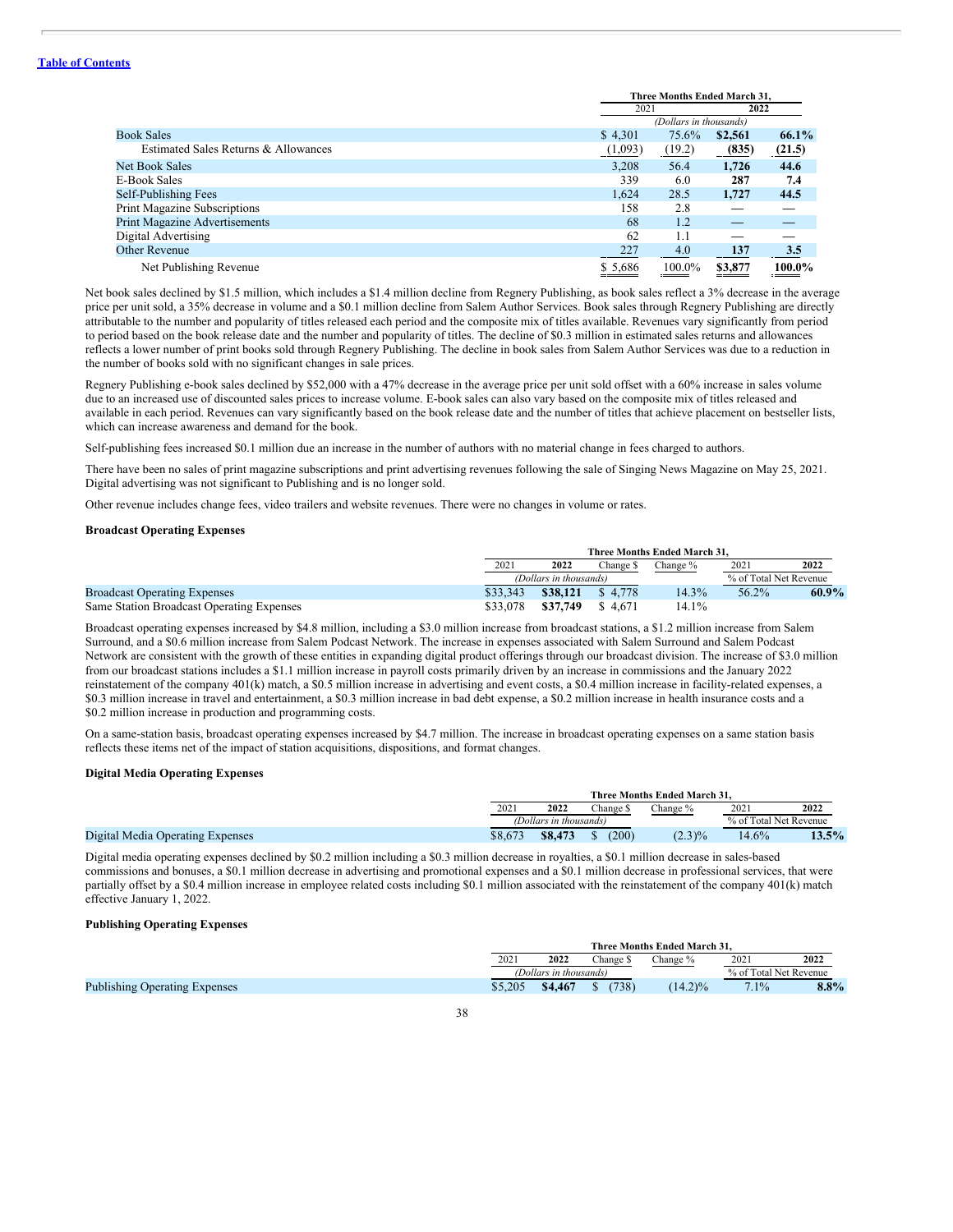Publishing operating expenses declined \$0.7 million, including a \$0.3 million decrease in the cost of sales and a \$0.1 million decrease in royalty expense consistent with lower revenues and a \$0.3 million decrease in payroll costs due to the sale of Singing News Magazine in May 2021. The decrease in cost of sales includes a \$0.2 million reduction from the number of print books sold by Regnery® Publishing and a \$0.1 million decline from the sale of Singing News Magazine. The gross profit margin for Regnery® Publishing declined to 45% from 63% as sales volume decreased. Regnery® Publishing margins vary based on the volume of e-book sales, which have higher margins due to the nature of delivery and no reserve for sales returns and allowances. The gross profit margin for Salem Author Services improved to 78% from 76%.

#### **Unallocated Corporate Expenses**

|                                       |         | Three Months Ended March 31.               |     |          |                        |         |      |      |
|---------------------------------------|---------|--------------------------------------------|-----|----------|------------------------|---------|------|------|
|                                       | 2021    | 2022<br>Change S<br>(Dollars in thousands) |     |          | hange %                |         | 2021 | 2022 |
|                                       |         |                                            |     |          | % of Total Net Revenue |         |      |      |
| <b>Unallocated Corporate Expenses</b> | \$4.288 | \$4.810                                    | 522 | $12.2\%$ | $7.2\%$                | $7.7\%$ |      |      |

Unallocated corporate expenses include shared services, such as accounting and finance, human resources, legal, tax, and treasury, that are not directly attributable to any one of our operating segments. The increase of \$0.5 million includes a \$0.4 million increase in employee related costs associated with executive bonuses and the reinstatement of the company 401(k) match effective January 1, 2022, and a \$0.1 million increase in professional services.

# **Debt Modification Costs**

|                                | <b>Year Ended December 31.</b> |  |     |        |                        |          |      |      |
|--------------------------------|--------------------------------|--|-----|--------|------------------------|----------|------|------|
|                                | 2022<br>2021                   |  |     |        | Change \$              | Change % | 2021 | 2022 |
|                                | (Dollars in thousands)         |  |     |        | % of Total Net Revenue |          |      |      |
| <b>Debt Modification Costs</b> | \$228                          |  | 228 | 100.0% | $\frac{0}{6}$<br>__    | $0.4\%$  |      |      |

We recorded additional debt modification costs of \$0.2 million during the first quarter of 2022 associated with the exchange of \$112.8 million of the 2024 Notes for \$114.7 million of the 2028 Notes.

#### **Depreciation Expense**

|                      | Three Months Ended March 31. |         |            |          |                        |      |  |  |
|----------------------|------------------------------|---------|------------|----------|------------------------|------|--|--|
|                      | 2021<br>2022<br>hange S      |         | $Change\%$ | 2021     | 2022                   |      |  |  |
|                      | (Dollars in thousands)       |         |            |          | % of Total Net Revenue |      |  |  |
| Depreciation Expense | \$2.589                      | \$2,942 | 353        | $13.6\%$ | 4.4%                   | 4.7% |  |  |

Depreciation expense increased due to recent acquisitions of property and equipment, including assets of Centerline New Media in April 2021 and ShiftWorship.com in July 2021, in addition to an increase in capital expenditures for data processing equipment and computer software that had shorter estimated useful lives as compared to towers or other assets. There were no changes in our depreciation methods or in the estimated useful lives of our asset groups.

#### **Amortization Expense**

|       | Three Months Ended March 31. |         |            |                        |      |  |  |
|-------|------------------------------|---------|------------|------------------------|------|--|--|
| 2021  | 2022                         | hange S | Change %   | 2021                   | 2022 |  |  |
|       | (Dollars in thousands)       |         |            | % of Total Net Revenue |      |  |  |
| \$581 | \$334                        | (247)   | $(42.5)\%$ | $.0\%$                 | 0.5% |  |  |

The decrease in amortization expense reflects the impact of fully amortized domain names, customer lists and contracts, and subscriber base lists that had estimated useful lives of three to five years. These items were fully amortized at, or near the beginning of 2021, resulting in lower amortization expense. There were no changes in our amortization methods or the estimated useful lives of our asset groups.

#### **Net (Gain) Loss on the Disposition of Assets**

|                                              |       | Three Months Ended March 31. |           |             |         |                        |  |  |
|----------------------------------------------|-------|------------------------------|-----------|-------------|---------|------------------------|--|--|
|                                              | 2021  | 2022                         | Change \$ | Change $\%$ | 2021    | 2022                   |  |  |
|                                              |       | (Dollars in thousands)       |           |             |         | % of Total Net Revenue |  |  |
| Net (Gain) Loss on the Disposition of assets | \$318 | \$(1,735)                    | \$(2.053) | $(645.6)\%$ | $0.5\%$ | $(2.8)\%$              |  |  |

The net gain on the disposition of assets of \$1.7 million for the three-month period ending March 31, 2022, reflects the sale of land in Phoenix, Arizona offset with losses from various fixed asset disposals.

The net loss on the disposition of assets of \$0.3 million for the three-month period ending March 31, 2021, relates to the additional loss recorded at closing on the sale of radio station WKAT-AM and FM translator in Miami, Florida.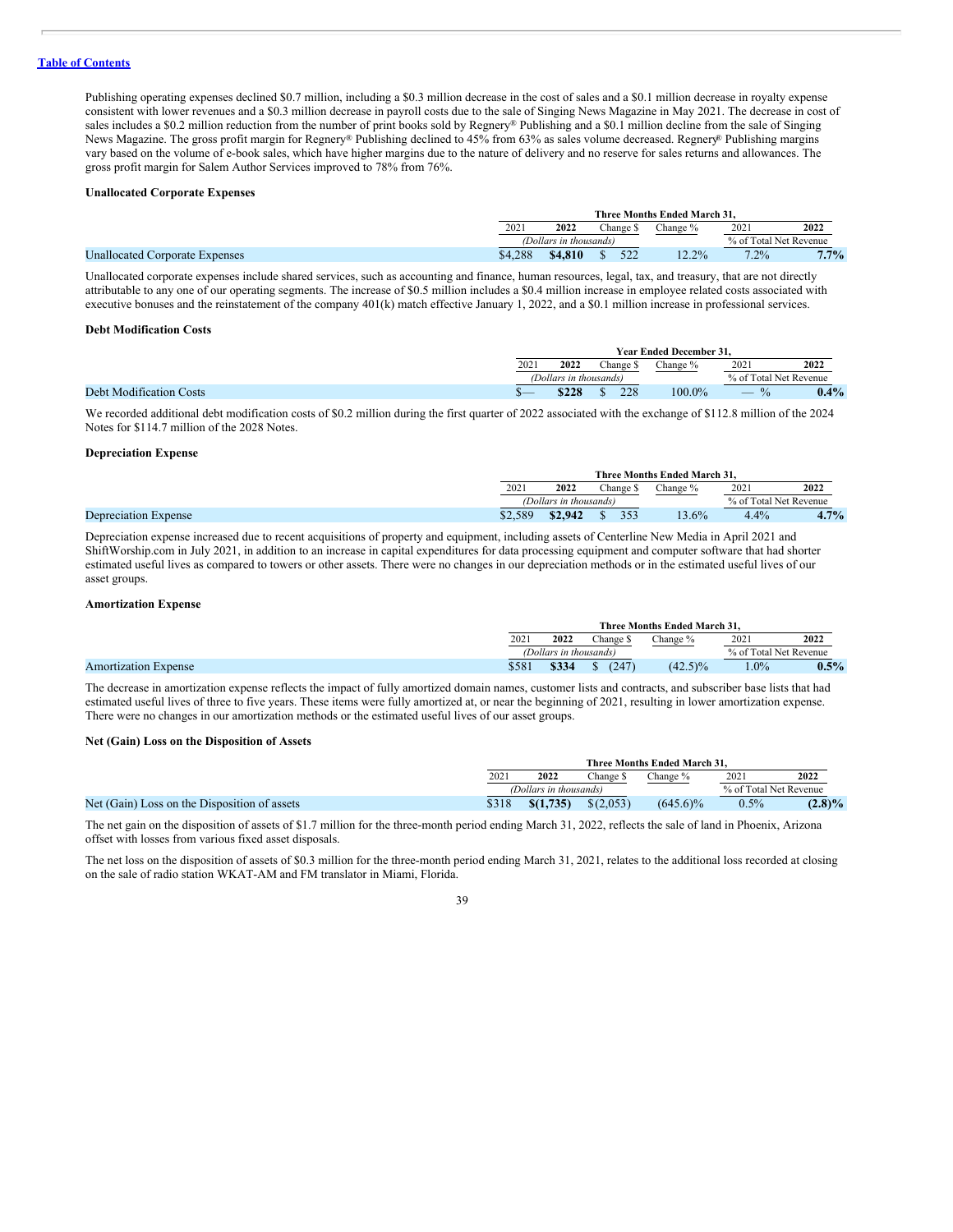#### **Other Income (Expense)**

|                                            |         | Three Months Ended March 31. |                        |             |               |                                           |  |  |  |
|--------------------------------------------|---------|------------------------------|------------------------|-------------|---------------|-------------------------------------------|--|--|--|
|                                            | 2021    | 2022                         | Change S               | Change %    | 2021          | 2022                                      |  |  |  |
|                                            |         | (Dollars in thousands)       | % of Total Net Revenue |             |               |                                           |  |  |  |
| Interest Income                            |         |                              |                        | $(100.0)\%$ | $\frac{0}{0}$ | $\frac{0}{0}$<br>$\equiv$                 |  |  |  |
| Interest Expense                           | (3.926) | (3.394)                      | (532)                  | $(13.6)\%$  | $(6.6)\%$     | $(5.4)\%$                                 |  |  |  |
| Loss on Early Retirement of Long-Term Debt | _       | (53)                         | (53)                   | $(100.0)\%$ | $-$ %         | $(0.1)\%$                                 |  |  |  |
| Net Miscellaneous Income and (Expenses)    |         |                              | (21)                   | $(95.5)\%$  | $-$ %         | $\frac{0}{0}$<br>$\overline{\phantom{0}}$ |  |  |  |

Interest income represents earnings on excess cash and interest due under promissory notes.

Interest expense includes interest due on outstanding debt balances, andnon-cash accretion associated with deferred installments and contingent earn-out consideration from certain acquisitions. The decrease of \$0.5 million reflects the lower outstanding balance of the Notes, the lower outstanding balance of the ABL Facility, and finance lease obligations outstanding during the three-months ended March 31, 2022.

The loss on the early retirement of long-term debt for the three months ended March 31, 2022, reflects \$2.5 million of repurchases of the Notes at prices below face value resulting in a pre-tax loss of \$53,000.

Net miscellaneous income and expenses includes non-operating receipts such as usage fees and other expenses.

#### **Provision for (Benefit from) Income Taxes**

|                                           | Three Months Ended March 31. |                        |       |             |         |                        |  |  |
|-------------------------------------------|------------------------------|------------------------|-------|-------------|---------|------------------------|--|--|
|                                           | 202                          | 2022<br>hange S        |       | $Change\%$  | 2021    | 2022                   |  |  |
|                                           |                              | (Dollars in thousands) |       |             |         | % of Total Net Revenue |  |  |
| Provision for (Benefit from) Income Taxes | \$130                        | \$(211)                | (341) | $(262.3)\%$ | $0.2\%$ | $(0.3)\%$              |  |  |

We recognized a tax benefit of \$0.2 million for the three months ended March 31, 2022, as compared to a tax provision of \$0.1 million for the same period of the prior year. The benefit from income taxes as a percentage of income before income taxes, or the effective tax rate, was (13.8)% for the three months ended March 31, 2022, compared to 28.7% for the same period of the prior year. The effective tax rate for each period differs from the federal statutory income rate of 21.0% due to the effect of the sale of business assets in various states, state income taxes, certain expenses that are not deductible for tax purposes, and changes in the valuation allowance. The effective tax rate of (13.8)% is primarily driven by projected utilization of operating loss carryforwards, along with certain expenses that are nondeductible for income tax purposes relative to pre-tax book income, and tax expense attributable to deductible amortization on indefinite lived assets for fully valued state jurisdictions for state jurisdictions in which a full valuation allowance has been recording against net operating loss carryforward.

# **Net Income**

| Three Months Ended March 31. |                        |           |                |                        |      |  |
|------------------------------|------------------------|-----------|----------------|------------------------|------|--|
| 2021                         | 2022                   | Change \$ | $\Box$ hange % | 2021                   | 2022 |  |
|                              | (Dollars in thousands) |           |                | % of Total Net Revenue |      |  |
| \$323                        | \$1,739                | .416      | 438.4%         | 0.5%                   | 2.8% |  |

Net income increased by \$1.4 million to \$1.7 million for the three months ended March 31, 2022, compared to \$0.3 million during the same period of the prior year as described above.

# **CRITICAL ACCOUNTING ESTIMATES**

Our consolidated financial statements are prepared in accordance with GAAP, which requires management to make estimates and assumptions that affect the reported amounts of assets, liabilities, revenue, and expenses. These estimates require the use of judgment as future events, and the effect of these events cannot be predicted with certainty. The COVID-19 pandemic created significant uncertainty and disruption in the global economy and financial markets. It is reasonably possible that these uncertainties could materially impact our estimates related to, but not limited to, revenue recognition, broadcast licenses, goodwill, and income taxes. As a result, many of our estimates and assumptions require increased judgment and carry a higher degree of variability and volatility.

Our estimates may change as new events occur and additional information emerges and such changes are recognized or disclosed in our consolidated financial statements. We evaluate and update our assumptions and estimates on an ongoing basis and we may consult outside experts to assist as considered necessary. There have been no significant and material changes in our critical accounting policies as compared to those disclosed in "Management's Discussion and Analysis of Financial Conditions and Results of Operations – Critical Accounting Policies and Significant Judgments and Estimates" in our most recent Annual Report on Form 10-K, as filed with the SEC on March 4, 2022.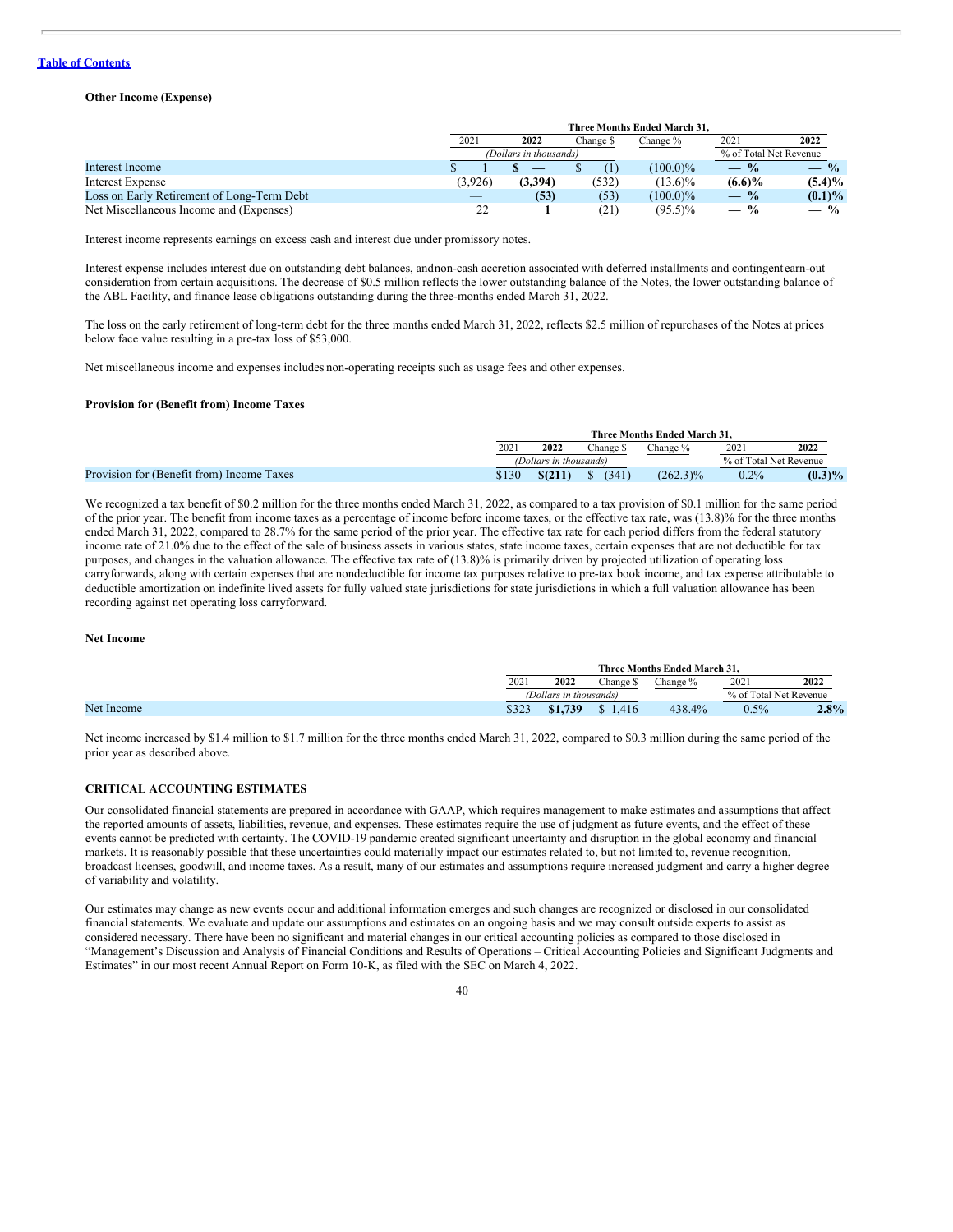# **LIQUIDITY AND CAPITAL RESOURCES**

Our principal sources of funds are operating cash flows, borrowings under credit facilities, and proceeds from the sale of selected assets or businesses. We have historically funded, and will continue to fund, expenditures for operations, administrative expenses, and capital expenditures from these sources. We have historically financed acquisitions through borrowings, including borrowings under credit facilities and, to a lesser extent, from operating cash flow and from proceeds on selected asset dispositions. We expect to fund future acquisitions from cash on hand, borrowings under our credit facilities, operating cash flow, and possibly through the sale of income-producing assets or proceeds from debt and equity offerings.

The COVID-19 global pandemic materially impacted our business. We experienced a rapid decline in revenue from advertising, programming, events, and book sales that began in March 2020. Several advertisers reduced or ceased advertising spending due to the outbreak and stay-at-home orders that effectively shut down many businesses. The revenue decline has a more meaningful impact on our broadcast segment, which derives substantial revenue from local advertisers who were particularly hard hit due to social distancing and government interventions, and our publishing segment, which derives revenue from book sales through retail stores and live events.

While we see progress being made in revenue returning topre-pandemic levels, the COVID-19 pandemic continues to create significant uncertainty and disruption in the economy. These uncertainties could materially impact significant accounting estimates related to, but not limited to, allowances for doubtful accounts, impairments, and right-of-use assets. As a result, many estimates and assumptions require increased judgment and carry a higher degree of variability and volatility. These estimates may change as new events occur and additional information emerges, and such changes are recognized or disclosed in its consolidated financial statements.

During 2020 we implemented several measures to reduce costs and conserve cash to ensure that we had adequate liquidity to meet our debt servicing requirements. As the economy began to show signs of recovery, we reversed several of these cost reduction initiatives during 2021. We continue to operate with lower staffing levels where appropriate, we have not declared or paid equity distributions on our common stock, and the company 401(k) match was not reinstated until January 2022.

The Coronavirus Aid, Relief, and Economic Security Act ("CARES Act") was signed into law on March 27, 2020. The CARES Act provided emergency economic assistance for individuals and businesses impacted by the COVID-19 pandemic, including opportunities for additional liquidity, loan guarantees, and other government programs. On December 27, 2020, Congress passed the Consolidated Appropriations Act ("CAA") that included a second relief package, which, among other things, provides for an extension of the Payroll Support Program established by the CARES Act. We utilized certain benefits of the CARES Act and the CAA, including:

- We deferred \$3.3 million of employer FICA taxes from April 2020 through December 2020, of which 50% was paid in December 2021 and the remaining 50% is payable in December 2022;
- A relaxation of interest expense deduction limitation for income tax purposes;
- We received Paycheck Protection Program ("PPP") loans of \$11.2 million in total during the first quarter of 2021 through the Small Business Association ("SBA") based on the eligibility as determined on a per-location basis; and
	- In July 2021, the SBA forgave all but \$20,000 of the PPP loans, with the remaining PPP loan repaid in July 2021.

During 2020 we began to keep higher balances of cash and cash equivalentson-hand to meet operating needs due to the adverse economic conditions of the COVID-19 pandemic. Historically, we kept the balance of cash and cash equivalentson-hand low in order to reduce the balance of outstanding debt. Our ABL Facility automatically covers any shortfalls in operating cash flows such that we are not required to hold excess cash balances on hand. Our cash and cash equivalents decreased \$23.4 million to nil at March 31, 2022 as compared to \$23.4 million at March 31, 2021. Working capital decreased \$22.5 million to \$(13.7) million at March 31, 2022 compared to \$8.8 million at March 31, 2021 due to the \$23.4 million decrease in cash and cash equivalents.

#### **Operating Cash Flows**

Our largest source of operating cash inflows are receipts from customers in exchange for advertising and programming. Other sources of operating cash inflows include receipts from customers for digital downloads and streaming, book sales, subscriptions, self-publishing fees, ticket sales, sponsorships, and vendor promotions. The adverse economic impact of the COVID-19 pandemic has negatively impacted our revenue and cash receipts from customers. A majority of our operating cash outflows consist of payments to employees, such as salaries and benefits, vendor payments under facility and tower leases, talent agreements, inventory purchases and recurring services such as utilities and music license fees. Our operating cash flows are subject to factors such as fluctuations in preferred advertising media and changes in demand caused by shifts in population, station listenership, demographics, and audience tastes. In addition, our operating cash flows may be affected if our customers are unable to pay, delay payment of amounts owed to us, or if we experience reductions in revenue or increases in costs and expenses.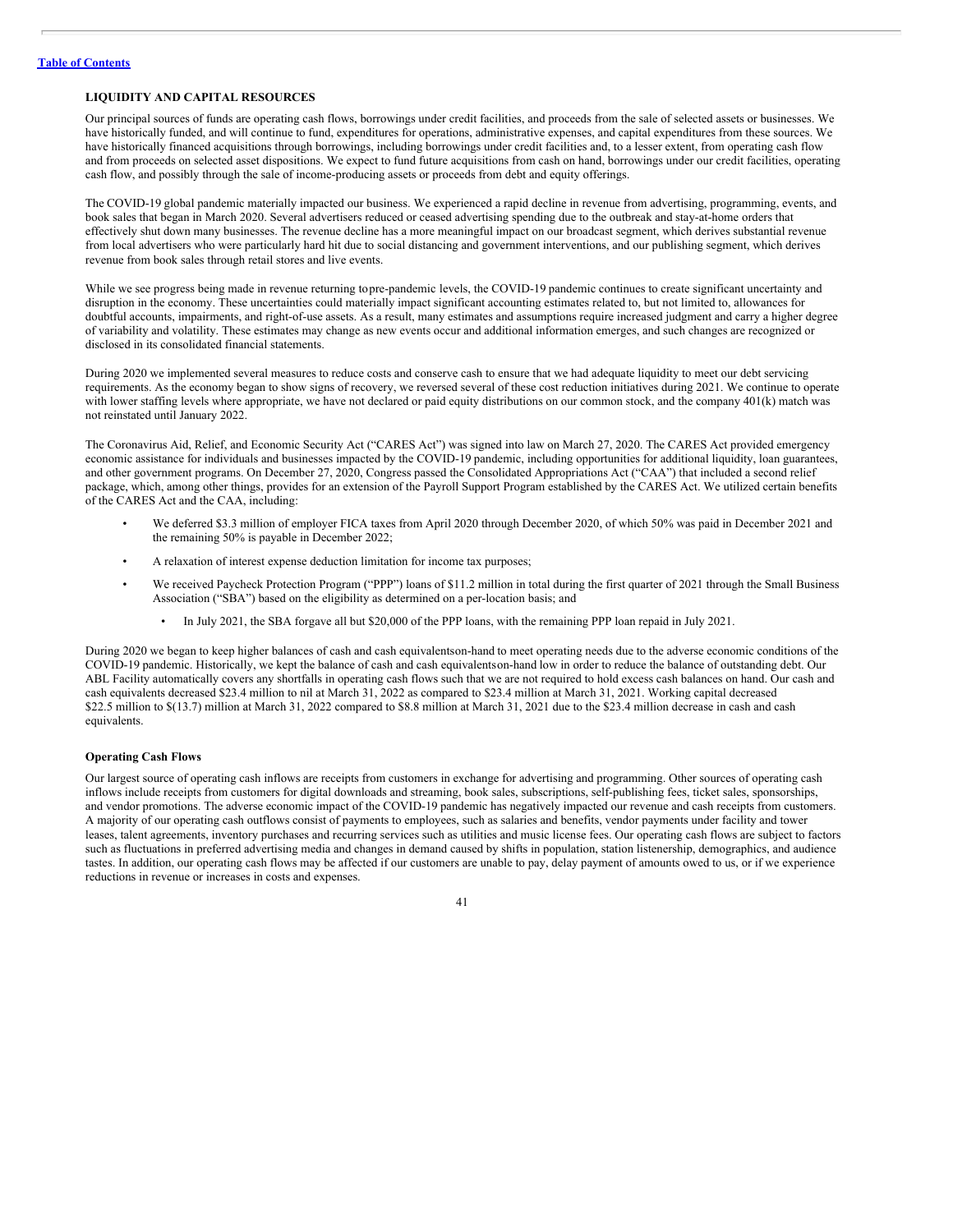Net cash provided by operating activities during the three-month period ended March 31, 2022 decreased by \$4.9 million to \$4.3 million compared to \$9.2 million during the same period of the prior year. The increase in cash provided by operating activities includes the impact of the following items:

- Total net revenue increased by \$3.3 million;
- Operating expenses exclusive of depreciation, amortization, changes in the estimated fair value of contingentearn-out consideration, impairments and net gain (loss) on the disposition of assets, increased by \$4.4 million;
- Trade accounts receivables, net of allowances, increased by \$2.3 million compared to a decrease of \$1.5 million for the same period of the prior year;
- Unbilled revenue decreased \$0.4 million;
- Our Day's Sales Outstanding, or the average number of days to collect cash from the date of sale, decreased to 51 days at March 31, 2022 from 54 days in the same period of the prior year;
- Net accounts payable and accrued expenses increased \$2.4 million to \$30.1 million from \$27.7 million as of the prior year; and
- Net inventories on hand increased \$0.4 million to \$1.4 million at March 31, 2022 compared to a \$0.1 million decrease to \$0.6 million for the same period of the prior year.

# **Investing Cash Flows**

Our primary source of investing cash inflows includes proceeds from the sale of assets or businesses. Investing cash outflows include cash payments made to acquire businesses, to acquire property and equipment and to acquire intangible assets such as domain names. While our focus continues to be on deleveraging the company, we remain committed to exploration and pursuit of strategic acquisitions.

We undertake projects from time to time to upgrade our radio station technical facilities and/or FCC broadcast licenses, expand our digital andweb-based offerings, improve our facilities, and upgrade our computer infrastructures. The nature and timing of these upgrades and expenditures can be delayed or scaled back at the discretion of management. Based on our original 2022 budget, we plan to incur additional capital expenditures of approximately \$8.3 million during the remainder of 2022.

We plan to fund any future purchases and any future acquisitions from cash on hand, operating cash flow or our credit facilities.

Net cash used in investing activities increased \$6.2 million to \$4.9 million during the three-month period ended March 31, 2022 from net cash provided of \$1.3 million during the same period of the prior year. The increase in cash used in investing activities was the result of:

- Cash paid for capital expenditures increased \$1.5 million to \$3.4 million from \$1.9 million;
- Cash paid for investments was \$3.0 million in the current year;
- We received \$2.0 million of cash from the sale of assets during the three months ended March 31, 2022 compared to \$3.5 million of cash during same period of the prior year; and
- Cash paid for acquisitions was \$0.5 million for the three months ended March 31, 2022 compared to \$0.1 million during the same period of the prior year.

# **Financing Cash Flows**

Financing cash inflows include borrowings under our credit facilities and any proceeds from the exercise of stock options issued under our stock incentive plan. Financing cash outflows include repayments of our credit facilities, the payment of equity distributions and payments of amounts due under deferred installments, and contingency earn-out consideration associated with acquisition activity.

During the three-month period ended March 31, 2022, the principal balances outstanding under the Notes and ABL Facility ranged from \$174.3 million to \$213.5 million. These outstanding balances were ordinary and customary based on our operating and investing cash needs during this time.

Our sole source of cash available for making any future equity distributions is our operating cash flow, subject to our credit facilities and Notes, which contain covenants that restrict the payment of dividends and equity distributions unless certain specified conditions are satisfied. On May 6, 2020, our Board of Directors voted to discontinue equity distributions until further notice due to the adverse economic impact of the COVID-19 pandemic on our financial position, results of operations, and cash flows.

Net cash used in financing activities decreased \$7.8 million to \$1.2 million during the three-month period ended March 31, 2022 from net cash provided of \$6.6 million during the same period of the prior year. The decrease in cash provided from financing activities includes:

- Proceeds of \$11.2 million under PPP loans were received during the three-months ended March 31, 2021;
- A \$1.2 million increase in the book overdraft during the three-months ended March 31, 2022;
- We used \$2.5 million of cash to repurchase \$2.5 million in face value of the 2024 Notes during the three-months ended March 31, 2022; and
- Net repayments on our ABL Facility of \$5.0 million during the three months ended March 31, 2021.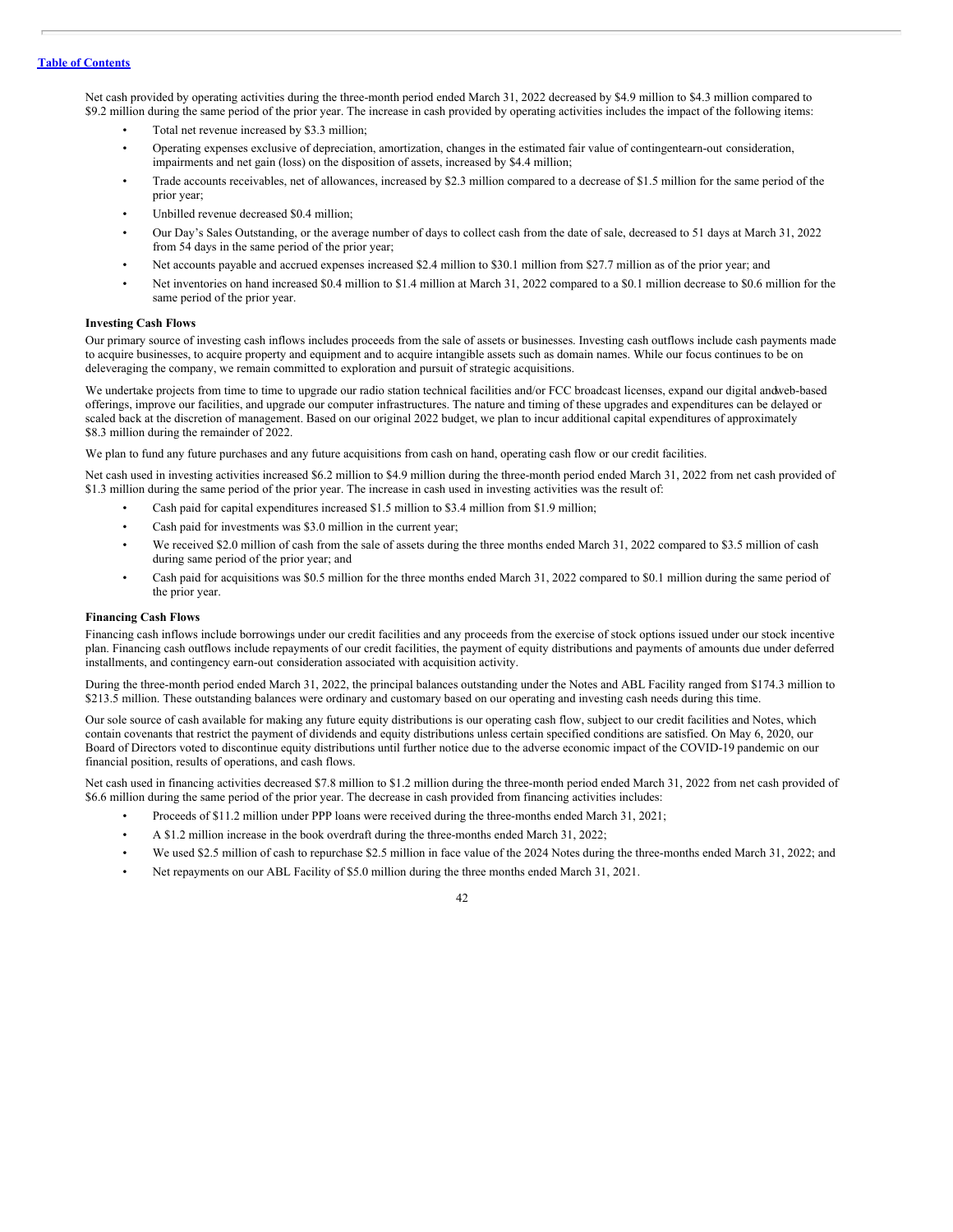Salem Media Group, Inc. has no independent assets or operations, the subsidiary guarantees relating to certain debt are full and unconditional and joint and several, and any subsidiaries of Salem Media Group, Inc. other than the subsidiary guarantors are minor.

Long-term debt consists of the following:

|                                                                                           | December 31, 2021 |                        | March 31, 2022 |         |
|-------------------------------------------------------------------------------------------|-------------------|------------------------|----------------|---------|
|                                                                                           |                   | (Dollars in thousands) |                |         |
| 2028 Notes                                                                                | S.                | 114.731                |                | 114,731 |
| Less unamortized discount and debt issuance costs based on imputed interest rate of 7.64% |                   | (3,844)                |                | (3,697) |
| 2028 Notes, net carrying value                                                            |                   | 110,887                |                | 111,034 |
| 2024 Notes                                                                                |                   | 60,174                 |                | 57,674  |
| Less unamortized debt issuance costs based on imputed interest rate of 7.10%              |                   | (480)                  |                | (408)   |
| 2024 Notes, net carrying value                                                            |                   | 59,694                 |                | 57,266  |
| Asset-Based Revolving Credit Facility principal outstanding (1)                           |                   |                        |                |         |
| Long-term debt less unamortized discount and debt issuance costs                          |                   | 170,581                |                | 168,300 |
| Less current portion                                                                      |                   |                        |                |         |
| Long-term debt less unamortized discount and debt issuance costs, net of current portion  |                   | 170.581                |                | 168,300 |

(1) As of March 31, 2022, the Asset-Based Revolving Credit Facility ("ABL"), had a borrowing base of \$24.5 million, no outstanding borrowings, and \$0.3 million of outstanding letters of credit, resulting in a \$24.2 million borrowing base availability.

Our weighted average interest rate was 6.99% at December 31, 2021, and March 31, 2022.

In addition to the outstanding amounts listed above, we also have interest obligations related to our long-term debt as follows as of March 31, 2022:

- \$114.7 million aggregate principal amount of 2028 Notes with semi-annual interest payments at an annual rate of 7.125%;
- \$57.7 million aggregate principal amount of 2024 Notes with semi-annual interest payments at an annual rate of 6.75%; and
- Commitment fee of 0.25% to 0.375% per annum on the unused portion of the ABL Facility.

# **2028 Notes**

On September 10, 2021, we exchanged \$112.8 million of the 6.75% Senior Secured Notes ("2024 Notes") for \$114.7 million (reflecting a call premium of 1.688%) of newly issued 7.125% Senior Secured Notes due 2028 ("2028 Notes.") Contemporaneously with the refinancing, we obtained commitments from the holders of the 2028 Notes to purchase up to \$50 million in additional 2028 Notes ("Delayed Draw 2028 Notes,") contingent upon satisfying certain performance benchmarks, the proceeds of which are to be used exclusively to repurchase or repay the remaining balance outstanding of the 2024 Notes.

The 2028 Notes and the related guarantees were exchanged and sold to certain holders of the 2024 Notes, whom we believe to be qualified institutional buyers, in a private placement. The 2028 Notes and the related guarantees have not been and will not be registered under the Securities Act or the securities laws of any other jurisdiction and may not be offered or sold in the United States or to U.S. persons absent registration or an applicable exemption from, or in a transaction not subject to, the registration requirements of the Securities Act or any state securities laws. The transaction was assessed on a lender-specific level and was accounted for as a debt modification in accordance with FASB ASC Topic 470.

The 2028 Notes are guaranteed on a senior secured basis. We may redeem the 2028 Notes, in whole or in part, at any time prior to June 1, 2024, at a price equal to 100% of the principal amount of the 2028 Notes plus a "make-whole" premium as of, and accrued and unpaid interest, if any, up to, but not including the redemption date. At any time on or after June 1, 2024, we may redeem some or all of the 2028 Notes at the redemption prices (expressed as percentages of the principal amount to be redeemed) set forth in the 2028 Notes indenture, plus accrued and unpaid interest, if any, up to, but not including the redemption date. In addition, we may redeem up to 35% of the aggregate principal amount of the 2028 Notes before June 1, 2024, with the net cash proceeds from certain equity offerings at a redemption price of 107.125% of the principal amount plus accrued and unpaid interest, if any, up to, but not including the redemption date. We may also redeem up to 10% of the aggregate original principal amount of the 2028 Notes per twelve-month period, in connection with up to two redemptions in such twelve-month period, at a redemption price of 101% of the principal amount plus accrued and unpaid interest up to, but not including the redemption date.

The 2028 Notes mature on June 1, 2028, unless earlier redeemed or repurchased. Interest accrues on the 2028 Notes from September 10, 2021, and is payable semi-annually, in cash in arrears, on June 1 and December 1 of each year, commencing December 1, 2021. Based on the balance of the 2028 Notes outstanding, we are required to pay \$8.2 million per year in interest. At March 31, 2022, accrued interest on the 2028 Notes was \$2.7 million.

The indenture to the 2028 Notes contains covenants that, among other things and subject in each case to certain specified exceptions, limit the ability to: (i) incur additional debt; (ii) declare or pay dividends, redeem stock or make other distributions to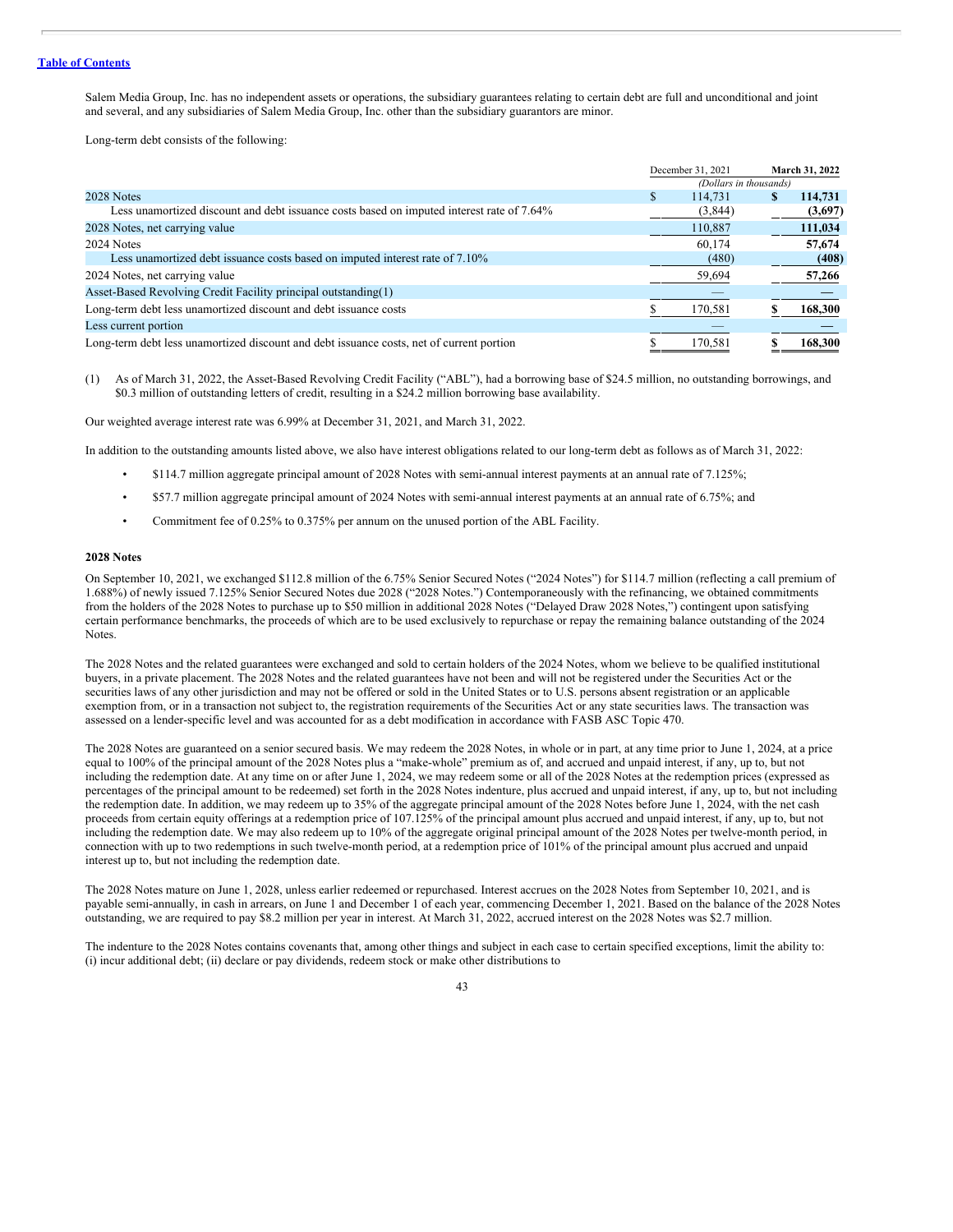stockholders; (iii) make investments; (iv) create liens or use assets as security in other transactions; (v) merge or consolidate, or sell, transfer, lease or dispose of substantially all assets; (vi) engage in transactions with affiliates; and (vii) sell or transfer assets. At March 31, 2022, we were, and we remain, in compliance with all of the covenants under the indenture.

We recorded debt issuance costs of \$4.7 million, of which \$2.5 million of third-party debt modification costs were expensed during 2021, and \$0.2 million were expensed during the three months ended March 31, 2022, \$0.8 million was deferred with the Delayed Draw 2028 Notes, and \$1.1 million, along with \$3.0 million from the exchanged 2024 Notes, is being amortized as part of the effective yield on the 2028 Notes. During the three-months ended March 31, 2022, \$0.2 million of debt issuance costs and delayed draw fees associated with the Notes were amortized to interest expense.

# **SBA PPP Loans**

We received \$11.2 million in aggregate principal amount of PPP loans through the SBA during the first quarter of 2021 based on the eligibility of our radio stations and networks as determined on a per-location basis. The PPP loans were accounted for as debt in accordance with FASB ASC Topic 470. The loan balances and accrued interest were forgivable provided that the proceeds were used for eligible purposes, including payroll, benefits, rent, and utilities within the covered period. We used the PPP loan proceeds according to the terms and filed timely applications for forgiveness. During July 2021, the SBA forgave all but \$20,000 of the PPP loans resulting in a pre-tax gain on the forgiveness of \$11.2 million. The remaining PPP loan was repaid in July 2021.

#### **2024 Notes**

On May 19, 2017, we issued 2024 Notes in a private placement. The 2024 Notes are guaranteed on a senior secured basis by our existing subsidiaries ("Subsidiary Guarantors"). The 2024 Notes bear interest at a rate of 6.75% per year and mature on June 1, 2024, unless they are earlier redeemed or repurchased. Interest is payable semi-annually, in cash in arrears, on June 1 and December 1 of each year.

The 2024 Notes are secured by a first-priority lien on substantially all assets of ours and the Subsidiary Guarantors other than the ABL Facility Priority Collateral as described below. There is no direct lien on our FCC licenses to the extent prohibited by law or regulation other than the economic value and proceeds thereof.

The indenture relating to the 2024 Notes contains covenants that, among other things and subject in each case to certain specified exceptions, limit our ability and the ability of our restricted subsidiaries to: (i) incur additional debt; (ii) declare or pay dividends, redeem stock or make other distributions to stockholders; (iii) make investments; (iv) create liens or use assets as security in other transactions; (v) merge or consolidate, or sell, transfer, lease or dispose of substantially all of our assets; (vi) engage in transactions with affiliates; and (vii) sell or transfer assets. At March 31, 2022, we were, and we remain, in compliance with all of the covenants under the indenture.

We recorded debt issuance costs of \$6.3 million as a reduction of the debt proceeds being amortized tonon-cash interest expense over the life of the Notes using the effective interest method. During the three months ended March 31, 2021 and 2022, \$0.1 million and \$0.2 million, respectively, of debt issuance costs associated with the Notes was amortized to interest expense.

Based on the balance of the 2024 Notes outstanding of \$57.7 million, we are required to pay \$3.9 million per year in interest on the 2024 Notes. At March 31, 2022, accrued interest on the 2024 Notes was \$1.3 million.

We may from time to time, depending on market conditions and prices, contractual restrictions, our financial liquidity, and other factors, seek to repurchase the 2024 Notes in open market transactions, privately negotiated transactions, by tender offer or otherwise, as market conditions warrant. On January 12, 2022, we repurchased \$2.5 million of the 6.75% Senior Secured Notes due 2024 ("2024 Notes") at 101.25% of face value recognizing a loss of \$53,000. As described above, on September 10, 2021, we exchanged \$112.8 million of the 2024 Notes for \$114.7 million of newly issued 2028 Notes, reflecting a call premium of 1.688%. Bond issuance costs of \$1.1 million associated with the \$112.8 million of the 2024 Notes are being amortized as part of the effective yield on the 2028 Notes.

Based on the then existing market conditions, we completed repurchases of our 2024 Notes as follows:

|                    |             | Principal |          | % of Face              | <b>Bond Issue</b> |     | <b>Net Gain</b> |  |
|--------------------|-------------|-----------|----------|------------------------|-------------------|-----|-----------------|--|
| Date               | Repurchased |           | Paid     | Value                  | <b>Costs</b>      |     | (Loss)          |  |
|                    |             |           |          | (Dollars in thousands) |                   |     |                 |  |
| January 12, 2022   | \$          | 2.500     | \$ 2,531 | 101.26%                | S                 | 22  | (53)<br>S       |  |
| December 10, 2021  |             | 35,000    | 35,591   | 101.69%                |                   | 321 | (912)           |  |
| October 25, 2021   |             | 2.000     | 2.020    | 101.00%                |                   | 19  | (39)            |  |
| October 12, 2021   |             | 250       | 251      | 100.38%                |                   | 2   | (3)             |  |
| October 5, 2021    |             | 763       | 766      | 100.38%                |                   |     | (10)            |  |
| October 4, 2021    |             | 628       | 629      | 100.13%                |                   | 6   | (7)             |  |
| September 24, 2021 |             | 4.700     | 4.712    | $100.25\%$             |                   | 44  | (56)            |  |
| January 30, 2020   |             | 2.250     | 2.194    | 97.50%                 |                   | 34  | 22              |  |
| January 27, 2020   |             | 1,245     | 1,198    | 96.25%                 |                   | 20  | 27              |  |
|                    |             |           |          |                        |                   |     |                 |  |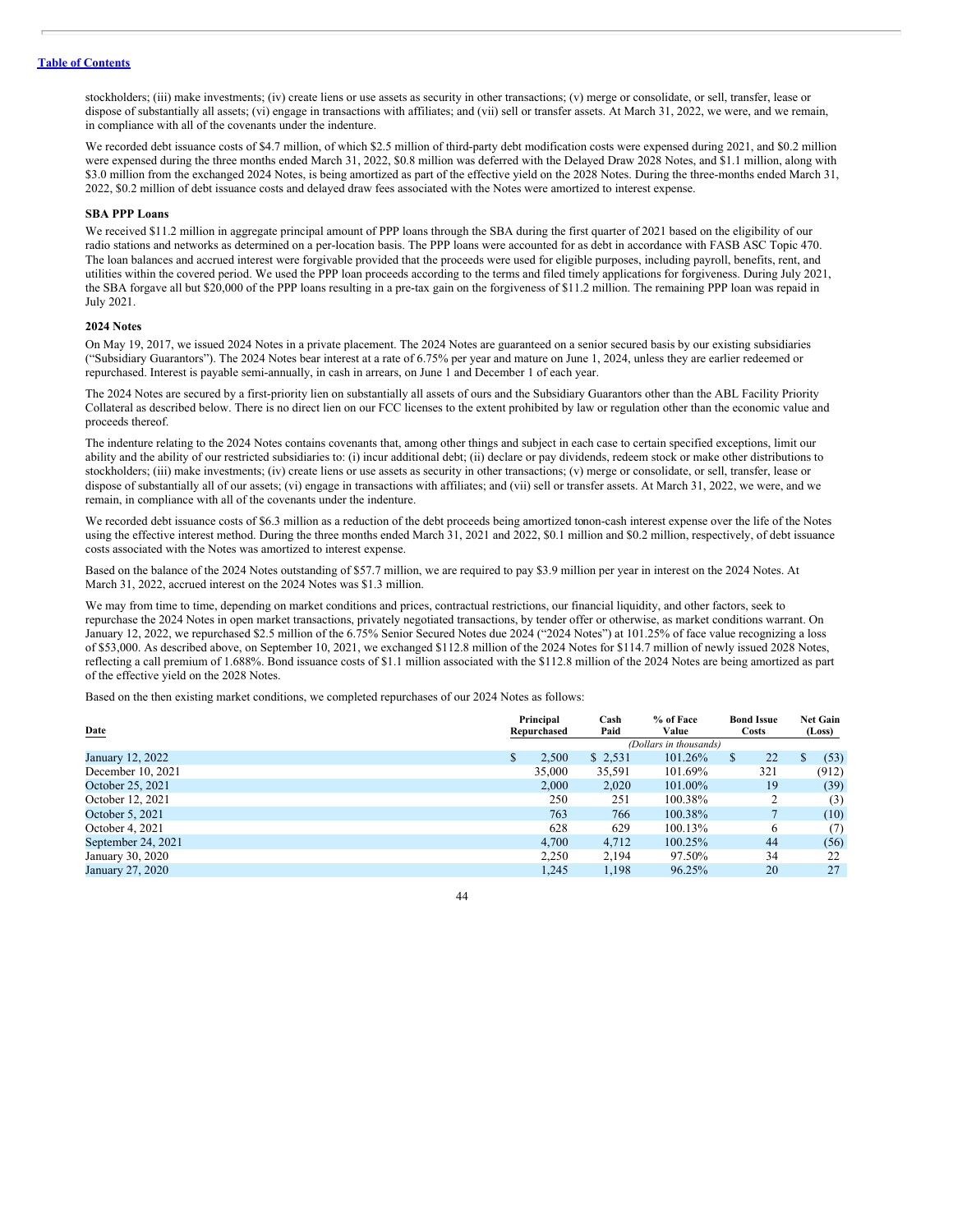| Date              |   | Principal<br>Repurchased | Cash<br>Paid | % of Face<br>Value               | <b>Bond Issue</b><br>Costs | <b>Net Gain</b><br>(Loss) |
|-------------------|---|--------------------------|--------------|----------------------------------|----------------------------|---------------------------|
| December 27, 2019 |   | 3,090                    | 2,874        | (Dollars in thousands)<br>93.00% |                            | 48<br>167                 |
| November 27, 2019 |   | 5,183                    | 4,548        | 87.75%                           |                            | 82<br>553                 |
| November 15, 2019 |   | 3,791                    | 3,206        | 84.58%                           |                            | 61<br>524                 |
| March 28, 2019    |   | 2,000                    | 1,830        | 91.50%                           |                            | 37<br>134                 |
| March 28, 2019    |   | 2,300                    | 2,125        | 92.38%                           |                            | 133<br>42                 |
| February 20, 2019 |   | 125                      | 114          | 91.25%                           |                            | 9<br>2                    |
| February 19, 2019 |   | 350                      | 319          | 91.25%                           |                            | 24                        |
| February 12, 2019 |   | 1,325                    | 1,209        | 91.25%                           |                            | 25<br>91                  |
| January 10, 2019  |   | 570                      | 526          | 92.25%                           |                            | 35<br>9                   |
| December 21, 2018 |   | 2,000                    | 1,835        | 91.75%                           |                            | 127<br>38                 |
| December 21, 2018 |   | 1,850                    | 1,702        | 92.00%                           |                            | 113<br>35                 |
| December 21, 2018 |   | 1,080                    | 999          | 92.50%                           |                            | 21<br>60                  |
| November 17, 2018 |   | 1,500                    | 1,357        | 90.50%                           |                            | 29<br>114                 |
| May 4, 2018       |   | 4,000                    | 3,770        | 94.25%                           |                            | 86<br>144                 |
| April 10, 2018    |   | 4,000                    | 3,850        | 96.25%                           |                            | 87<br>63                  |
| April 9, 2018     |   | 2,000                    | 1,930        | 96.50%                           |                            | 27<br>43                  |
|                   | S | 84,500                   | \$82,086     |                                  | 1,127<br>\$                | \$1,287                   |

# **Asset-Based Revolving Credit Facility**

On May 19, 2017, we entered into the ABL Facility pursuant to a Credit Agreement ("Credit Agreement") by and among us and our subsidiaries party thereto as borrowers, Wells Fargo Bank, National Association, as administrative agent and lead arranger, and the lenders that are parties thereto. We used the proceeds of the ABL Facility, together with the net proceeds from the Notes offering, to repay outstanding borrowings under our previously existing senior credit facilities and related fees and expenses. Current proceeds from the ABL Facility are used to provide ongoing working capital and for other general corporate purposes, including permitted acquisitions.

The ABL Facility is a five-year \$30.0 million revolving credit facility due March 1, 2024, which includes a \$5.0 million subfacility for standby letters of credit and a \$7.5 million subfacility for swingline loans. All borrowings under the ABL Facility accrue interest at a rate equal to a base rate or LIBOR plus a spread. The spread, which is based on an availability-based measure, ranges from 0.50% to 1.00% for base rate borrowings and 1.50% to 2.00% for LIBOR borrowings. If an event of default occurs, the interest rate may increase by 2.00% per annum. Amounts outstanding under the ABL Facility may be paid and then reborrowed at our discretion without penalty or premium. Additionally, we pay a commitment fee on the unused balance from 0.25% to 0.375% per year based on the level of borrowings.

On October 20, 2020, we entered into a fourth amendment to our ABL Facility that provides aone-time waiver with respect to the current covenant testing period allowing the covenant trigger event date be the first day after the availability on the ABL Facility had equaled or exceeded (1) 15% of the maximum revolver amount and (2) \$4.5 million and a waiver permitting our July 2020 financial statements to be issued on or before September 30, 2020 due to delays that were caused by a ransomware attack.

On April 7, 2020, we entered into a third amendment to ABL Facility that increased the advance rate on eligible accounts receivable from 85% to 90% and extended the maturity date from May 19, 2022, to March 1, 2024. The April 7, 2020 amendment also allows for an alternative benchmark rate that may include SOFR due to LIBOR being scheduled to be discontinued at the end of calendar year 2021.

Availability under the ABL Facility is subject to a borrowing base consisting of (a) 90% of the eligible accounts receivable plus (b) a calculated amount based on the value of certain real property. As of March 31, 2022, the amount available under the ABL Facility was \$24.2 million of which none was outstanding. The ABL Facility has a first-priority lien on our and the Subsidiary Guarantors' accounts receivable, inventory, deposit and securities accounts, certain real estate and related assets, and by a second-priority lien on the Notes Priority Collateral. There is no direct lien on our FCC licenses to the extent prohibited by law or regulation other than the economic value and proceeds thereof.

The Credit Agreement includes a springing fixed charge coverage ratio of 1.0 to 1.0, which is tested during the period commencing on the last day of the fiscal month most recently ended prior to the date on which Availability (as defined in the Credit Agreement) is less than the greater of 15% of the Maximum Revolver Amount (as defined in the Credit Agreement) and \$4.5 million and continuing for a period of 60 consecutive days after the first day on which Availability exceeds such threshold amount. The Credit Agreement also includes other negative covenants that are customary for credit facilities of this type, including covenants that, subject to exceptions described in the Credit Agreement, restrict our ability and the ability of our subsidiaries (i) to incur additional indebtedness; (ii) to make investments; (iii) to make distributions, loans or transfers of assets; (iv) to enter into, create, incur, assume or suffer to exist any liens, (v) to sell assets; (vi) to enter into transactions with affiliates; (vii) to merge or consolidate with, or dispose of all assets to a third party, except as permitted thereby; (viii) to prepay indebtedness; and (ix) to pay dividends.

The Credit Agreement provides for the following events of default: (i) default fornon-payment of any principal or letter of credit reimbursement when due or any interest, fees or other amounts within five days of the due date; (ii) the failure by any borrower or any subsidiary to comply with any covenant or agreement contained in the Credit Agreement or any other loan document, in certain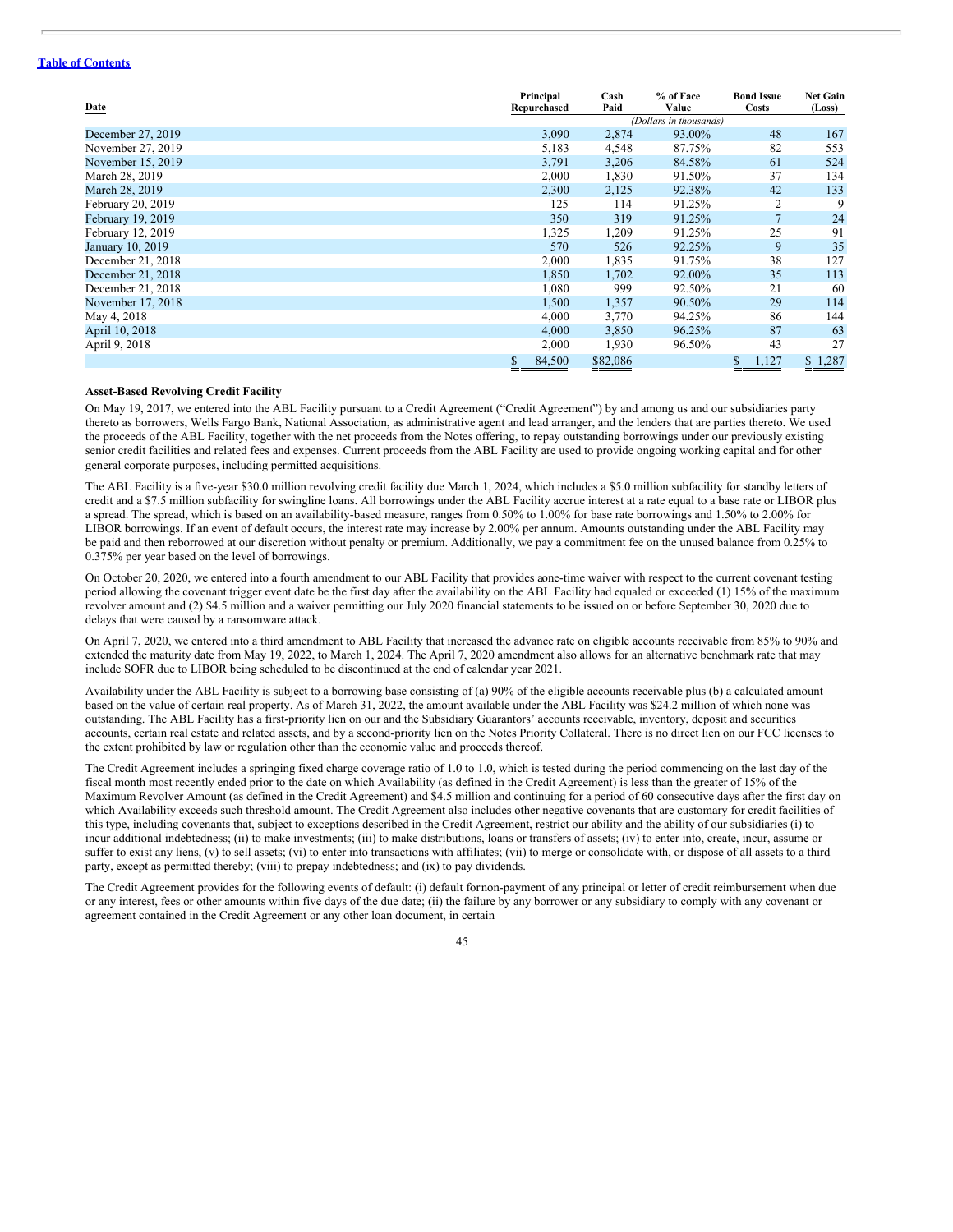cases subject to applicable notice and lapse of time; (iii) any representation or warranty made pursuant to the Credit Agreement or any other loan document is incorrect in any material respect when made; (iv) certain defaults of other indebtedness of any borrower or any subsidiary of indebtedness of at least \$10 million; (v) certain events of bankruptcy or insolvency with respect to any borrower or any subsidiary; (vi) certain judgments for the payment of money of \$10 million or more; (vii) a change of control; and (viii) certain defaults relating to the loss of FCC licenses, cessation of broadcasting and termination of material station contracts. If an event of default occurs and is continuing, the Administrative Agent and the Lenders may accelerate the amounts outstanding under the ABL Facility and may exercise remedies in respect of the collateral. At March 31, 2022, we were, and we remain, in compliance with all of the covenants under Credit Agreement.

We recorded debt issue costs of \$0.9 million as an asset being amortized tonon-cash interest expense over the term of the ABL Facility using the effective interest method. During the three months ended March 31, 2022 and 2021, \$23,000 and \$29,000, respectively, of debt issuance costs associated with the ABL Facility was amortized to interest expense. At March 31, 2022, the blended interest rate on amounts outstanding under the ABL Facility was 0.0%.

We report outstanding balances on the ABL Facility as short-term regardless of the maturity date based on use of the ABL Facility to fund ordinary and customary operating cash needs with frequent repayments. We believe that our borrowing capacity under the ABL Facility allows us to meet our ongoing operating requirements, fund capital expenditures and satisfy our debt service requirements for at least the next twelve months.

# **Maturities of Long-Term Debt**

Principal repayment requirements under all long-term debt agreements outstanding at March 31, 2022 for each of the next five years and thereafter are as follows:

|                              | Amount                 |
|------------------------------|------------------------|
| For the Year Ended March 31, | (Dollars in thousands) |
| 2023                         |                        |
| 2024                         | 57,674                 |
| 2025                         |                        |
| 2026                         |                        |
| 2027                         |                        |
| Thereafter                   | 114,731                |
|                              | 172,405                |

# *Impairment Losses on Goodwill and Indefinite-Lived Intangible Assets*

We have incurred significant impairment losses with regards to our indefinite-lived intangible assets. We believe that the impairments are indicative of trends in the industry as a whole and are not unique to our company or operations. While impairment charges are non-cash in nature and do not violate the covenants on our debt agreements, the potential for future impairment charges can be viewed as a negative factor with regard to forecasted future performance and cash flows.

The valuation of intangible assets is subjective and based on estimates rather than precise calculations. The fair value measurements of our indefinite-lived intangible assets use significant unobservable inputs that reflect our own assumptions about the estimates that market participants would use in measuring fair value including assumptions about risk. If actual future results are less favorable than the assumptions and estimates we used, we are subject to future impairment charges, the amount of which may be material. Given the current economic environment and uncertainties that can negatively impact our business, there can be no assurance that our estimates and assumptions made for the purpose of our indefinite-lived intangible fair value estimates will prove to be accurate.

# **OFF-BALANCE SHEET ARRANGEMENTS**

At March 31, 2022, we did not have any relationships with unconsolidated entities or financial partnerships, such as entities often referred to as structured finance or special purpose entities, which would have been established for the purpose of facilitating off-balance sheet arrangements or other contractually narrow or limited purposes. As such, we are not materially exposed to any financing, liquidity, market, or credit risk that could arise if we had engaged in such relationships.

# <span id="page-47-0"></span>**ITEM 3. QUANTITATIVE AND QUALITATIVE DISCLOSURES ABOUT MARKET RISK.**

Not required for smaller reporting companies

# <span id="page-47-1"></span>**ITEM 4. CONTROLS AND PROCEDURES.**

*Evaluation of Disclosure Controls and Procedures.*Our management, including our principal executive and financial officers, have conducted an evaluation of the effectiveness of the design and operation of our "disclosure controls and procedures," as such term is defined under Rules 13a-15(e) and 15d-15(e) of the Exchange Act, to ensure that information we are required to disclose in the reports we file or submit under the Exchange Act is recorded, processed, summarized and reported within the time periods specified in the SEC's rules and forms, and include controls and procedures designed to ensure that information we are required to disclose in such reports is accumulated and communicated to management, including our principal executive and financial officers, as appropriate, to allow timely decisions regarding required disclosure. Based on that evaluation, our principal executive and financial officers concluded that our disclosure controls and procedures were effective as of the end of the period covered by this report.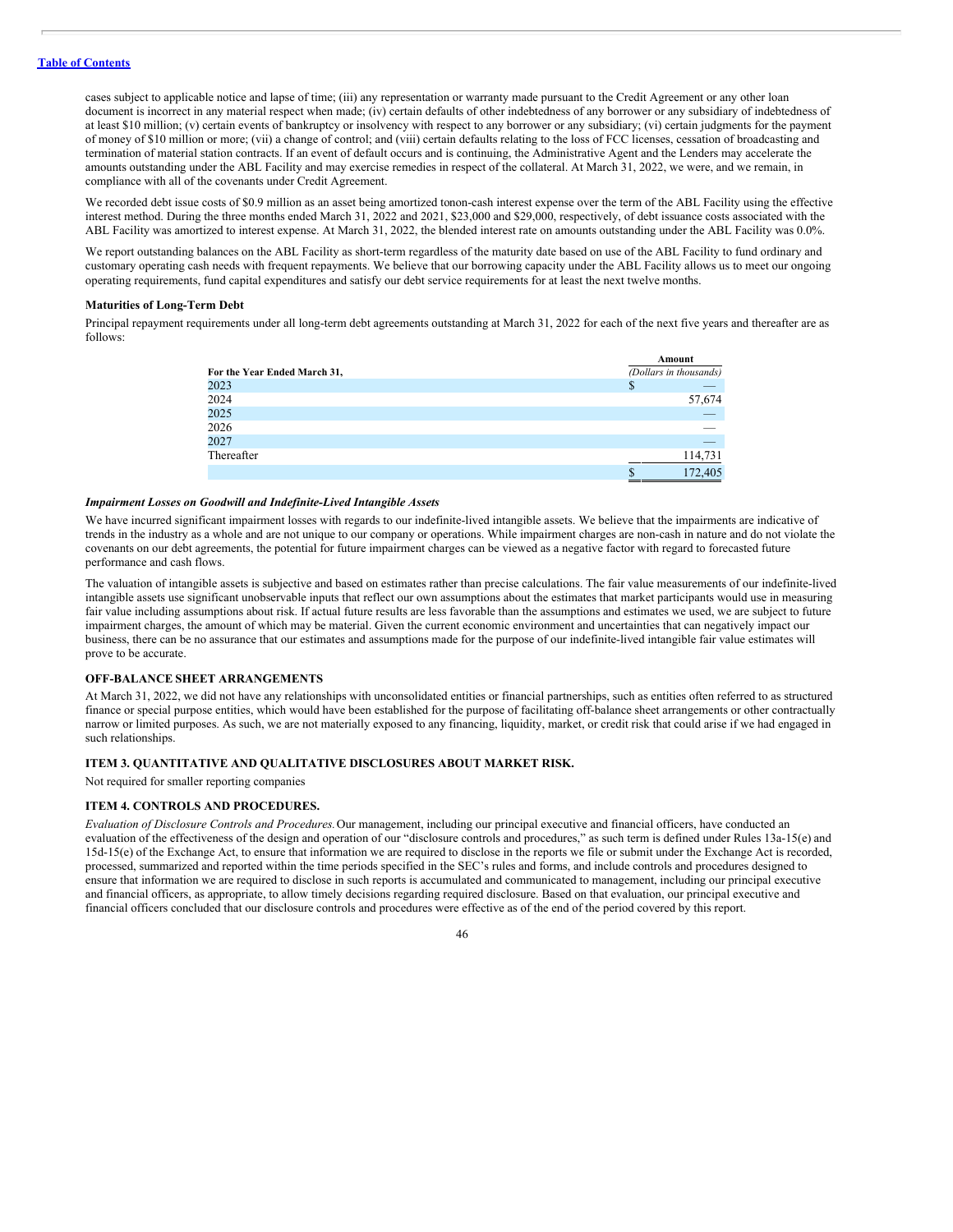*Changes in Internal Control over Financial Reporting*There were no changes in our internal control over financial reporting identified in connection with the evaluation required by Rule 13a-15(d) and 15d-15(d) of the Exchange Act that occurred during the quarter ended March 31, 2022 that have materially affected, or are reasonably likely to materially affect, our internal control over financial reporting.

## **PART II—OTHER INFORMATION**

# <span id="page-48-0"></span>**ITEM 1. LEGAL PROCEEDINGS.**

We and our subsidiaries, incident to our business activities, are parties to a number of legal proceedings, lawsuits, arbitration and other claims. Such matters are subject to many uncertainties and outcomes that are not predictable with assurance. We maintain insurance that may provide coverage for such matters. Consequently, we are unable to ascertain the ultimate aggregate amount of monetary liability or the financial impact with respect to these matters. We believe, at this time, that the final resolution of these matters, individually and in the aggregate, will not have a material adverse effect upon our annual consolidated financial position, results of operations or cash flows.

# <span id="page-48-1"></span>**ITEM 1A. RISK FACTORS.**

Not required for smaller reporting companies.

## <span id="page-48-2"></span>**ITEM 2. UNREGISTERED SALES OF EQUITY SECURITIES AND USE OF PROCEEDS.**

None.

# <span id="page-48-3"></span>**ITEM 3. DEFAULT UPON SENIOR SECURITIES.**

None.

# <span id="page-48-4"></span>**ITEM 4. MINE SAFETY DISCLOSURES.**

Not Applicable.

# <span id="page-48-5"></span>**ITEM 5. OTHER INFORMATION.**

None.

# <span id="page-48-6"></span>**ITEM 6. EXHIBITS.**

See "Exhibit Index" below.

# <span id="page-48-7"></span>**EXHIBIT INDEX**

| Exhibit<br>Number | <b>Exhibit Description</b>                                                                                                                                          | Form  | File No.  | Date of First Filing | <b>Exhibit</b><br>Number | Filed<br>Herewith |
|-------------------|---------------------------------------------------------------------------------------------------------------------------------------------------------------------|-------|-----------|----------------------|--------------------------|-------------------|
| 10.1              | Amended and Restated Memorandum of Terms of Employment between Salem<br>Communications Holding Corporation and David Santrella, effective as of<br>January 2, 2022. | 8-K   | 000-26497 | 04/01/2022           | 10.1                     |                   |
| 10.2              | Amended and Restated Memorandum of Terms of Employment between Salem<br>Communications Holding Corporation and David Evans, effective as of<br>January 2, 2022.     | $8-K$ | 000-26497 | 04/01/2022           | 10.2                     |                   |
| 31.1              | Certification of David P. Santrella Pursuant to Rules 13a-14(a) and 15d-14(a)<br>under the Exchange Act.                                                            |       |           |                      |                          | Х                 |
| 31.2              | Certification of Evan D. Masyr Pursuant to Rules 13a-14(a) and 15d-14(a) under<br>the Exchange Act.                                                                 |       |           |                      |                          | Х                 |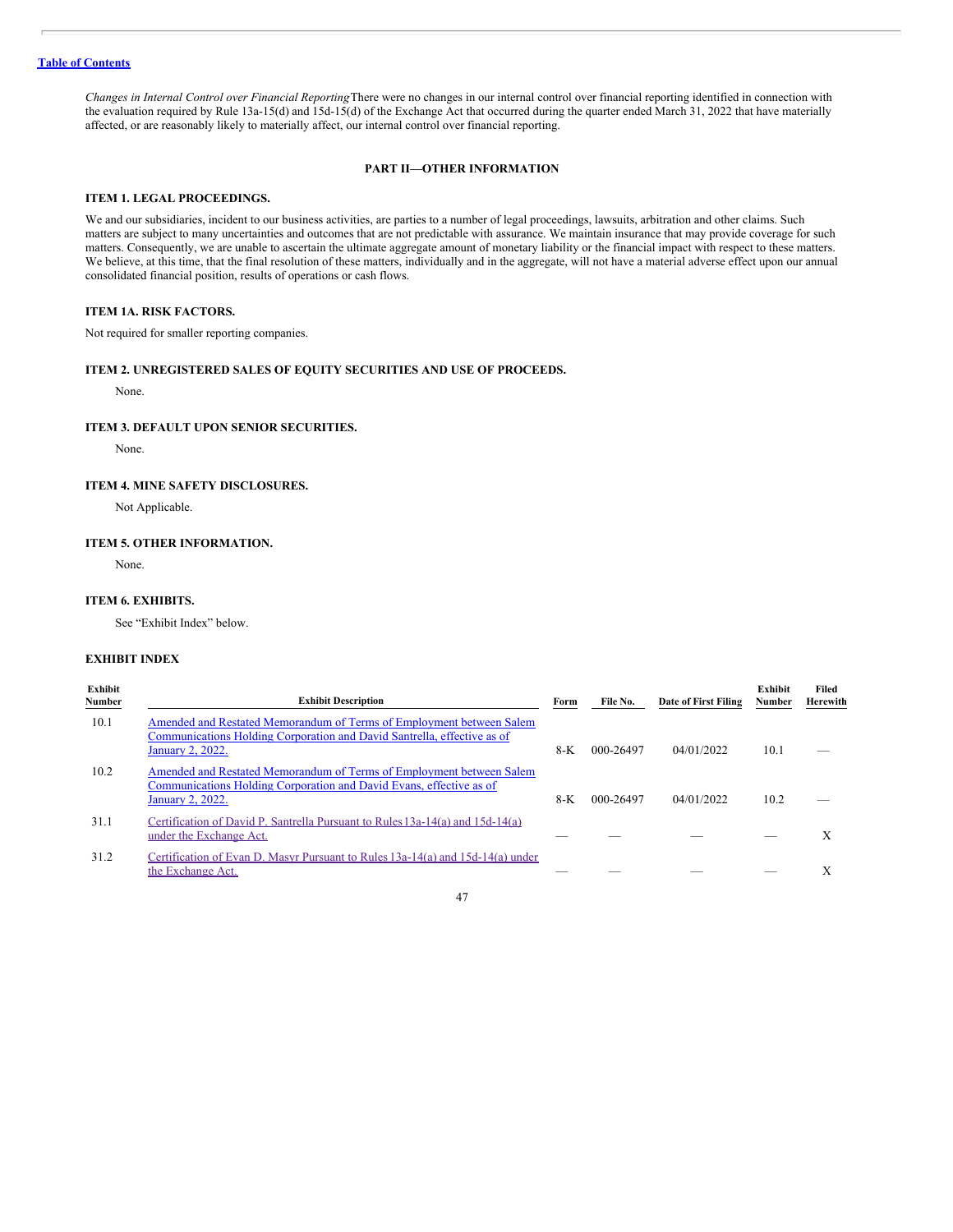| Exhibit<br>Number | <b>Exhibit Description</b>                                                                                                                                                                                                                                                                                                                                                                                                                                                               | Form | File No. | Date of First Filing | Exhibit<br>Number | Filed<br>Herewith |
|-------------------|------------------------------------------------------------------------------------------------------------------------------------------------------------------------------------------------------------------------------------------------------------------------------------------------------------------------------------------------------------------------------------------------------------------------------------------------------------------------------------------|------|----------|----------------------|-------------------|-------------------|
| 32.1              | Certification of David P. Santrella Pursuant to 18 U.S.C. Section 1350.                                                                                                                                                                                                                                                                                                                                                                                                                  |      |          |                      |                   | X                 |
| 32.2              | Certification of Evan D. Masyr Pursuant to 18 U.S.C. Section 1350.                                                                                                                                                                                                                                                                                                                                                                                                                       |      |          |                      |                   | X                 |
| 101               | The following financial information from the Quarterly Report on Form 10-<br>O for the three months ended March 31, 2022, formatted in Inline XBRL<br>(Extensible Business Reporting Language) and furnished electronically<br>herewith: (i) the Condensed Consolidated Balance Sheets (ii) Condensed<br>Consolidated Statements of Operations (iii) the Condensed Consolidated<br>Statements of Cash Flows (iv) the Notes to the Condensed Consolidated<br><b>Financial Statements.</b> |      |          |                      |                   | X                 |
| 104               | The cover page of this Quarterly Report on Form 10-Q, formatted in Inline<br>XBRL                                                                                                                                                                                                                                                                                                                                                                                                        |      |          |                      |                   | X                 |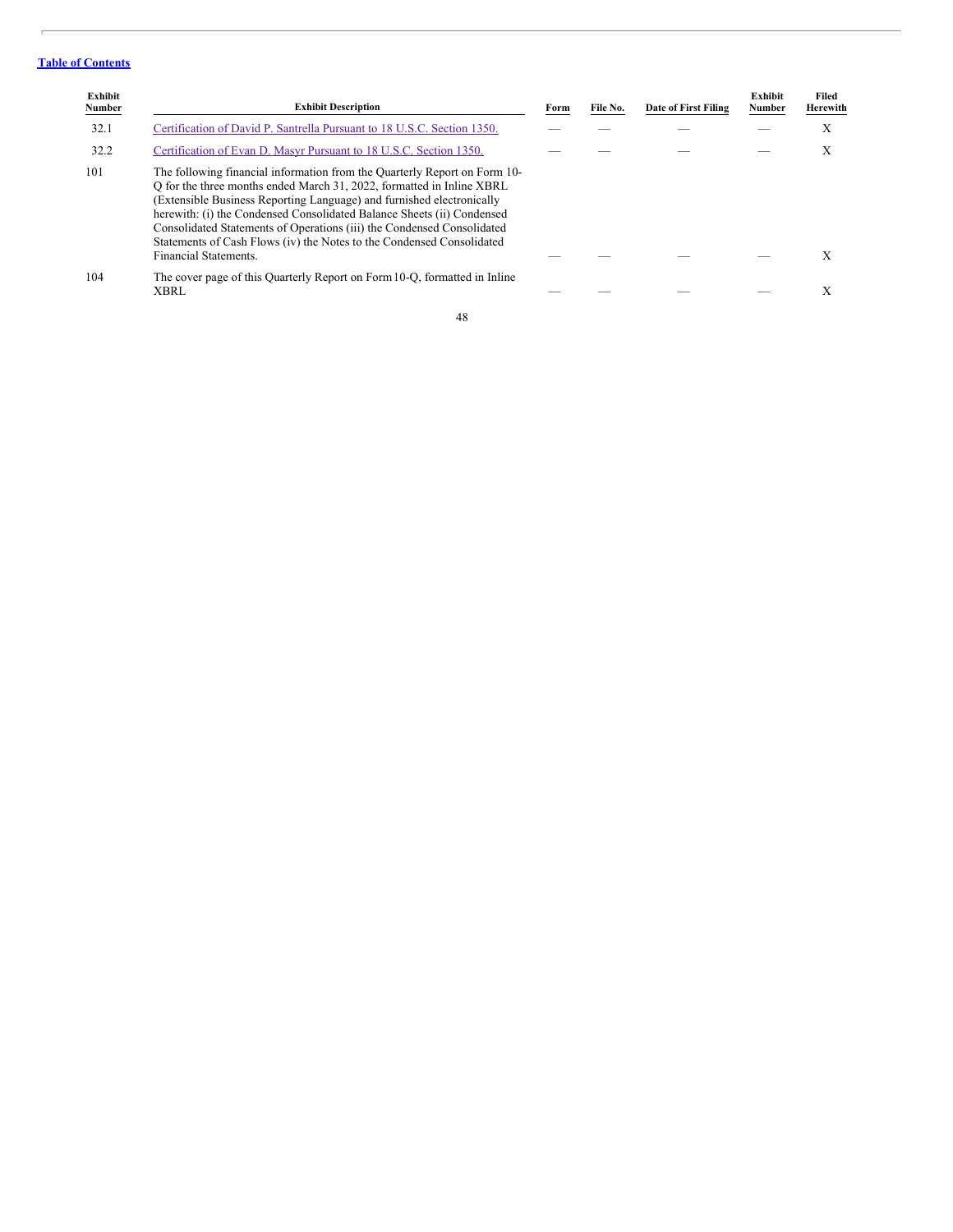# <span id="page-50-0"></span>**SIGNATURES**

Pursuant to the requirements of the Securities Exchange Act of 1934, Salem Media Group, Inc. has duly caused this report to be signed on its behalf by the undersigned thereunto duly authorized.

SALEM MEDIA GROUP, INC.

May 10, 2022

By: /s/ DAVID P. SANTRELLA

David P. Santrella Chief Executive Officer (Principal Executive Officer)

May 10, 2022

By: /s/ EVAN D. MASYR

Evan D. Masyr Executive Vice President and Chief Financial Officer (Principal Financial Officer)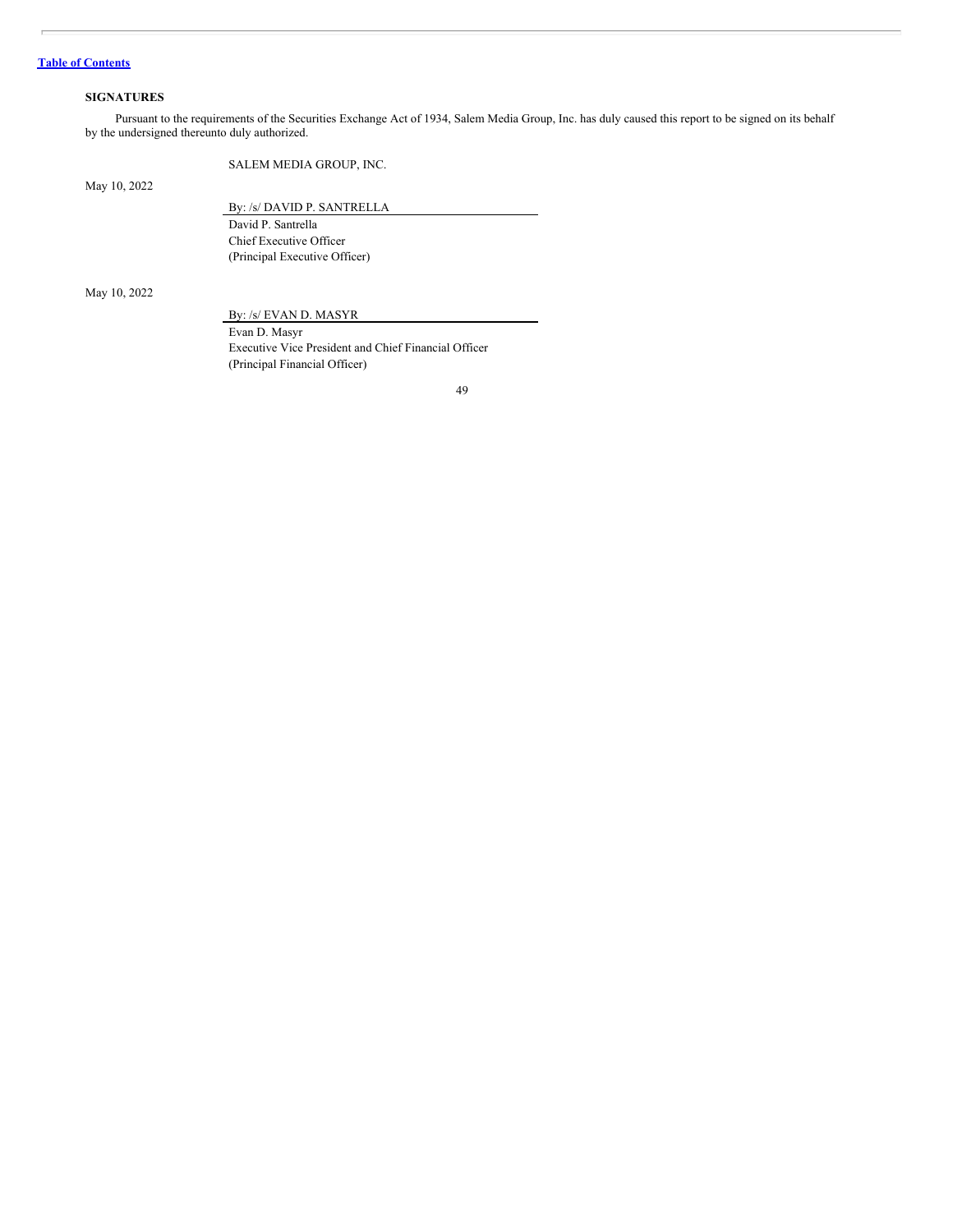## **EXHIBIT 31.1**

<span id="page-51-0"></span>I, David P. Santrella, certify that:

- 1. I have reviewed this quarterly report on Form10-Q of Salem Media Group, Inc.;
- 2. Based on my knowledge, this report does not contain any untrue statement of a material fact or omit to state a material fact necessary to make the statements made, in light of the circumstances under which such statements were made, not misleading with respect to the period covered by this report;
- 3. Based on my knowledge, the financial statements, and other financial information included in this report, fairly present in all material respects the financial condition, results of operations and cash flows of the registrant as of, and for, the periods presented in this report;
- 4. The registrant's other certifying officers and I are responsible for establishing and maintaining disclosure controls and procedures (as defined in Exchange Act Rules 13a-15(e) and 15d-15(e)) and internal control over financial reporting (as defined in Exchange Act Rules13a-15(f) and  $15(d)-15(f)$  for the registrant and have:
	- (a) Designed such disclosure controls and procedures, or caused such disclosure controls and procedures to be designed under our supervision, to ensure that material information relating to the registrant, including its consolidated subsidiaries, is made known to us by others within those entities, particularly during the period in which this report is being prepared;
	- (b) Designed such internal control over financial reporting, or caused such internal control over financial reporting to be designed under our supervision, to provide reasonable assurance regarding the reliability of financial reporting and the preparation of financial statements for external purposes in accordance with generally accepted accounting principles;
	- (c) Evaluated the effectiveness of the registrant's disclosure controls and procedures and presented in this report our conclusions about the effectiveness of the disclosure controls and procedures, as of the end of the period covered by this report based on such evaluation; and
	- (d) Disclosed in this report any change in the registrant's internal control over financial reporting that occurred during the registrant's most recent fiscal quarter (the registrant's fourth fiscal quarter in the case of an annual report) that has materially affected, or is reasonably likely to materially affect, the registrant's internal control over financial reporting; and
- 5. The registrant's other certifying officers and I have disclosed, based on our most recent evaluation of internal control over financial reporting, to the registrant's auditors and the audit committee of registrant's board of directors (or persons performing the equivalent functions):
	- (a) all significant deficiencies and material weaknesses in the design or operation of internal control over financial reporting which are reasonably likely to adversely affect the registrant's ability to record, process, summarize and report financial information; and
	- (b) any fraud, whether or not material, that involves management or other employees who have a significant role in the registrant's internal control over financial reporting.

Date: May 10, 2022

/s/ DAVID P. SANTRELLA David P. Santrella

Chief Executive Officer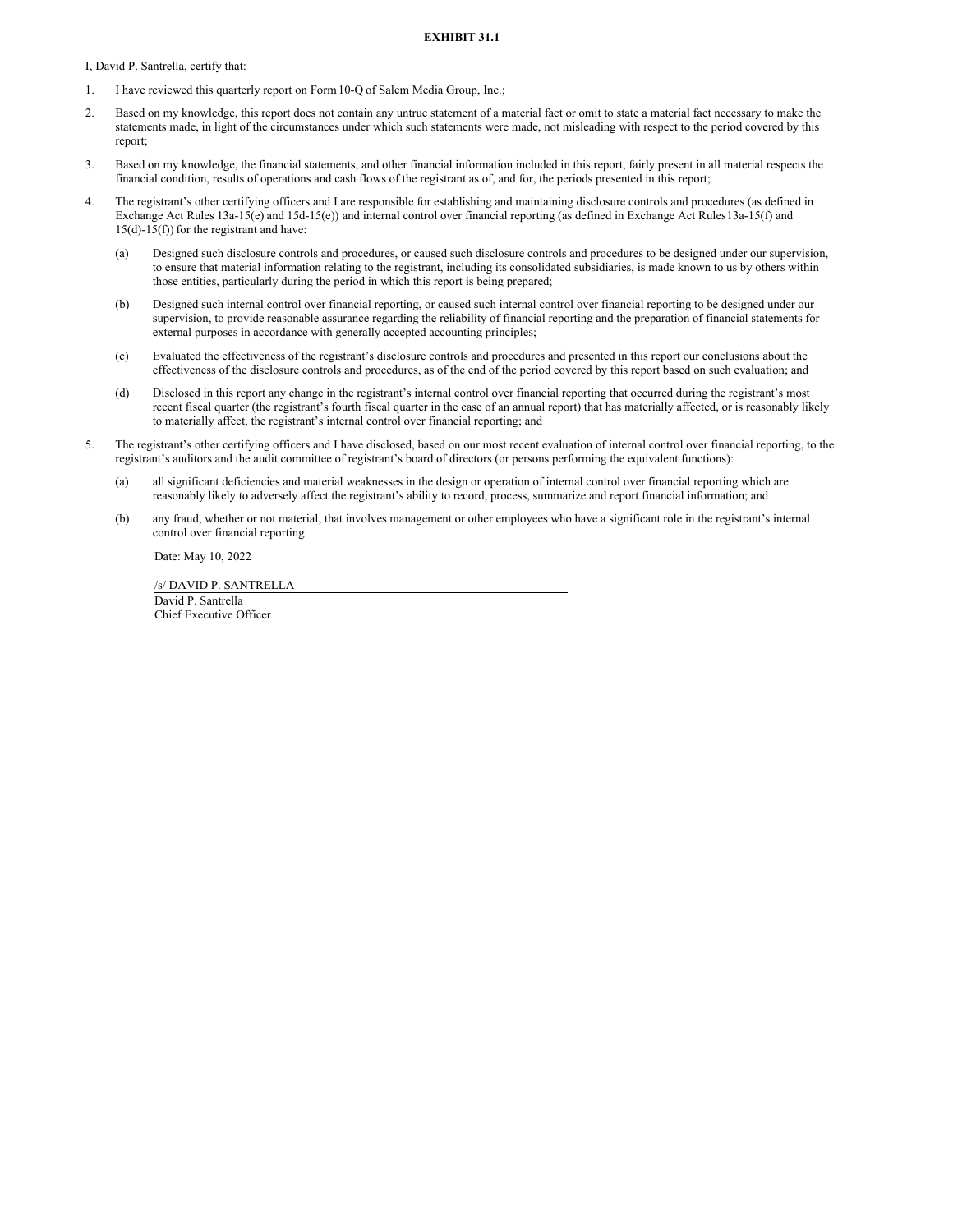#### **EXHIBIT 31.2**

<span id="page-52-0"></span>I, Evan D. Masyr, certify that:

- 1. I have reviewed this quarterly report on Form10-Q of Salem Media Group, Inc.;
- 2. Based on my knowledge, this report does not contain any untrue statement of a material fact or omit to state a material fact necessary to make the statements made, in light of the circumstances under which such statements were made, not misleading with respect to the period covered by this report;
- 3. Based on my knowledge, the financial statements, and other financial information included in this report, fairly present in all material respects the financial condition, results of operations and cash flows of the registrant as of, and for, the periods presented in this report;
- 4. The registrant's other certifying officers and I are responsible for establishing and maintaining disclosure controls and procedures (as defined in Exchange Act Rules 13a-15(e) and 15d-15(e)) and internal control over financial reporting (as defined in Exchange Act Rules13a-15(f) and  $15(d)-15(f)$  for the registrant and have:
	- (a) Designed such disclosure controls and procedures, or caused such disclosure controls and procedures to be designed under our supervision, to ensure that material information relating to the registrant, including its consolidated subsidiaries, is made known to us by others within those entities, particularly during the period in which this report is being prepared;
	- (b) Designed such internal control over financial reporting, or caused such internal control over financial reporting to be designed under our supervision, to provide reasonable assurance regarding the reliability of financial reporting and the preparation of financial statements for external purposes in accordance with generally accepted accounting principles;
	- (c) Evaluated the effectiveness of the registrant's disclosure controls and procedures and presented in this report our conclusions about the effectiveness of the disclosure controls and procedures, as of the end of the period covered by this report based on such evaluation; and
	- (d) Disclosed in this report any change in the registrant's internal control over financial reporting that occurred during the registrant's most recent fiscal quarter (the registrant's fourth fiscal quarter in the case of an annual report) that has materially affected, or is reasonably likely to materially affect, the registrant's internal control over financial reporting; and
- 5. The registrant's other certifying officers and I have disclosed, based on our most recent evaluation of internal control over financial reporting, to the registrant's auditors and the audit committee of registrant's board of directors (or persons performing the equivalent functions):
	- (a) all significant deficiencies and material weaknesses in the design or operation of internal control over financial reporting which are reasonably likely to adversely affect the registrant's ability to record, process, summarize and report financial information; and
	- (b) any fraud, whether or not material, that involves management or other employees who have a significant role in the registrant's internal control over financial reporting.

Date: May 10, 2022

/s/ EVAN D. MASYR Evan D. Masyr Executive Vice President and Chief Financial Officer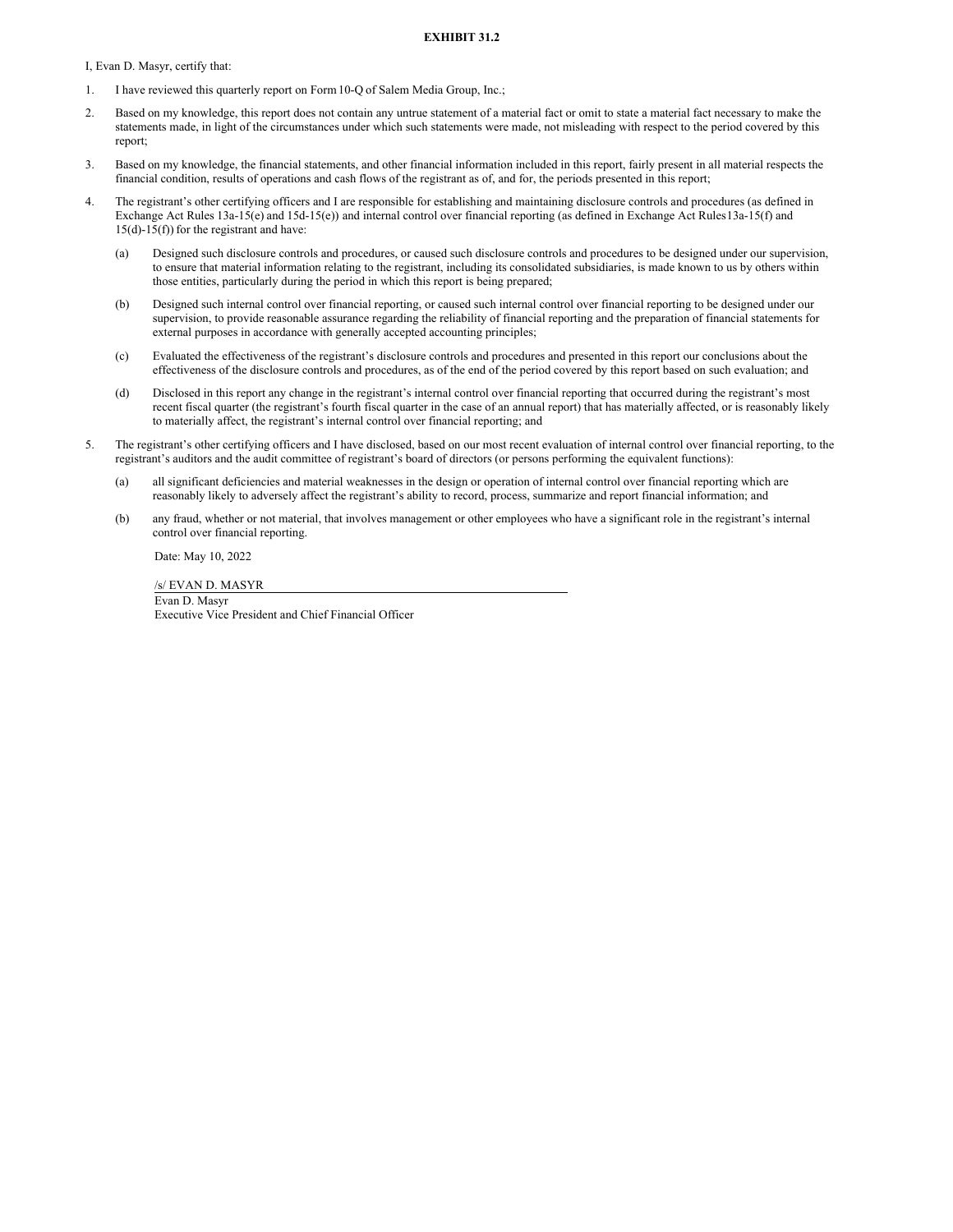# **EXHIBIT 32.1**

## **CERTIFICATION PURSUANT TO 18 U.S.C. SECTION 1350, AS ADOPTED PURSUANT TO SECTION 906 OF THE SARBANES-OXLEY ACT OF 2002**

<span id="page-53-0"></span>The undersigned hereby certifies, in his capacity as President and Chief Executive Officer of Salem Media Group, Inc. (the "Company"), for purposes of 18 U.S.C. Section 1350, as adopted pursuant to Section 906 of the Sarbanes-Oxley Act of 2002, that based on his knowledge:

- the Quarterly Report of the Company on Form10-Q for the period ended March 31, 2022 (the "Report") fully complies with the requirements of Section 13(a) or Section 15(d) of the Securities Exchange Act of 1934; and
- the information contained in the Report fairly presents, in all material respects, the financial condition and results of operations of the Company.

Dated: May 10, 2022

By: /s/ DAVID P. SANTRELLA

David P. Santrella Chief Executive Officer